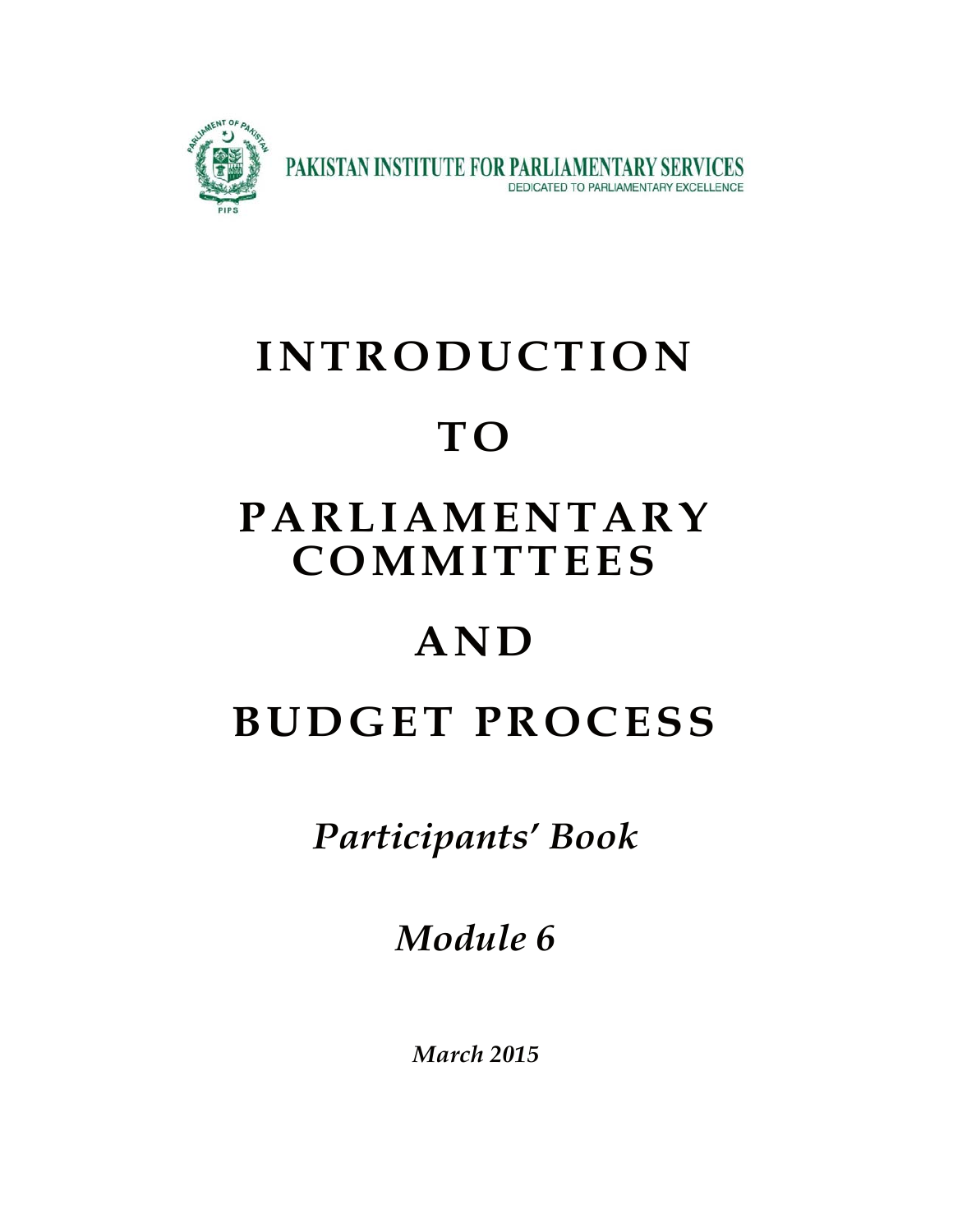



I need hardly dilate on the important role that the State Bank will have to play in regulating the economic life of our country. The monetary policy of the bank will have a direct bearing on our trade and commerce, both inside Pakistan as well as with the outside world and it is only to be desired that your policy should encourage maximum production and a free flow of trade. The monetary policy pursued during the war years contributed, in no small measure, to our present day economic problems. The abnormal rise in the cost of living has hit the poorer sections of society including those with fixed incomes very hard indeed and is responsible to a great extent for the prevailing unrest in the country. The policy of the Pakistan Government is to stabilize prices at a level that would be fair to the producer, as well as to the consumer. I hope your efforts will be directed in the same direction in order to tackle this crucial problem with success.

Speech on the occasion of the opening ceremony of the State Bank of Pakistan.

Karach hi, July 01, 1948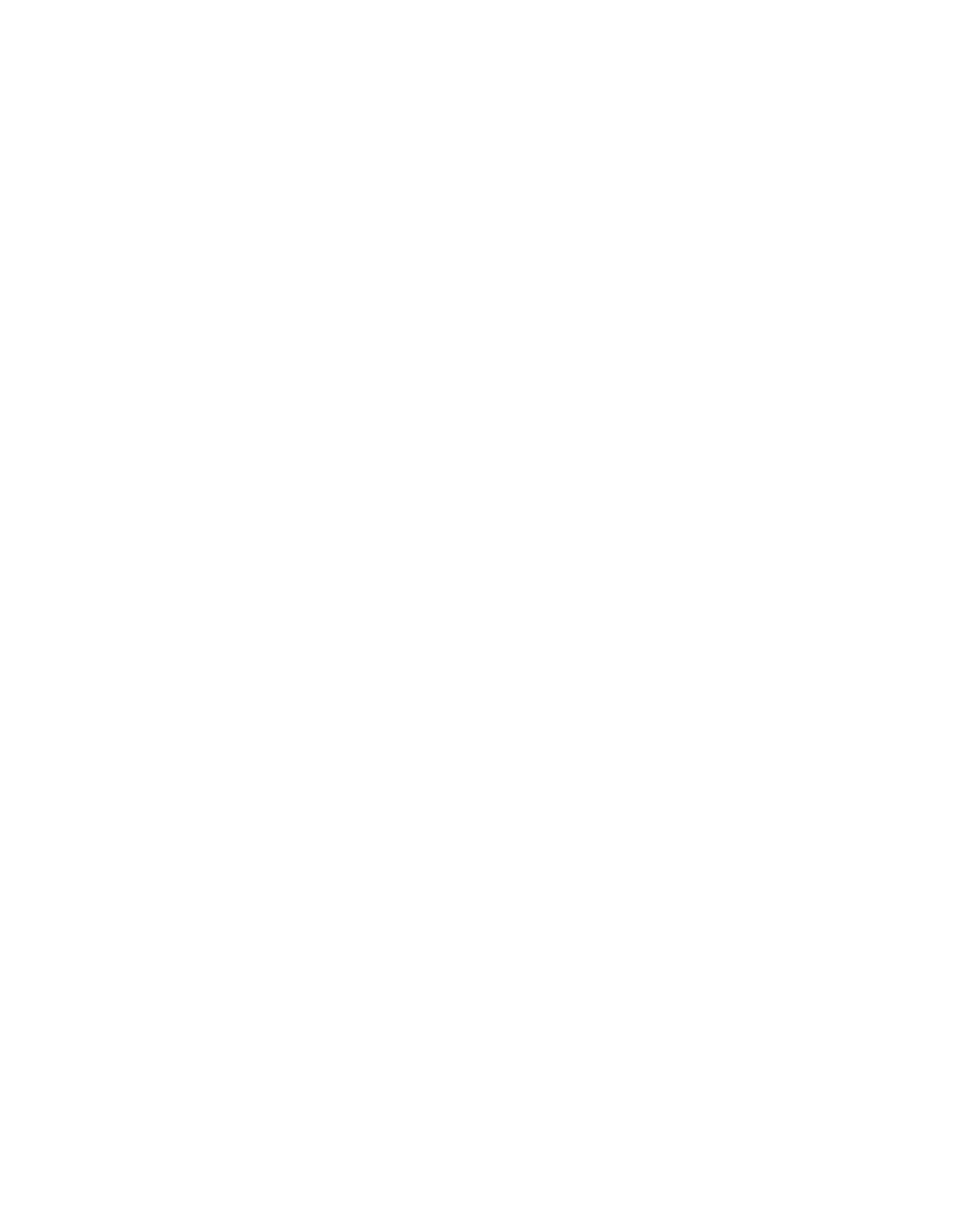President of United States Woodrow Wilson described committees as

*"little legislatures"* 

Speaker Reed of the United States described them as

*"the eyes, the ears, the hands and very often the brain of the House".*

Joseph P. Haris in his book "Congress and The Legislative Process"

*"Congress in session is Congress in Exhibition, while Congress in its Committee Room is Congress at work."*

**Email: research@pips.gov.pk** 

**ATATURK AVENUE (SERVICE ROAD), SECTOR F 5/2, ISLAMABAD**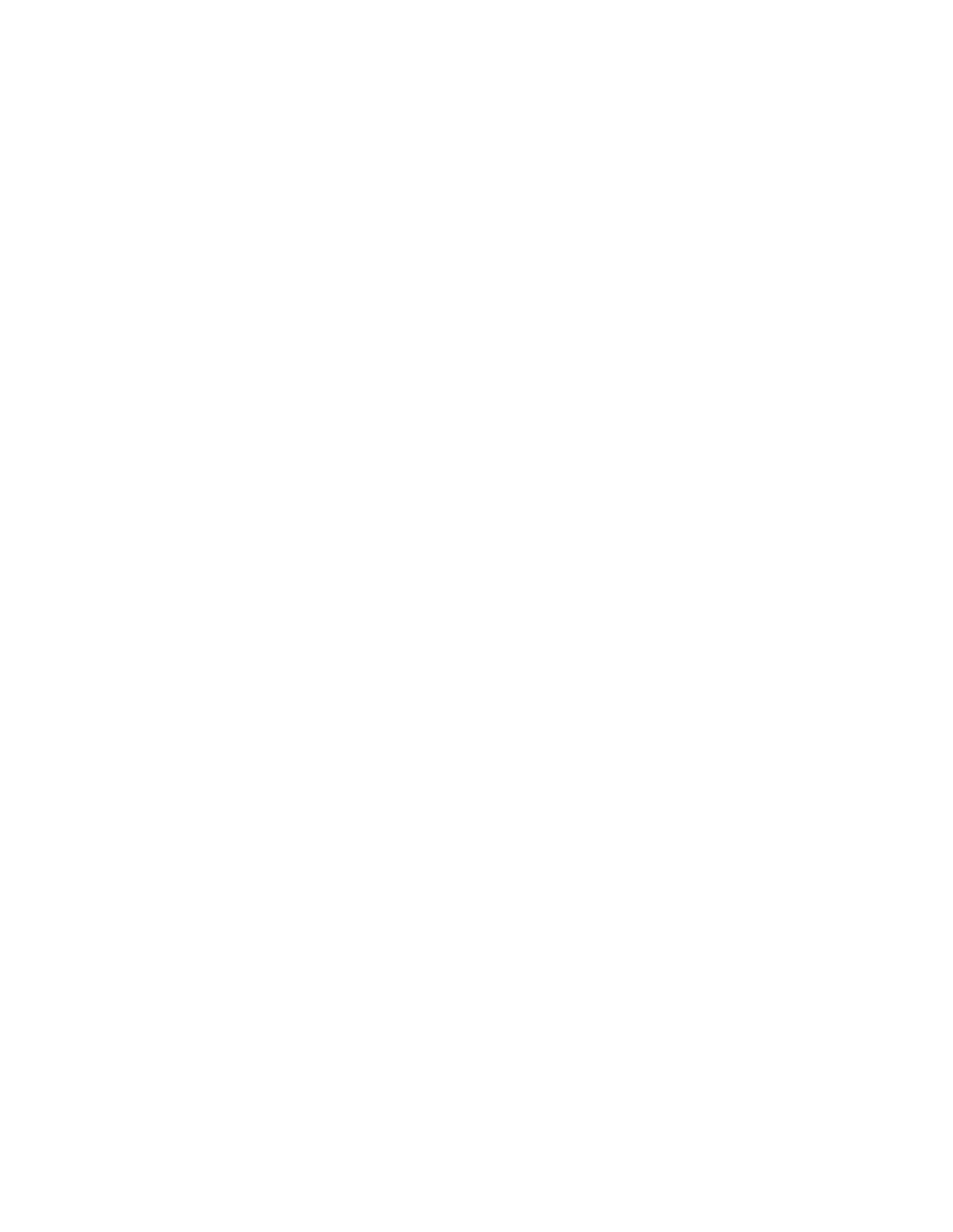## **TABLE OF CONTENTS**

| Foreword                                                        | i              |
|-----------------------------------------------------------------|----------------|
| Acknowledgement<br>Goal                                         | iii<br>vii     |
|                                                                 |                |
| PART 1: PARLIAMENTARY COMMITTEES                                | $\mathbf{1}$   |
| Chapter 1: Parliamentary Committee                              | $\overline{2}$ |
| Introduction                                                    | 2              |
| Parliamentary Committee                                         | 3              |
| <b>Brief History</b>                                            | 3              |
| Functions and Powers of Committees                              | 4              |
| <b>Benefits of Committees</b>                                   | 4              |
| Different Types of Parliamentary Committees                     | 5              |
| Role of the Committee Staff in the Effectiveness of a Committee | 6              |
| Other Major Roles of Committee Staff Include                    | 7              |
| Chapter 1: Being Truly Committed to the Committee               |                |
| Chapter 2: Understanding Respective Roles and Responsibilities  |                |
| Committee Members                                               |                |
| Committee Chair Role                                            |                |
| Committee Chair Responsibilities                                |                |
| Chapter 3: Making Meetings Work                                 |                |
| Pre Meeting Preparation                                         | 8              |
| What is expected of Committee Members During the Meeting        | 8              |
| The Committee Chair's Role During the Meeting                   | 8              |
| Select a Moderator                                              | 9              |
| Take Minutes                                                    | 10             |
| End Meetings Effectively for Productive Results                 | 13             |
| <b>Chapter 4: Minutes Writing Techniques</b>                    | 24             |
| Preparation of Working Papers                                   | 24             |
| Recording of Minutes                                            | 24             |
| Proceedings of Meetings                                         | 25             |
| Chapter 5: Making Meetings Work                                 | 42             |
| Pre Meeting Preparation                                         | 42             |
| What is expected of Committee Members During the Meeting        | 42             |
| The Committee Chair's Role During the Meeting                   | 42             |
| Select a Moderator                                              | 44             |
| Take Minutes                                                    | 44             |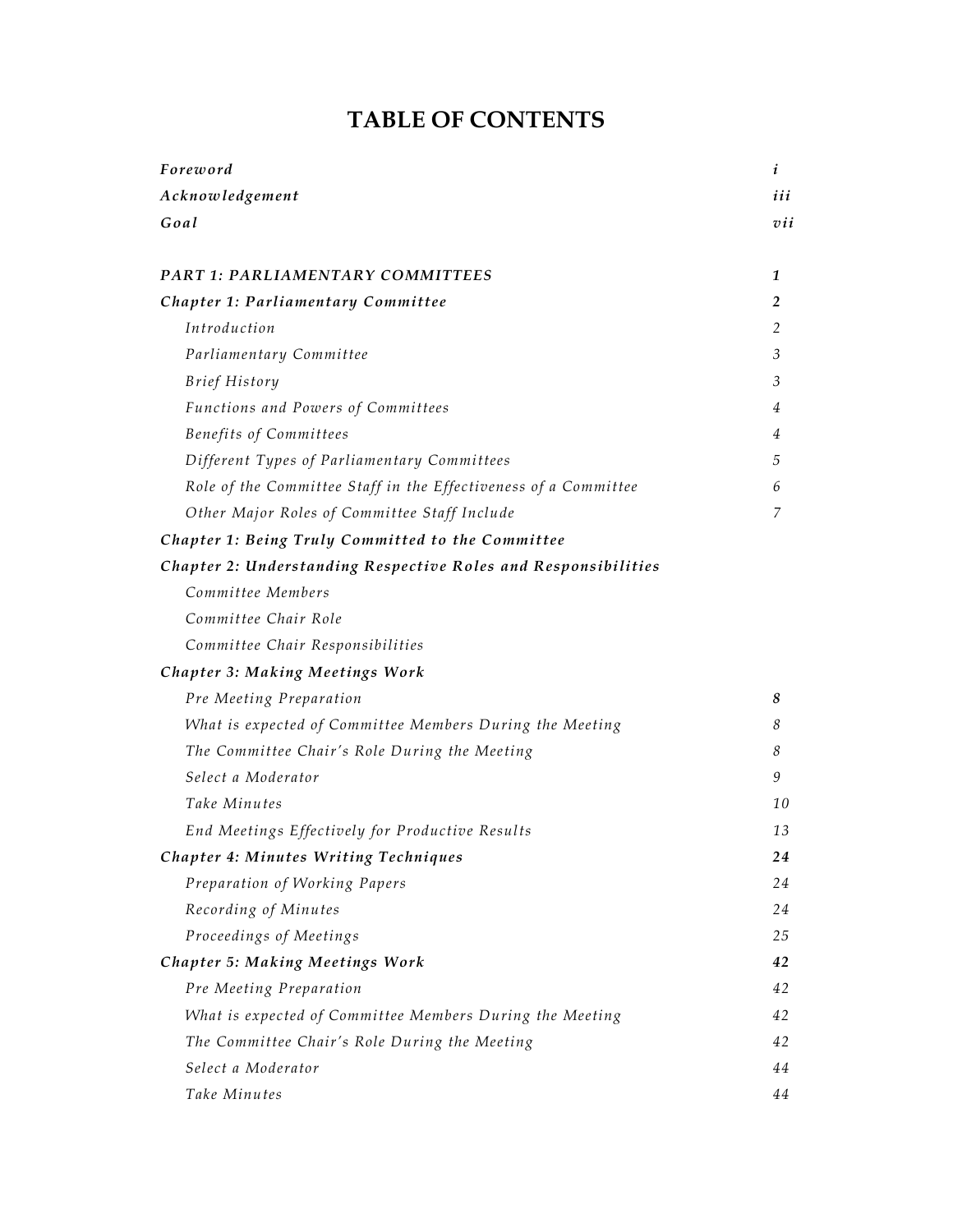| End Meetings Effectively for Productive Results         | 44 |
|---------------------------------------------------------|----|
| Chapter 6: Public Hearing                               | 27 |
| Defining the Concept                                    | 27 |
| Purpose of Public Hearing                               | 27 |
| Benefits of Public Hearing                              | 28 |
| Tips for Chairpersons - How to Conduct a Public Hearing | 28 |
| <b>PART 2: BUDGET PROCESS</b>                           | 32 |
| Chapter 1: Budget                                       | 33 |
| Introduction                                            | 37 |
| The Government Budget                                   | 40 |
| Budget and its Functions                                |    |
| Chapter 2: Budget Process                               | 35 |
| Budget Cycle                                            | 37 |
| Chapter 3: The Budgetary Control                        | 42 |
| General Policies                                        | 42 |
| Detailed Procedures                                     | 42 |
| Specific Budgetary Procedures                           | 42 |
| Select a Moderator                                      | 44 |
| Take Minutes                                            | 44 |
| End Meetings Effectively for Productive Results         | 44 |
| Chapter 4: Parliamentary System and the Budget Process  | 45 |
| Introduction                                            | 45 |
| United Kingdom: A Tradition of Limited Budget Authority | 45 |
| Canada: Pre-Budget Consultation Process                 | 46 |
| Australia: Active Senate                                |    |
| India: Traditional Westminster Budget System            |    |
| <b>Budget Definitions</b>                               | 51 |
| Appendix                                                | 59 |
| Editors' Profile                                        | 70 |
| Sources of Data                                         | 72 |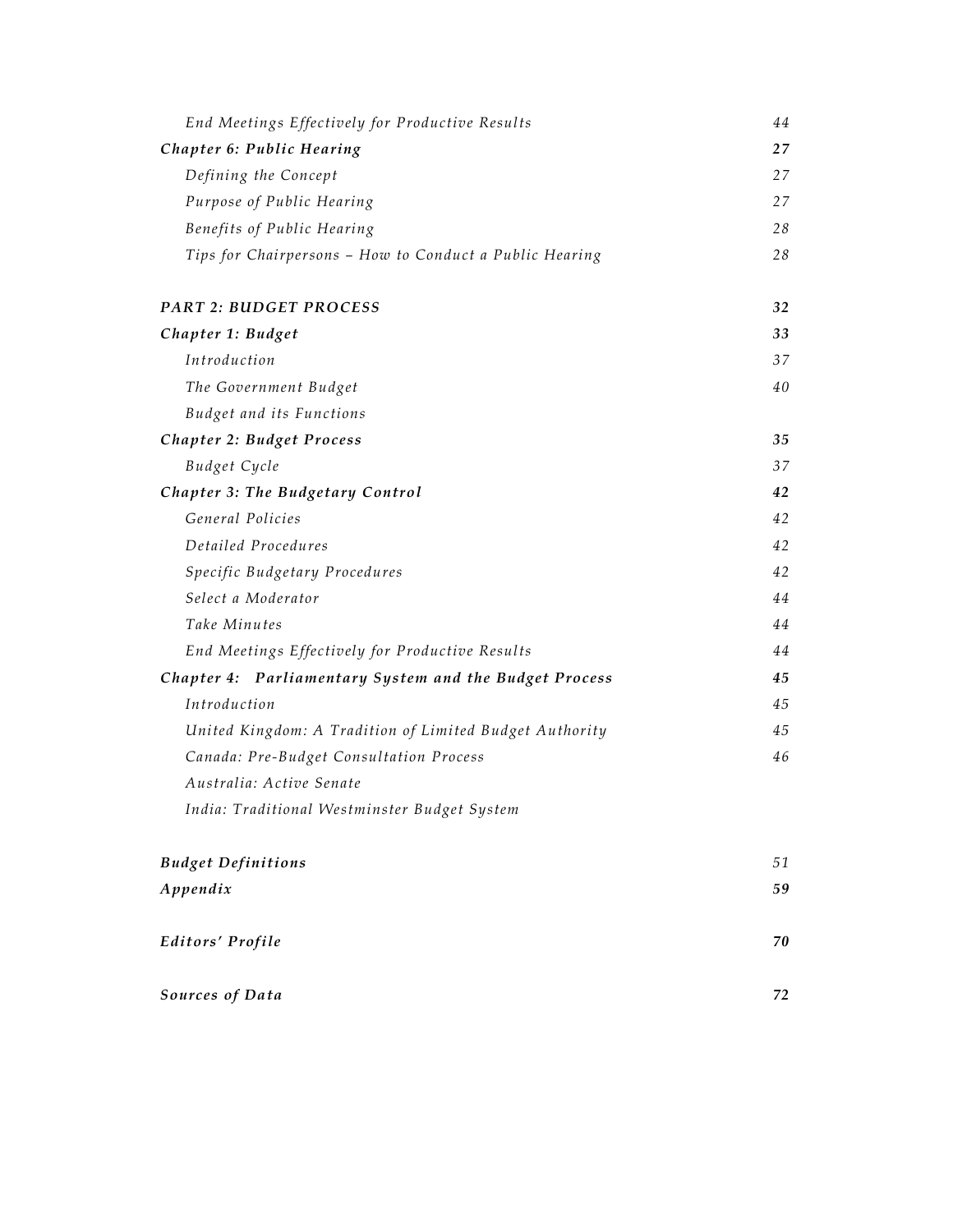March 2015 i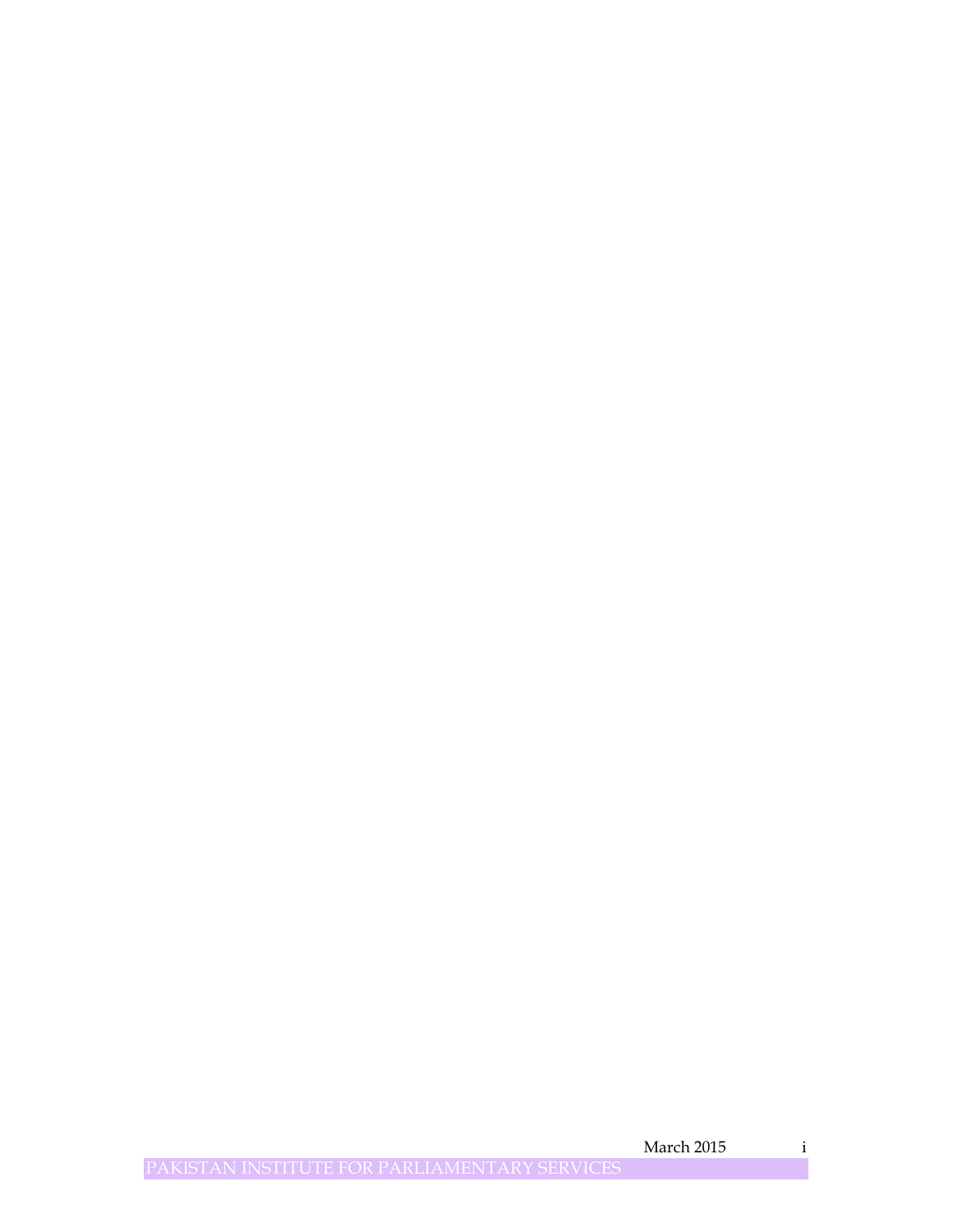### **FOREWORD**

Pakistan Institute for Parliamentary Services, PIPS, is committed to promoting research, providing legislative & capacity building services to Member of National Parliament and Provincial Assemblies and their parliamentary functionaries. The Institute is also disseminating/ publicizing the knowledge of parliamentary democracy and its functioning through outreach services.

To support its capacity building and provide knowledgeable information on key areas of parliamentary framework the Institute has developed its curriculum in form of modules on Drafting and Assessing Legislation, Question Hour, Legislative and Parliamentary Research, Parliamentary History, Conflict Resolution, Business of the House, Effectiveness of Committees, Budget Process and a Youth Guide on Parliament.

An effective committee system is an asset in any functioning parliamentary democracy. It provides greater accountability by making the executive's policies and administrative functions more open and accountable to people of its country. Committees provides a forum of investigation of matters of public importance and not only provide opportunity to people to enhance their knowledge on such issues but also enhance the democratic process by taking the Parliament to the people and giving them role in its operations.

Budgeting is the process of creating a plan to spend your money. Budget Planning helps to determine in advance the expenses and how to fund them. With reference to government the budget is its most important economic policy tool and provides a comprehensive statement of the priorities of a nation. There is also an obligation on the legislature to ensure that the revenue and spending measures it authorizes are fiscally sound, match the needs of the population with available resources, and that they are implemented with aim of nationbuilding.

We are pleased to share this Participants' Book on Introduction to Parliamentary Committees and Budget Process, 2015 with the kind readers and all concerned stakeholders. The Participant Book is aimed at equipping Members and parliamentary functionaries of the National Parliament and the Provincial Assemblies, with the effectiveness of Committees and intricacies of Budget Process.

It would assist MPs and their staff in developing insights on Committee Workings and development of Budget of a country.

We extend our special thanks to Konrad-Adenauer-Stiftung, KAS, which has kindly offered to provide support for publishing the first edition of PIPS Participants' Book on Introduction to Parliamentary Committees and Budget Process, 2015.

Mahmood Salim Nahmood (Executive Director)

Islamabad Friday, March 06, 2015

March 2015 ii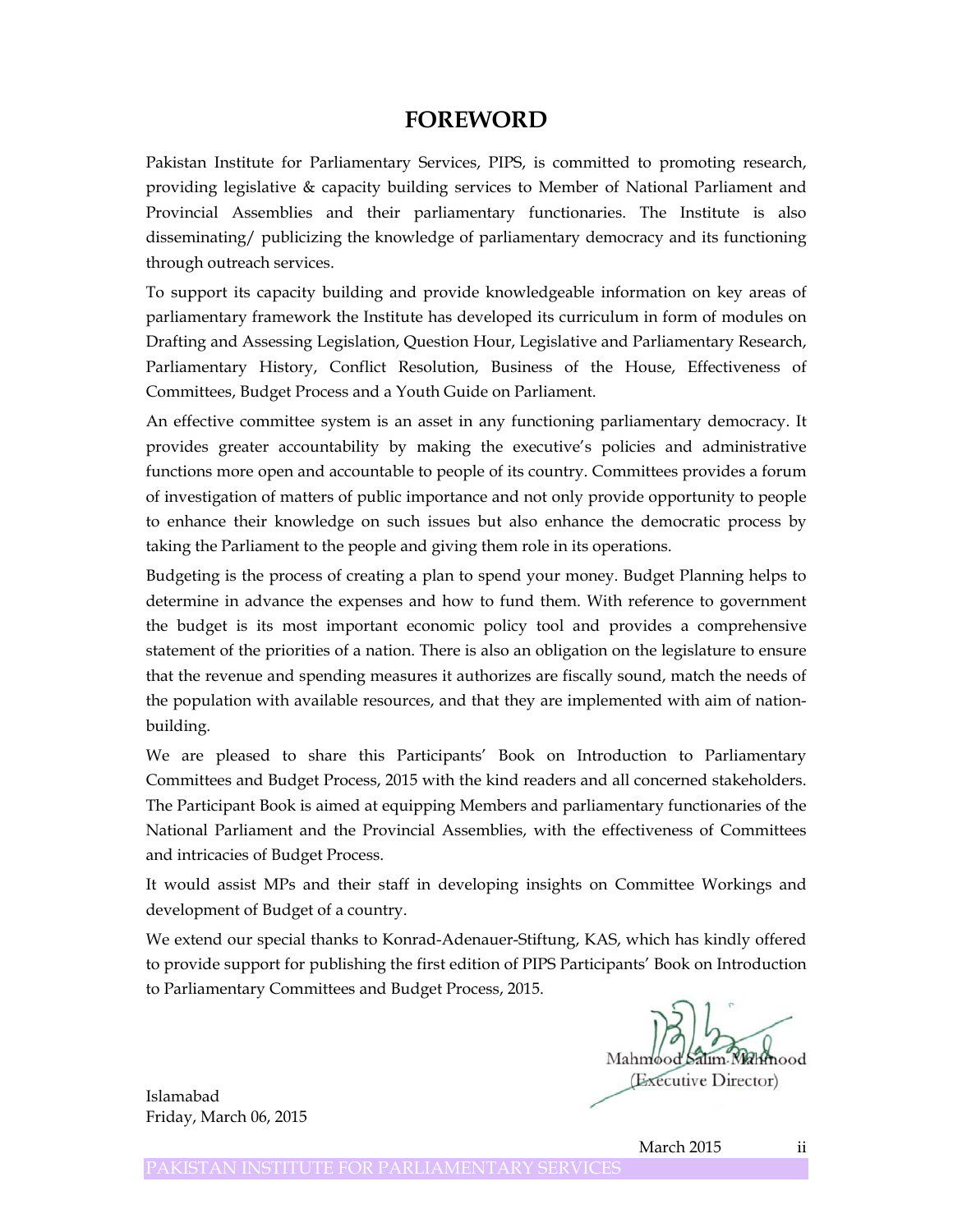PAKISTAN INSTITUTE FOR PARLIAMENTARY SERVICES

March 2015 iii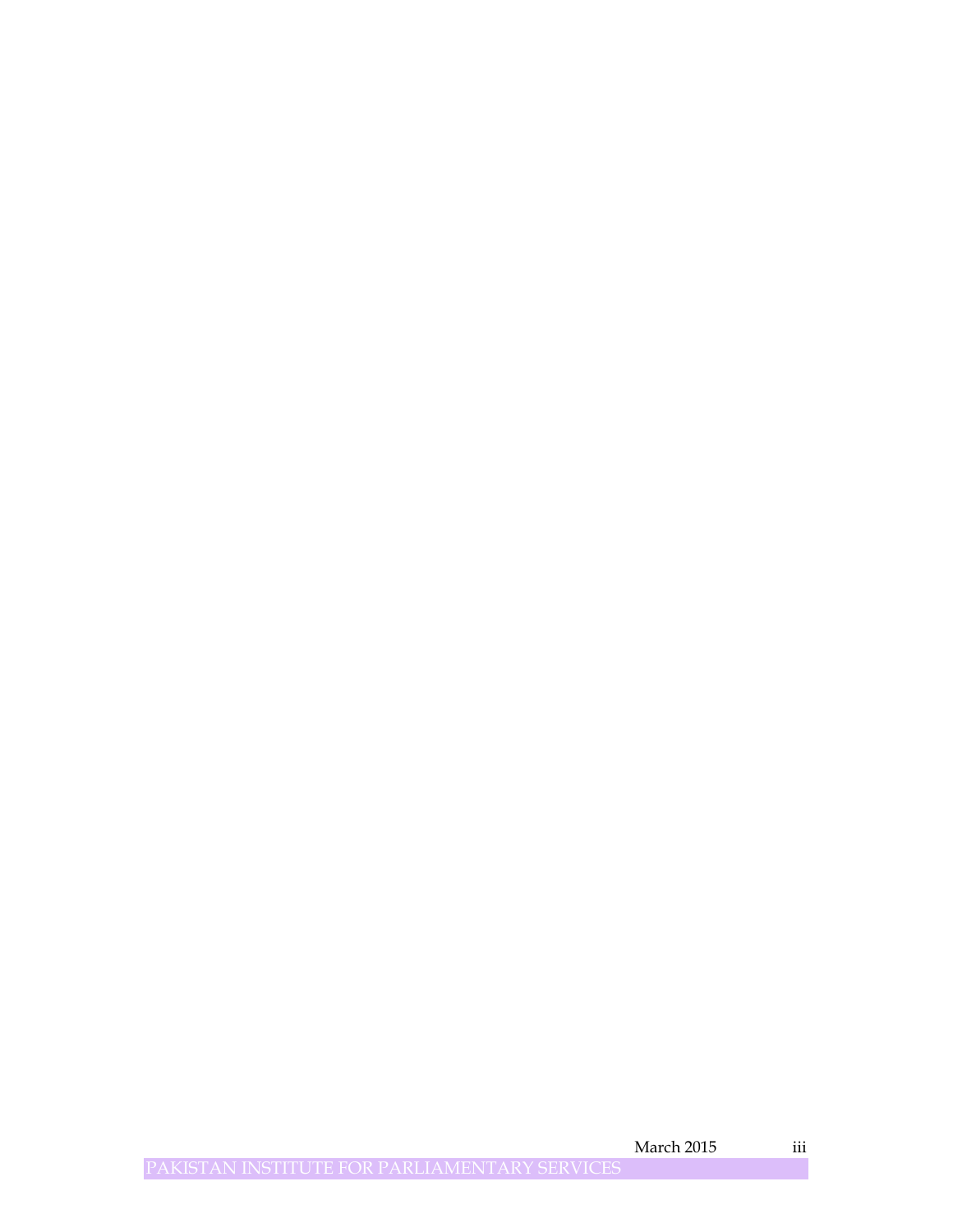### **ACKNOWLEDGEMENT**

#### Islamabad, March 06, 2015

A strong, active committee system is an asset in any functioning parliamentary democracy. A comprehensive system of parliamentary committees provides greater accountability by making the policy and administrative functions of government more open and accountable, giving the people more and better access to parliamentary processes and ensuring Members of Parliament have more involvement in and oversight of decision making. Committees provide a forum for investigation of matters of public importance and give parliamentarians the opportunity to enhance their knowledge of such issues. In short, they allow the Parliament to ensure that the right decisions are being made and at the same time, committees effectively enhance the democratic process by taking the Parliament to the people and giving them a role in its operations.

The budget is the most important economic policy tool of a government and provides a comprehensive statement of the priorities of a nation. Therefore, budgets affect us all. As the representative institutions of the people, national legislatures are the appropriate place to ensure that the budget optimally matches a nation's needs with available resources. Effective legislative participation in the budget process establishes checks and balances that are crucial for transparent and accountable government and ensuring efficient delivery of public services.

This first 2015 edition, has been conceived and developed by Mr Muhammad Faisal Israr, Research Associate (Outreach and Publication), Pakistan Institute for Parliamentary Services under the direction of Mr. Muhammad Rashid Mafzool Zaka, Director Research and I.T. Pakistan Institute for Parliamentary Services. The Chapter 3 of Part 2 has been reproduced from Accounting Policies and Procedures Manual, Government of Pakistan which has been reviewed by Mr. Muhammad Adnan Azeem, Deputy Director (Budget & Accounts, Pakistan Institute for Parliamentary Services and and we also glad grateful to him for contributing the Chapter on Parliamentary System and Budget Process.

We are grateful to the German Foundation, the Konrad-Adenauer-Stiftung, KAS, a close partner of the Institute, for supporting PIPS in publication of this first edition of the Participants' Book on Introduction to Parliamentary Committees and Budget Process.

We welcome any feedback and suggestions by the participants and readers of the module at: research@pips.gov.pk

**Research and Curriculum Wing Pakistan Institute for Parliamentary Services**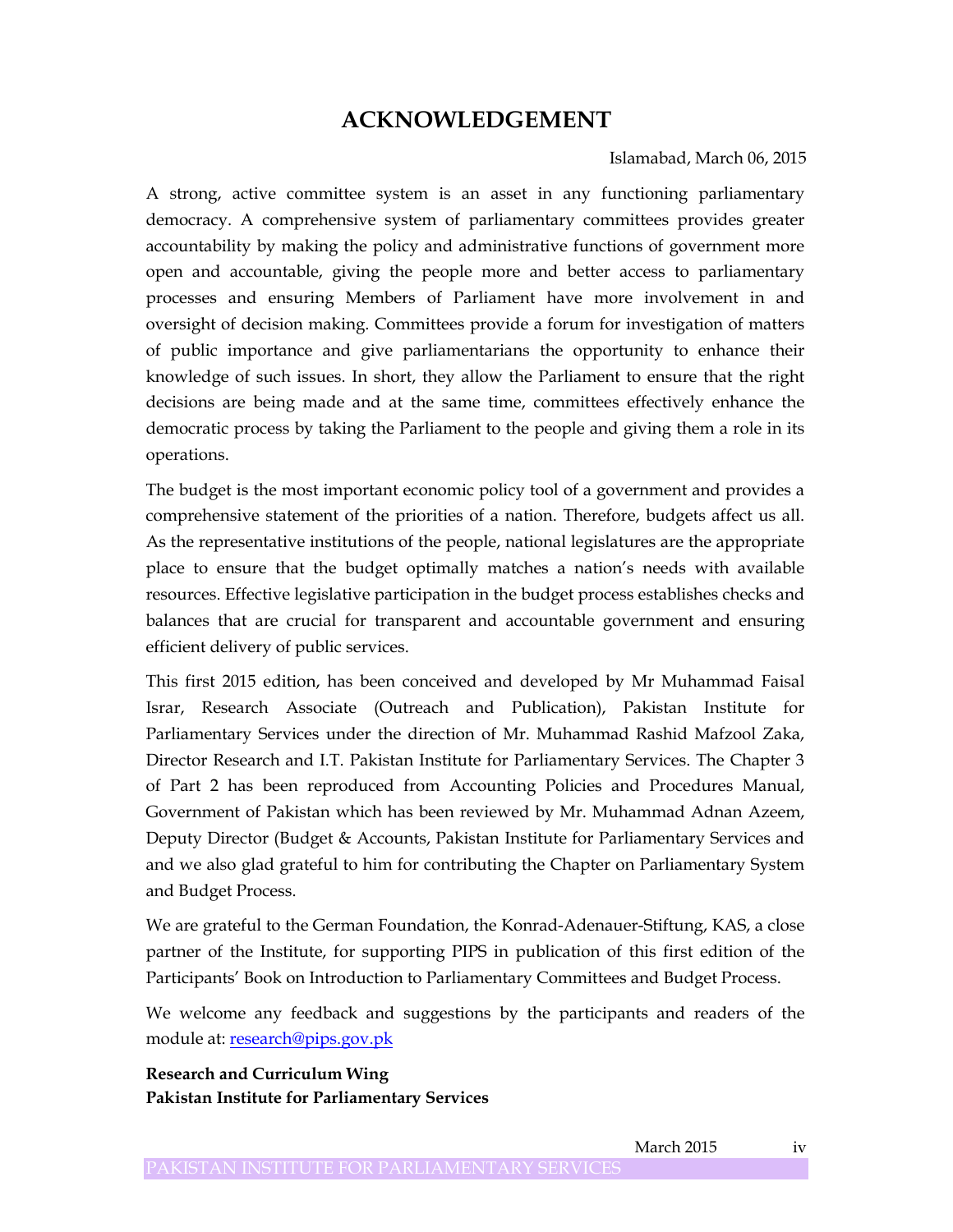PAKISTAN INSTITUTE FOR PARLIAMENTARY SERVICES

March 2015 v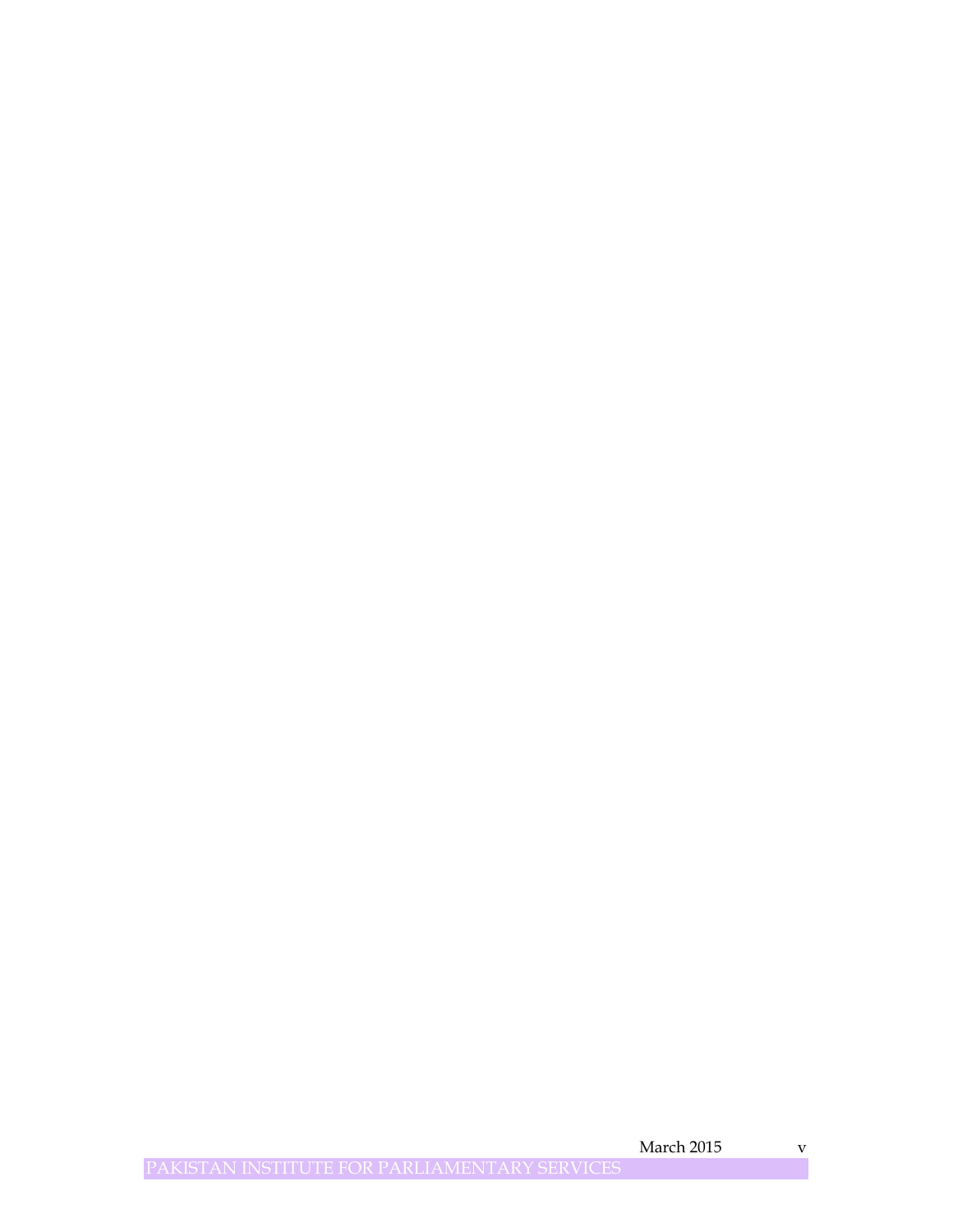### **GOAL**

This Participants' Book is beneficial for Members of Parliament specifically part of the Standing Committees in understanding their roles and responsibilities in the performance of their control and oversight of the government and its administrative divisions.

Budget making and its approval is an important responsibility and function of the government and Parliament. Budget reflects the Government's determination to maintain a responsible and realistic towards overall economic management in the country. The budget determines the origin and application of public financial resources; it plays a central role in the process of government, fulfilling economic, political, legal and managerial functions. This Participants' Book will enable the Members of Parliament to develop knowledge about the intricacies of the Budget Process and Key Concepts

March 2015 vi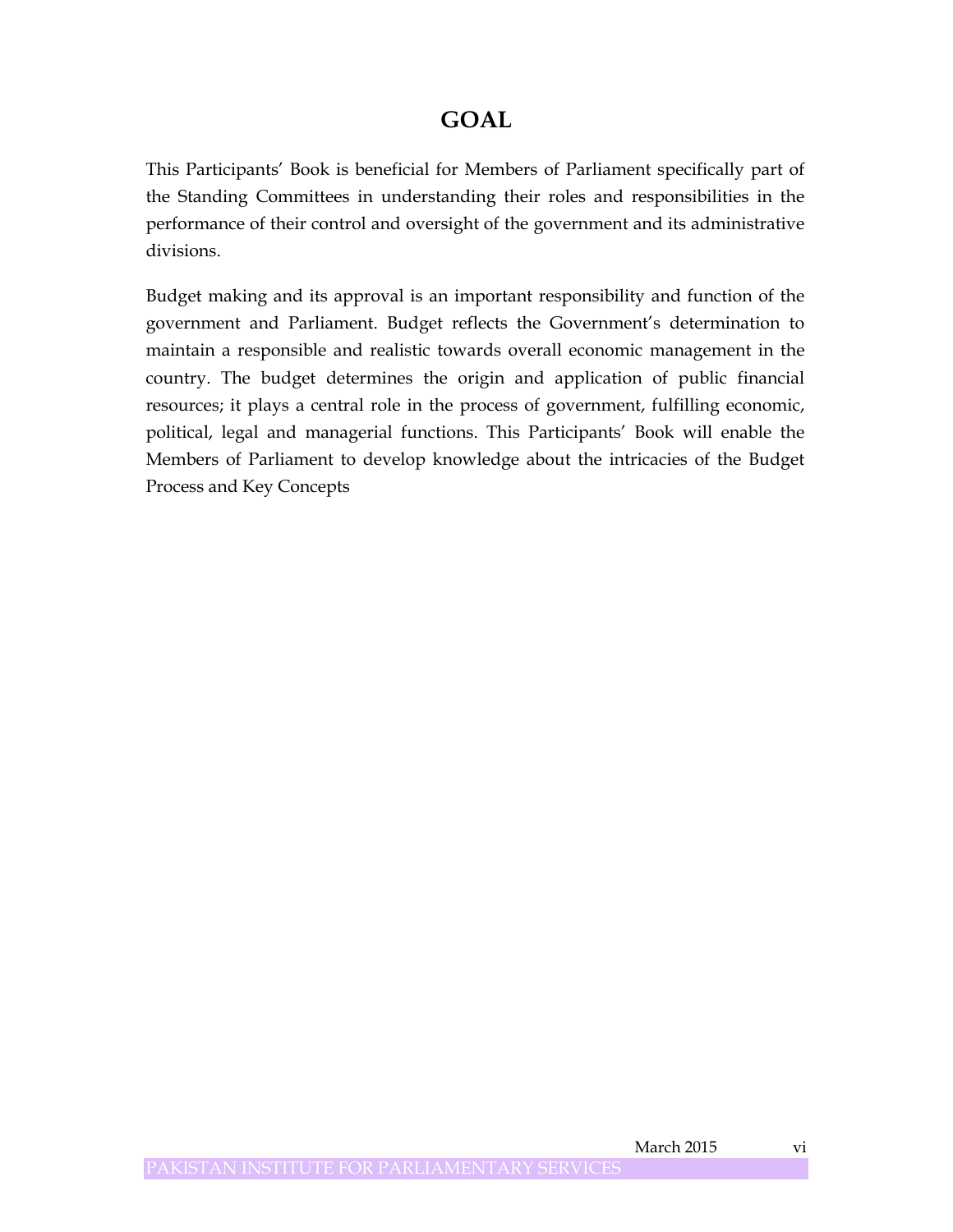## *Part 1*

# *Parliamentary Committee*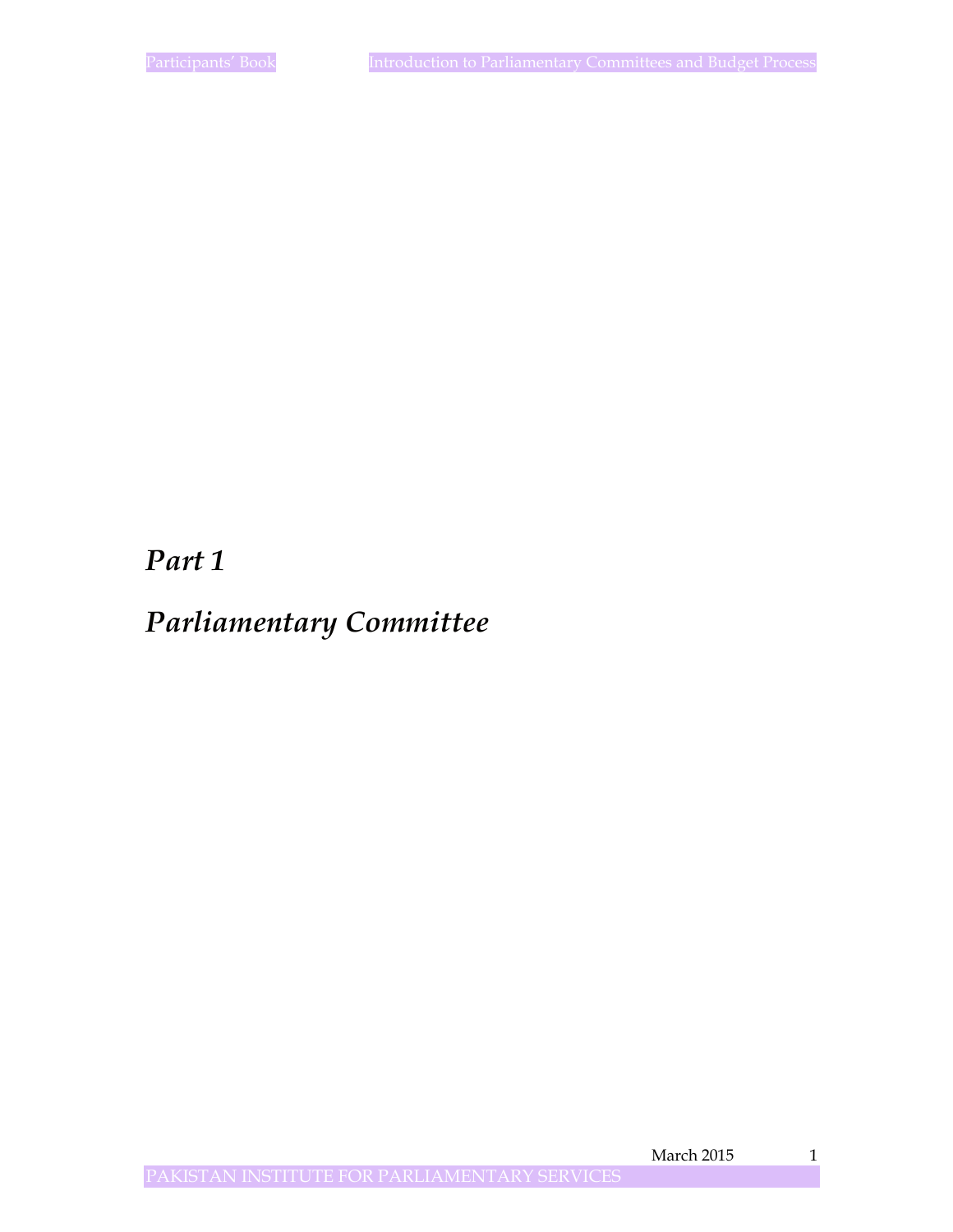## *Chapter 1*

# *Parliamentary Committee*

#### **INTRODUCTION**

Parliament, defined in the simplest of terms, is the forum in which the elected representatives of the people meet, plan, deliberate upon and review the government of the State and make laws for the effective and efficient conduct of the State. Over time, the task of government has become more complex. As populations grew, many Parliaments were unable to deal effectively with the number and complexity of issues coming before them. This situation was further exacerbated by the development of strong political party systems.

To enable Parliaments to operate more effectively and give Members access to more detailed information and the capacity to develop expertise on specific matters, small specialist committees were established to investigate specific issues and report back to the larger forum. It is common practice for Westminster - style parliaments to form committees to deal with particular issues that concern the Parliament. For example, it is common to have committees to deal with the internal business of administering parliamentary processes. It is also common to set up committees to assist the Parliament in its tasks of reviewing legislation and scrutinising government activities.

A strong, active committee system is an asset in any functioning parliamentary democracy. A comprehensive system of parliamentary committees provides greater accountability by making the policy and administrative functions of government more open and accountable, giving the people more and better access to parliamentary processes and ensuring Members of Parliament have more involvement in and oversight of decision making. Committees provide a forum for investigation of matters of public importance and give parliamentarians the opportunity to enhance their knowledge of such issues. In short, they allow the Parliament to ensure that the right decisions are being made at the right time and for the right reasons. At the same time, committees effectively enhance the democratic process by taking the Parliament to the people and giving them a role in its operations.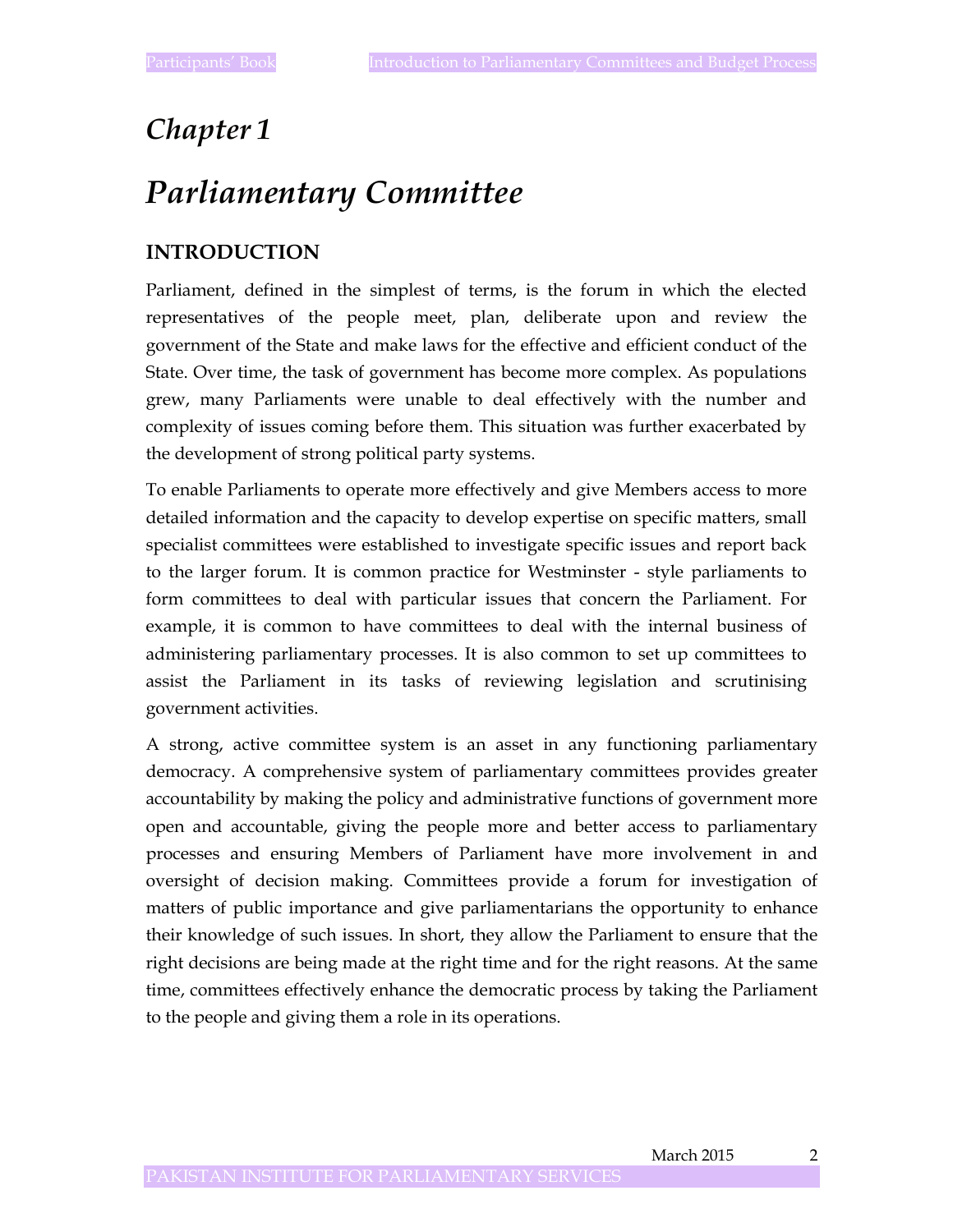### **PARLIAMENTARY COMMITTEE**

An individual or group of people to whom authority has been delegated by a larger group to perform a particular function or duty. A part of a legislative body made up of one or more individuals who have been assigned the task of investigating a certain issue and reporting their observations and recommendations to the legislature.

Committees play a large role in the day-to-day work of parliaments and provide an opportunity for Members to use their particular skills and to nurture their individual interests. They allow legislatures to pay closer attention to such matters as the details of Bills or the work of the Executive than would otherwise be possible. The nomenclature, number and functions of Committees must suit the needs and resources available to each parliament. If they are suitably resourced and take their responsibilities seriously, committees can make a very large contribution to the operations of parliament, to greater engagement of society in the business of legislation, and ultimately, to the enhancement of the status and dignity of parliament.

#### **BRIEF HISTORY**

The tradition of consultation, accountability and policy making through a group of advisers, statesmen and leaders is an age old phenomenon of human history. Prophet Muhammad (Peace Be Upon Him) laid the foundation of the State of Medina where the Shura (Parliament) comprising the Companions and statesmen met regularly and dealt with matters pertaining to law making, mutual good of the Ummah (nation) as well as petitions to hold accountable state machinery and public office holders. This became a mandatory practice of Islamic Caliphate which remained the essence of statehood in the era of first four pious Caliphs.

Similarly with the rise of Nation-state the widespread use of parliamentary committees in a number of parliaments is seen as a relatively recent development. The use of parliamentary committees was historically mainly in the United States Congress. Woodrow Wilson, the  $28<sup>th</sup>$  President of the United States, was quoted as saying in 1885 that "Congress in its committee rooms is at work". This is because most of the work of Congress was referred to committees for detailed review to inform debate on the floor of the House.

Today parliamentary committee systems have emerged as a creative way for parliaments to perform their basic functions. They serve as the focal point for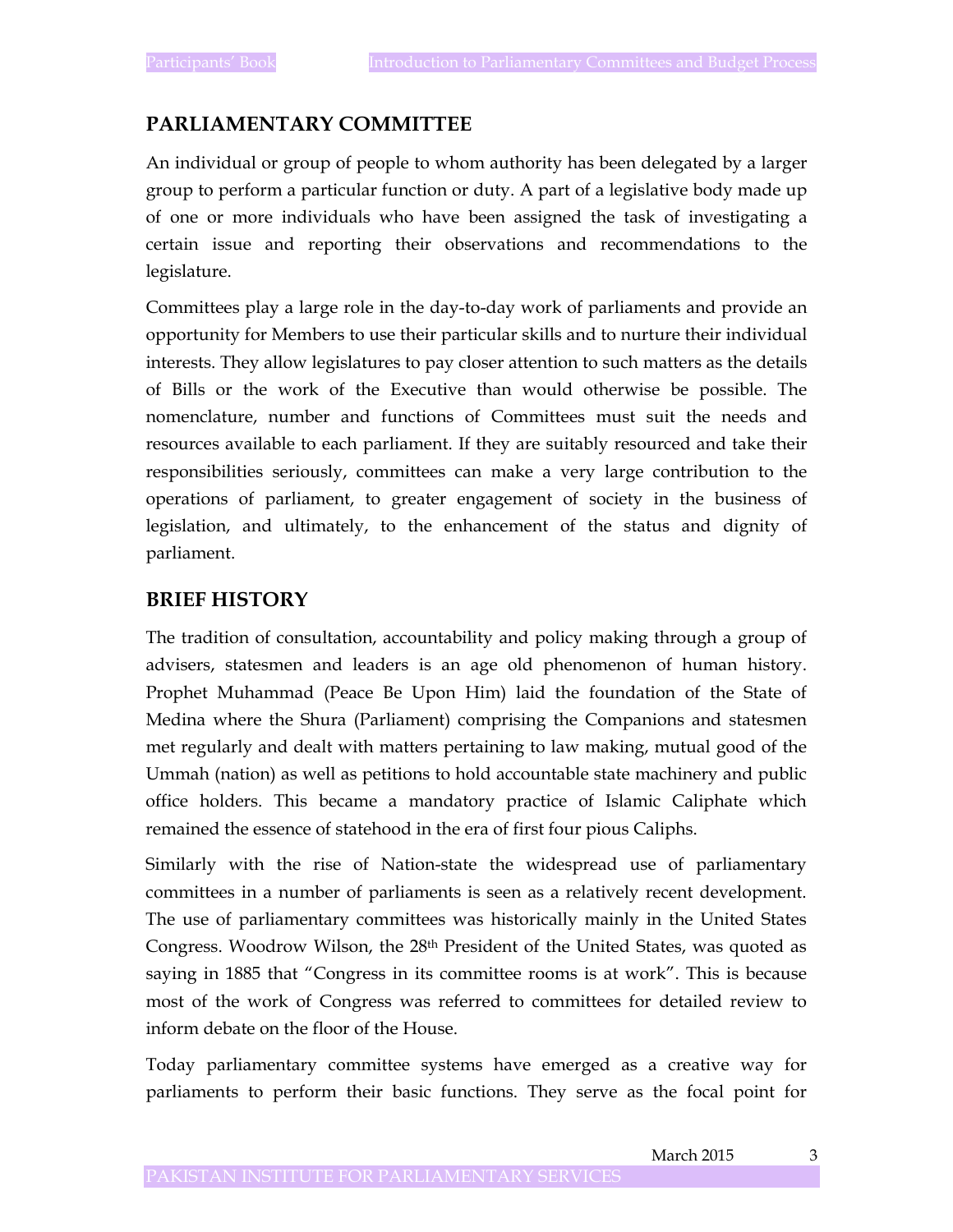legislation and oversight. In a number of parliaments, bills, resolutions, and matters on specific issues are referred to specific committees for debate and recommendations are made to the house for further debate. Parliamentary committees have emerged as vibrant and central institutions of democratic parliaments of today's world. Parliaments across the globe set up their own rules on how committees are established, the composition, the mandate and how chairpersons are to be selected but they do have certain characteristics in common. They are usually a small group of MPs brought together to critically review issues related to a particular subject matter or to review a specific bill. They are often expected to present their observations and recommendations to the Parliament for the final debate.

Mostly, committees have a multi-party composition. They examine specific matters of policy or government administration or performance. Effective committees have developed a degree of expertise in a given policy area, often through continuing involvement, and stable memberships. This expertise is both recognized and valued by their colleagues. They are both able to represent diversity and reconcile enough differences to sustain recommendations for action. Also, they are important enough so that people inside and outside the legislature seek to influence outcomes by providing information about what they want and what they will accept. Furthermore, they provide a means for a legislative body to consider a wide range of topics in-depth, and to identify politically and technically feasible alternatives.

#### **FUNCTIONS AND POWERS OF COMMITTEES**

- Initiating and managing legislation;
- Controlling the executive;
- Drafting legislation;
- Communicating with the executive;
- Representation of their constituencies;
- Investigating policy initiatives yet to be brought for ratification.
- Reviewing and approving the budget and expenditures for the government's policy agenda.

#### **BENEFITS OF COMMITTEES**

There are at least six major and distinct benefits of committees:

 Committees provide the Parliament with a greater opportunity to scrutinise the actions of the Executive and the public service through "public scrutiny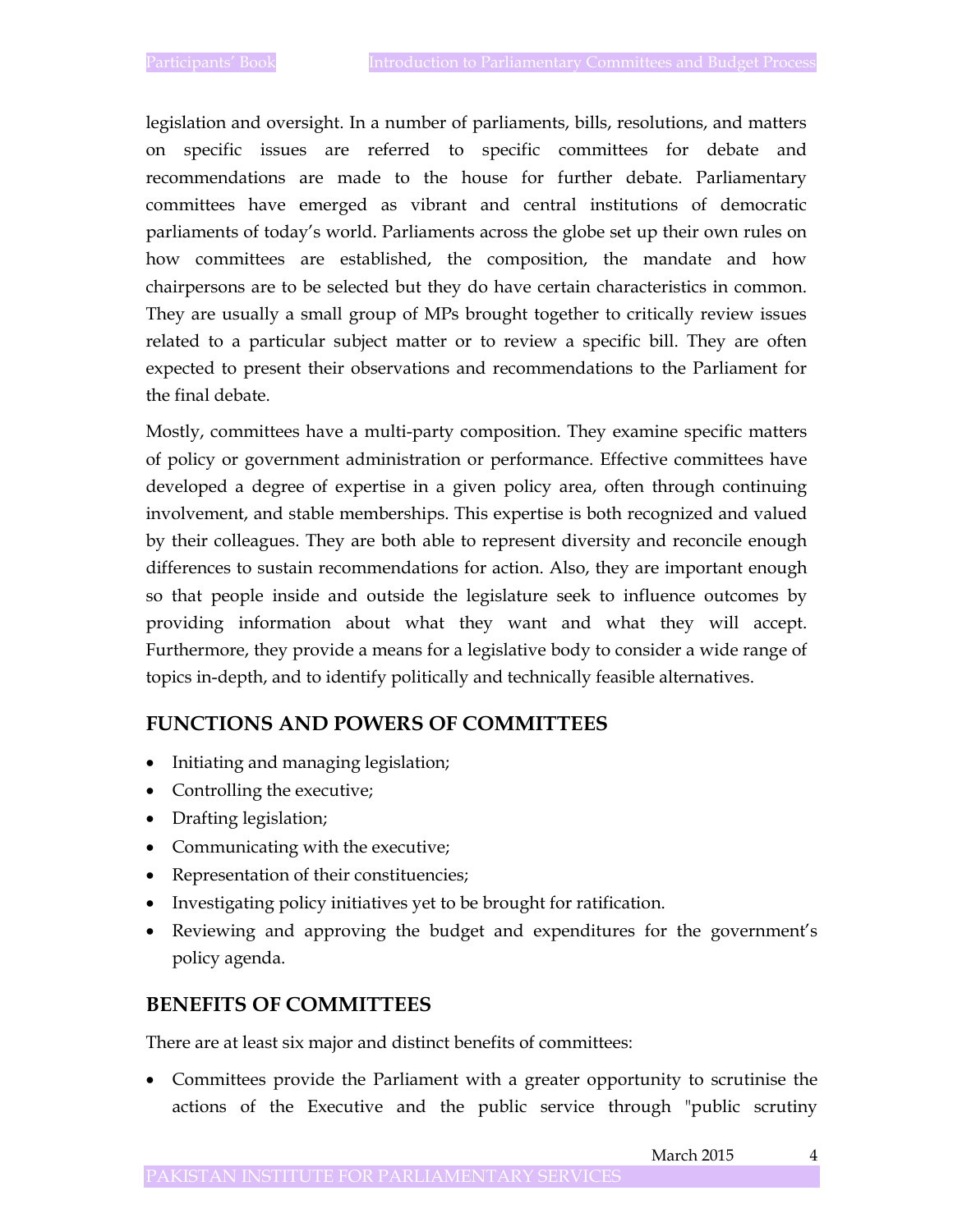committees" such as public accounts committees, public works committees and Estimates committees.

- Committees permit the Parliament to conduct detailed investigations of topics that the Parliament as a whole would otherwise never be able to properly consider. (It is difficult to imagine the whole Parliament inspecting a road, dam or school or sitting and listening to oral submissions from 20 stakeholders!)
- Committees, by calling for submissions, holding public hearings and tabling reports are able to encourage debate on issues and allow members of the public to express their opinion in a direct manner.
- Committees are able to access expert advice (from staff, consultants and submissions from stakeholders), which would not normally be available to private Members.
- Committees afford an opportunity to utilise and develop the skills of private Members. On the one hand, committees allow the Parliament to utilise Members with particular skills and knowledge. On the other hand, Members who serve on committees are likely to develop skills and gain knowledge of issues which they may not otherwise obtain.
- Committees promote bipartisan decision making.

### **DIFFERENT TYPES OF PARLIAMENTARY COMMITTEES**

#### *A. STANDING COMMITTEES*

Standing committees are permanent committees established pursuant to the Standing Orders, the rules that govern the functions of the parliament. The functions, size and composition of these committees are often clearly indicated in the same Standing Orders/ Rules.

#### *B. AD HOC COMMITTEES*

These are formed for the purpose of reviewing particular policies, bills or groups of bills and then are dissolved when that work is completed.

#### *C. LEGISLATIVE COMMITTEES*

Legislative committees are established to undertake the consideration of legislation. A legislative committee may be created to study a particular bill referred to it or one may be appointed to prepare and bring in a bill. A legislative committee ceases to exist once it has reported to the concerned House.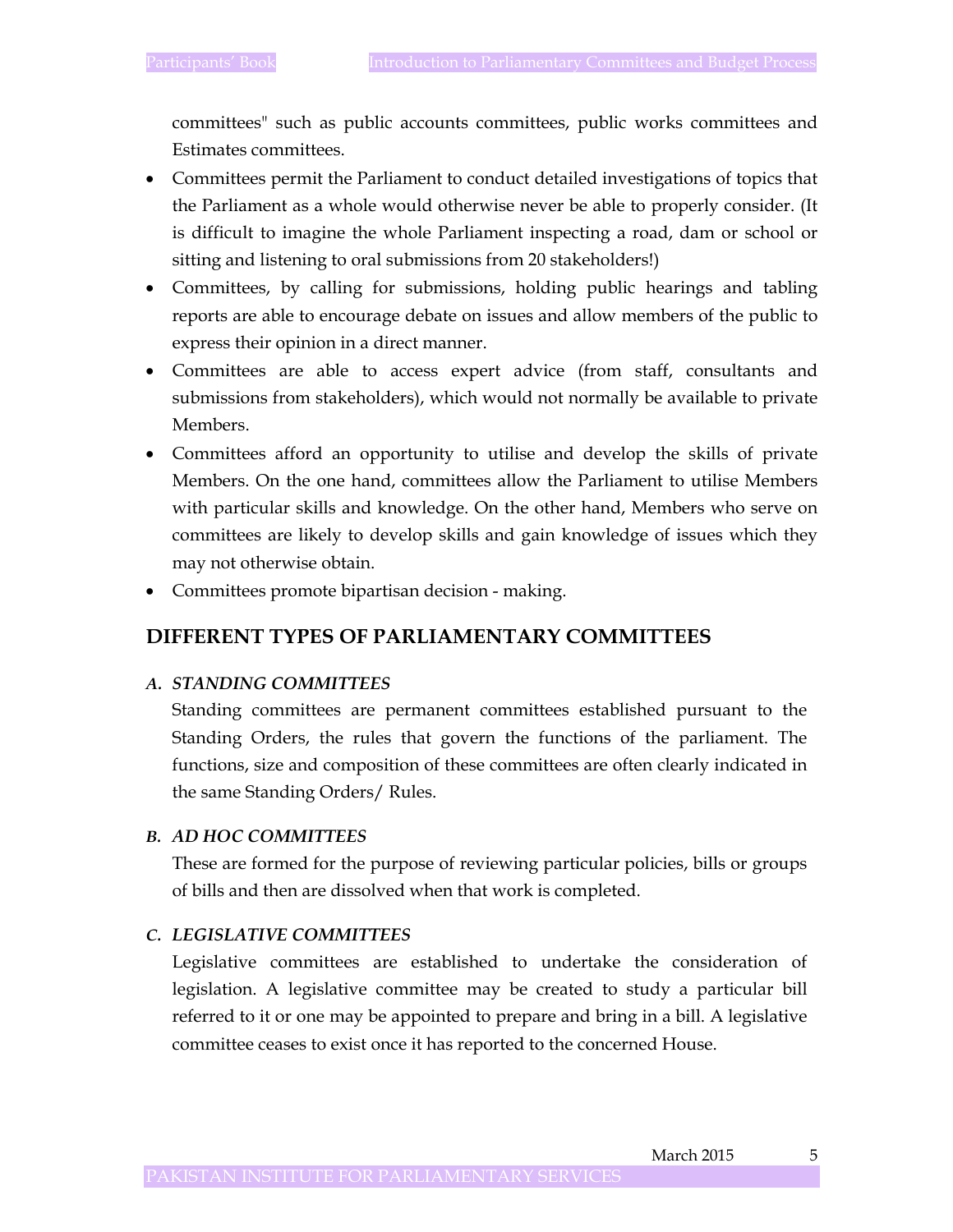#### *D. STANDING JOINT COMMITTEE*

Joint committees are composed of members of both the Lower and Upper Houses. Standing joint committees are permanent committees established pursuant to the Standing Orders/ Rules of both the Houses.

#### *E. SPECIAL COMMITTEES*

Special committees are appointed by the House to carry out specific inquiries, studies or other tasks that the House judges to be of special importance. Each special committee is created by means of an order of reference adopted by the House (in the case of special joint committees, by both Houses).

#### *F. JOINT COMMITTEES*

Special joint committees are established by orders of reference from both Houses to deal with matters of great public importance. The House that wishes to initiate a special joint committee first adopts a motion to establish it and includes a provision inviting the other House to participate in the proposed committee's work. Once the originating House has been informed of the agreement of the other House, the committee can be organized. A special joint committee ceases to exist when it has presented its final report to both Houses, or at prorogation.

#### *G. SUBCOMMITTEES COMMITTEES*

Subcommittees are to committees what committees are to the House: the parent body is relieved of a portion of its workload by delegating some part of its mandate or a particular task to a smaller group.

#### *H. COMMITTEES OF THE WHOLE*

When the entire membership of parliament forms a committee often chaired by the speaker or the deputy speaker to investigate a matter of concern, it is described as a committee of the whole.

### **ROLE OF THE COMMITTEE STAFF IN THE EFFECTIVENESS OF A COMMITTEE**

Appropriate staffing is essential if parliamentary committees are to function effectively. Committees often need different categories of staff if they are to achieve their optimum best. Parliamentary Committees often need staff to assist with procedural issues, administrative matters, assist with drafting bills, and provide expert opinion and analysis on major policy issues. They need clerks, researchers, legislative reporters, legal draftsmen, and other support staff.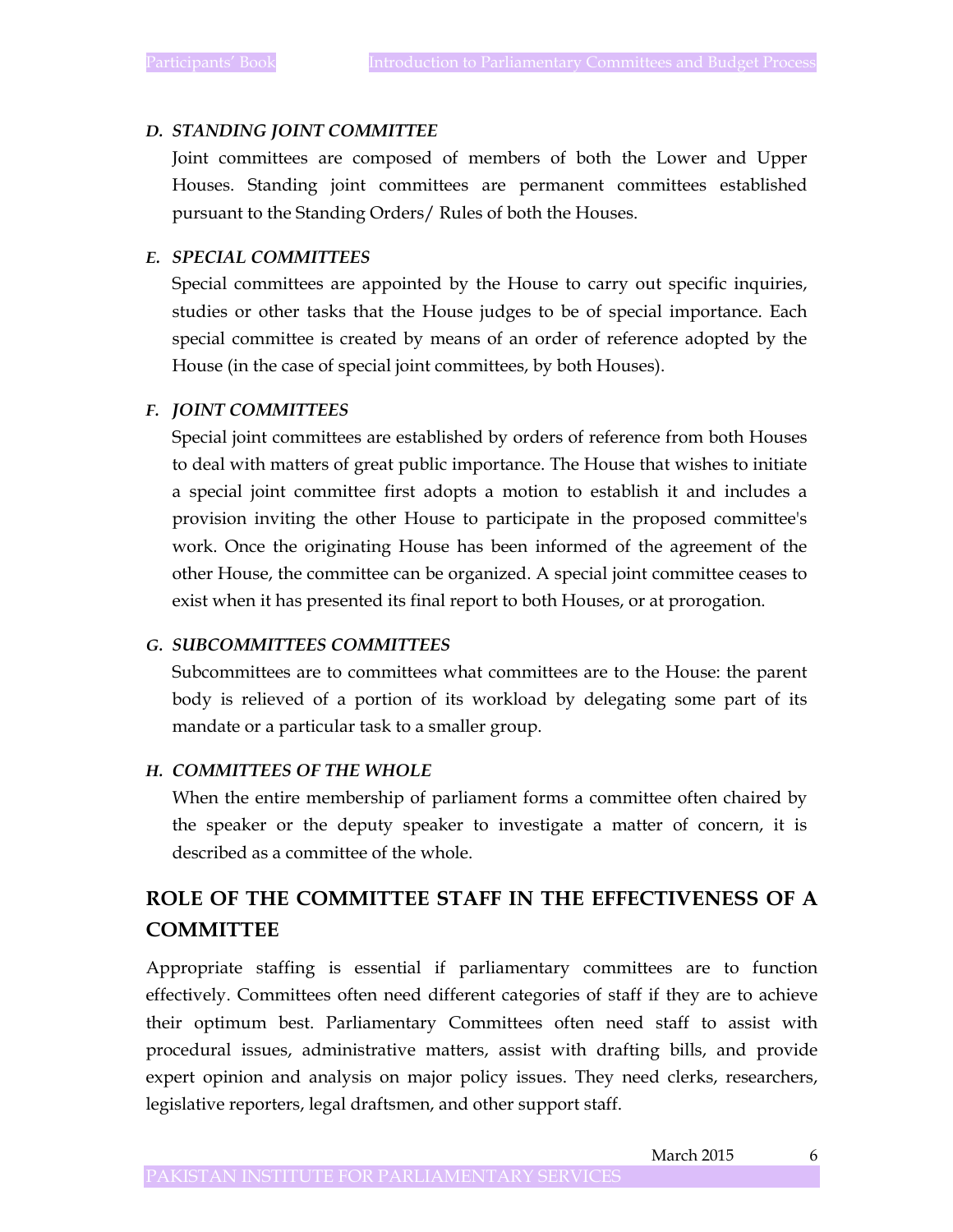Committees are managed by committee clerks/secretaries who give procedural advice to the committee; take minutes of the committee meetings; receive and store documents on behalf of committees; and carry out administrative duties. They also assist in recordkeeping, arranging witnesses, advising members on procedures, In essence the committee clerk/secretary is responsible for coordinating affairs and ensuring that the committee chairperson and members have the needed support to be effective.

Committee staff plays a key role in assisting committee members in recommending new policy. In parliaments where private members' bills are encouraged, parliamentarians inevitably have to rely heavily on the staff for expert knowledge and advice in any new policy they recommend for legislation. Staff also assist committees in monitoring the implementation of legislation that has been passed.

#### **OTHER MAJOR ROLES OF COMMITTEE STAFF INCLUDE**

**Research** – Committee research staff are charged with analyzing and preparing research papers, and proposing possible questions for committee members. Research staff also helps to improve the general efficiency of the legislative process by collecting and analyzing data; they identify problems of relevance for members; suggest alternative course of action; and prepare studies and committee reports on legislation.

**Outreach** – Facilitating and increasing public participation (both men and women) in committee inquiries and soliciting input from members of the general public and from expert witnesses through public hearings, seminars, workshops, forums, and surveys.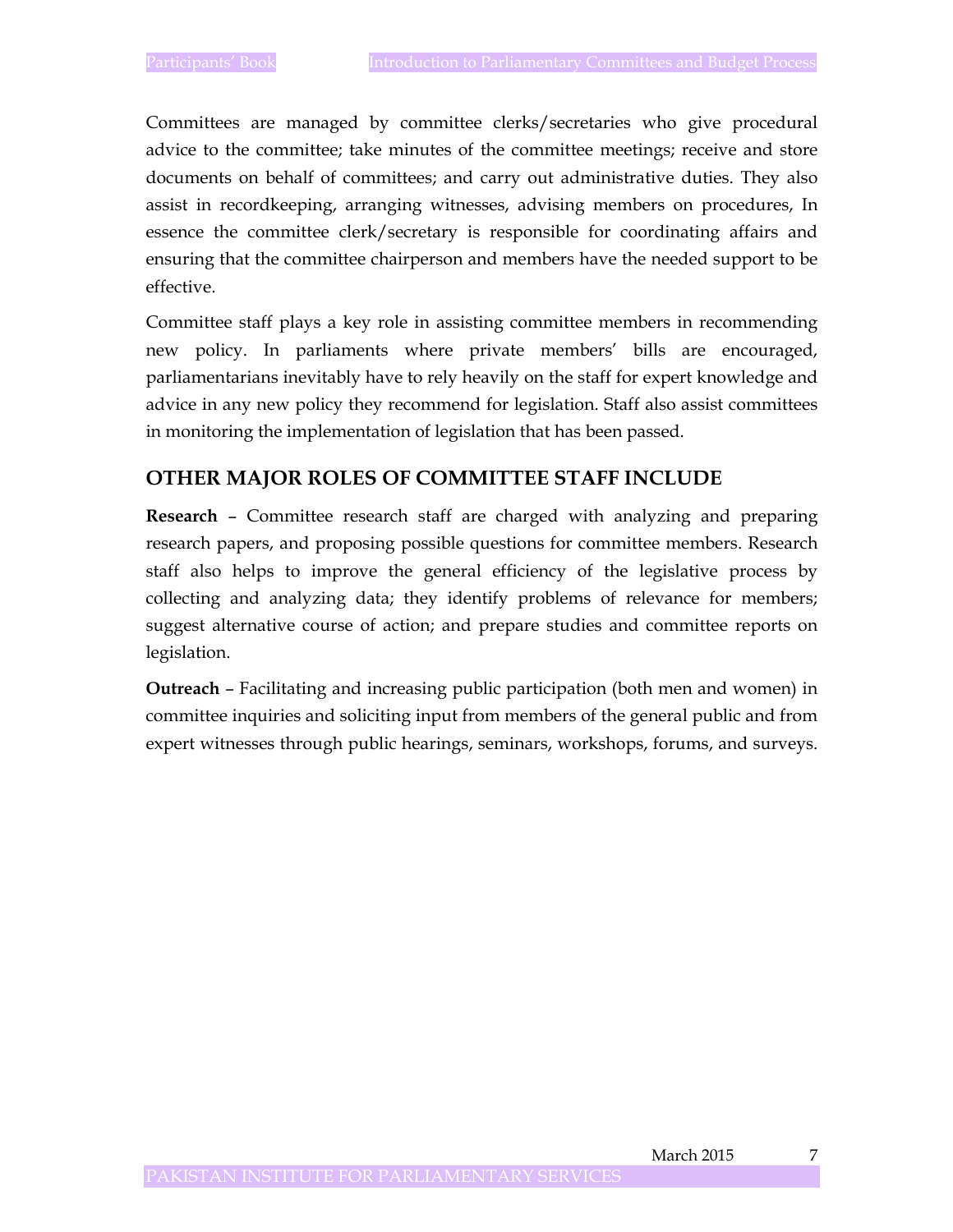## *Chapter 2*

# *Being Truly Committed to the Committee*

- Learn everything you can about your committee. Some of the important questions that need to be answered in this regard are:
	- o What is the mission and purpose of the committee?
	- o What is its role?
	- o What value does it provide to the House and the society?
	- o What are the factors that promote committee effectiveness?
	- o Who are the critical stakeholders (both inside and outside the committee)?
	- o What are their interests and expectations?
- Devote sufficient time to the committee.
- Serve as an Ambassador by promoting your committee's mission and goals in your workplace, constituency, etc.
- Work towards achieving the committee's VISION
- Be solution-oriented
	- o Believe that every problem has a solution.
	- o Be prepared to be a self-starter and take initiative when a challenge presents itself.
	- o Resolve problems without losing control over your emotions.
	- o Try to visualize the outcome and possible consequences before making a decision.
	- o See possibilities within the seemingly impossible.
- Be motivated and determined
	- o Be enthusiastic about the role of the committee.
	- o Complete projects / assignments that you have started.
	- o Don't be discouraged when someone criticizes your work.
	- o Always reward yourself after completing a task.
	- o Don't let anything or anyone stop you when you get into the groove of doing something.
- Build a team spirit
	- o Believe that teamwork can help a committee achieve far more than any member can alone. So, be aware of the committee's potential as a onesynergistic unit.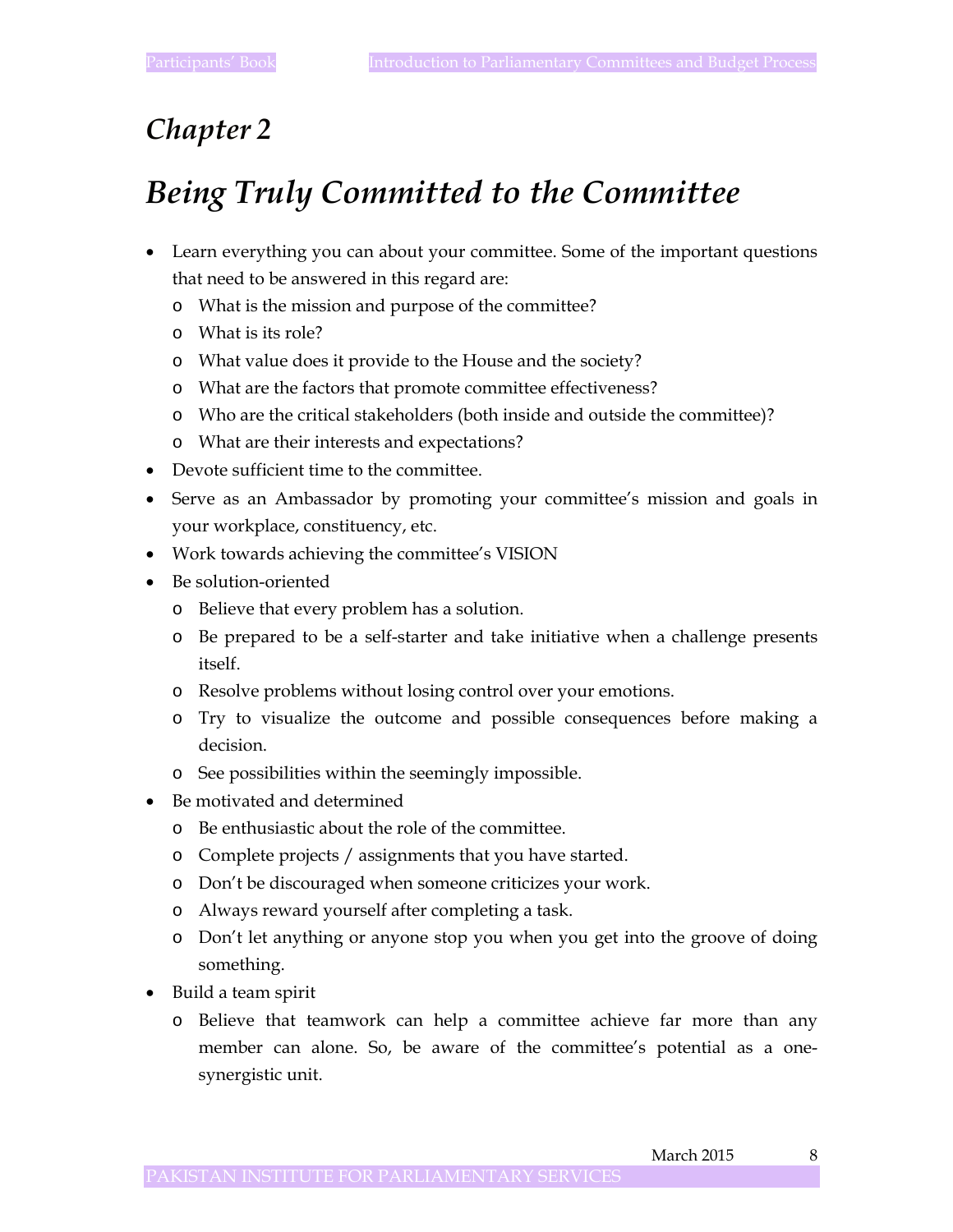- o Work towards the committee's overall goals and its yearly work plan. This is your team's common purpose.
- o Learn from and work with others.
- o Remember, each member has his /her role to play.
- o Recognize the unique skills and talents each member brings to the committee.
- o Know what your committee can do and what it cannot.
- o Be perceptive to the needs and ambitions of others. So, support and encourage one another and try to adapt yourself.
- o Adhere to the commonly accepted norms of behaviour.
- o Ensure your duties are linked to the overall work plan of the committee.
- o Always help, guide, support or train new members so that they can be smoothly integrated into committee operations.
- Develop a Can-do Attitude
	- o Understand that challenged attitudes are the greatest impediments to committee effectiveness.
	- o Understand the impact of these behavioural attitudes on committee effectiveness:
		- **Positive Thinking**
		- Gratitude and Appreciation
		- **•** Open Mindedness
		- Change
		- Optimism
		- Contentment
		- Patience
		- **•** Humility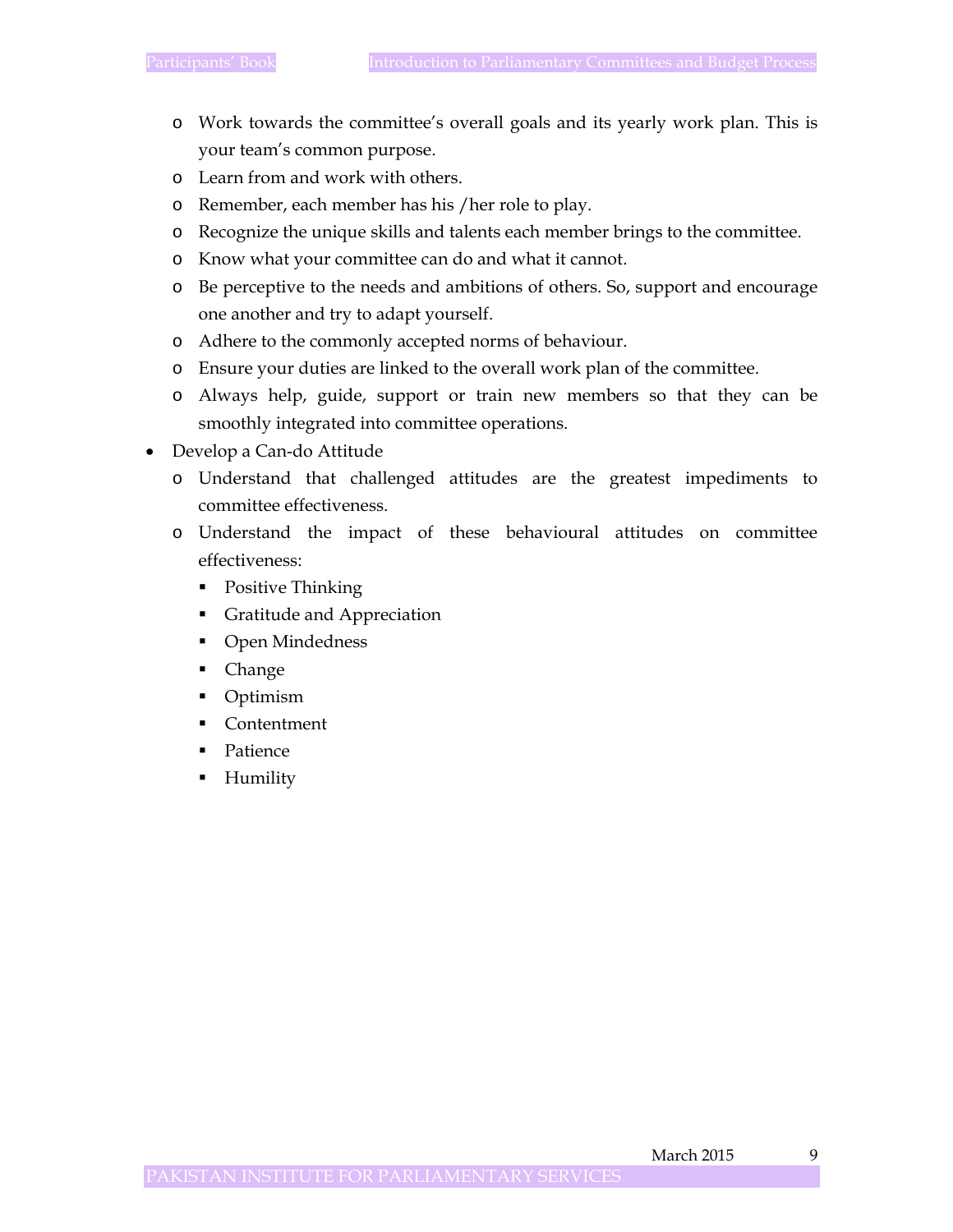# *Chapter 3*

# *Understanding Respective Roles and Responsibilities*

### **COMMITTEE MEMBERS**

#### *A. PERFORM BASIC FUNCTIONS*

- Report to the committee chair.
- Actively participate in the work of the committee and towards fulfilling its goals.
- Provide thoughtful input to the deliberations of the committee.
- Focus on the best interests of the committee rather than on personal interests.

#### *B. UNDERSTAND YOUR GENERAL DUTIES*

- Review all relevant material before committee meetings.
- Make contributions and voice objective opinions on issues.
- Attend committee meetings.
- Respond to communications from the chair.
- Carry out individual assignments requested by the committee chair.

#### *C. UNDERSTAND YOUR RIGHTS AND EXERCISE YOUR POWERS*

- Learn the Rules of the House
	- o Clearly, understand the Constitution and the Assembly rules.
	- o Turn to procedure and use the rules of the House to your advantage when compromise is not possible.
- Follow Parliamentary Etiquette.

#### *D. STAY INFORMED AND BE KEEN ON LEARNING*

- Learn skills related to negotiation and compromise in dealing with colleagues in your party as well as in the opposition.
- Visit the Library regularly and take research seriously.
- Ensure speeches and other public remarks are factually correct.
- Never stop seeking opportunities outside politics to learn new ideas.
- Do not hesitate to consult the Speaker when you face serious issues within your own party. Speakers are generally experienced parliamentarians who can offer sage counsel on a variety of political challenges.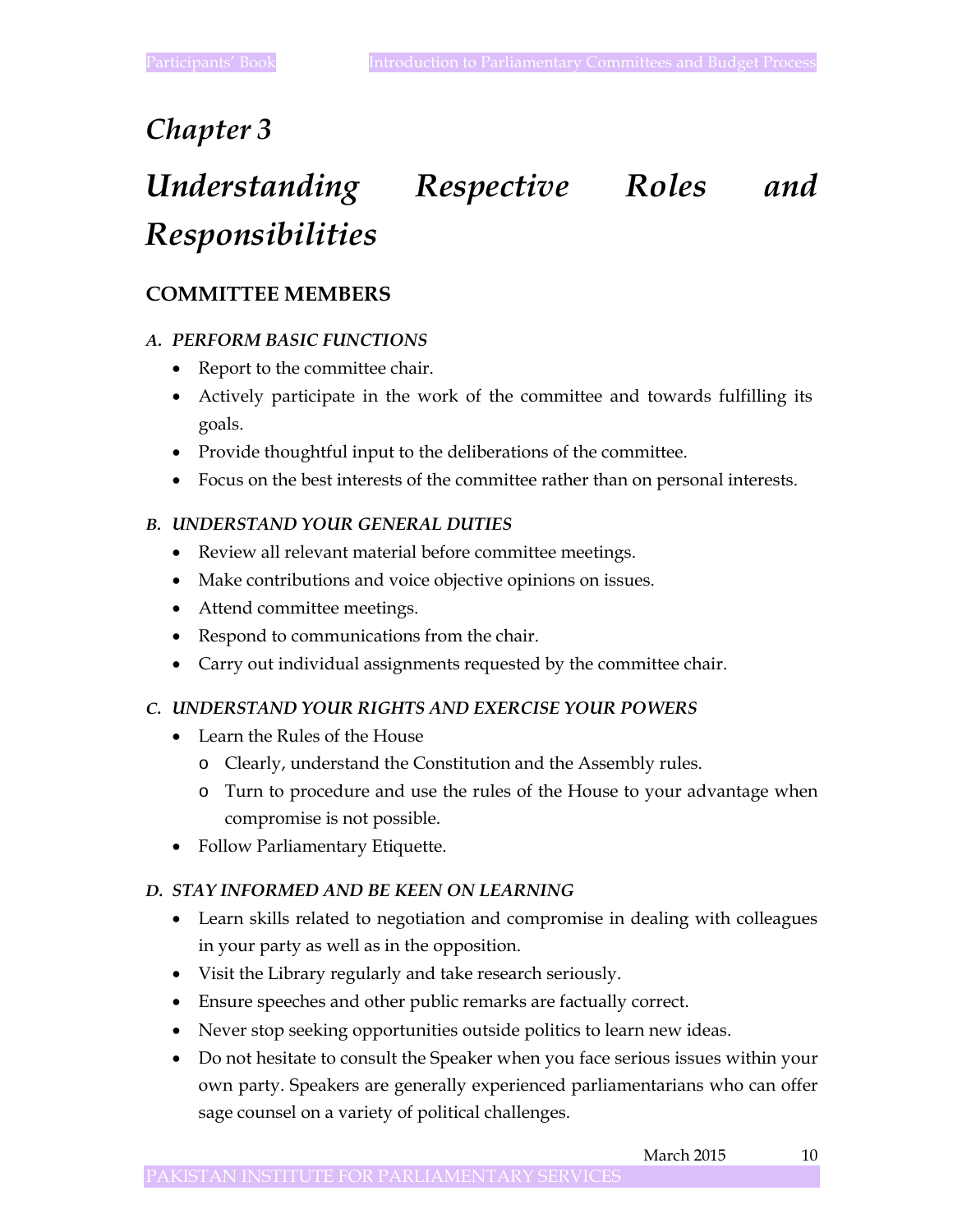#### *E. CHOOSE A FEW ISSUES AND SPECIALIZE*

- Focus on two issues at the most one familiar and one completely new and stick with them.
- Spend time listening, learning and looking for ways to contribute to the House and the political process.
- Use committees both to impact and to gain knowledge on the chosen issues, without extending committee work.

#### *F. AVOID BECOMING TOO KEEN ON MEDIA COVERAGE*

 Resist the temptation of doing something outrageous despite what the media, critics or people from other political parties might say about you or your party.

#### *G. MAINTAIN YOUR DIGNITY*

- Refrain from inappropriate behaviour: defaming others, shouting, rude gestures, rule violation and playing up to the press gallery.
- Develop your reputation by being:
	- o Good, honest parliamentarians;
	- o Good Constituency MPs; and
	- o Actively involved in your party.

#### *H. ESTABLISH A GOOD NETWORK*

- Be well connected to the:
	- o Citizens;
	- o Executive;
	- o Other Parliamentarians; and
	- o Consultants / Specialists who can advise you well.

#### *I. MANAGE TIME WELL*

- Strive for Punctuality.
- Set your personal and work-related Priorities.
- Translate your Priorities into concrete goals.
- Identify Deadlines.
- Don't Procrastinate.
- Avoid Interruptions (phone calls, drops ins, etc.).
- Learn to say No with courtesy and conviction.
- Know how to multi-task and use your time productively.
- Schedule your toughest work during your most productive hours.
- Work smarter, not harder.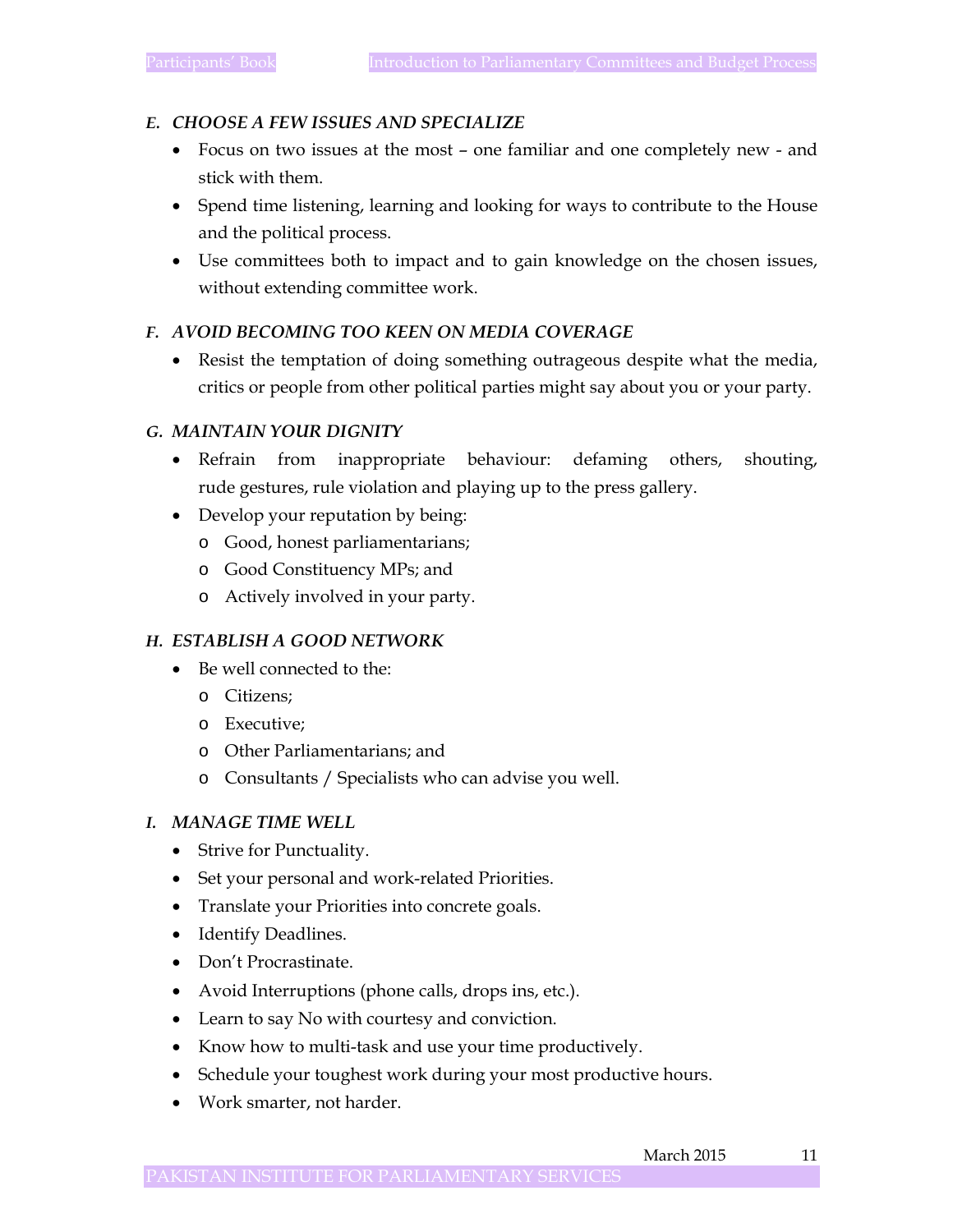### **COMMITTEE CHAIR ROLE**

#### *A. BE A ROLE MODEL TO ALL COMMITTEE MEMBERS*

- Inspire committee members by your professionalism, fair attitude and competence.
- Ensure tasks are understood and accomplished on time.
- Know how to delegate.
- Go out of your way to cooperate, empower committee members, and share responsibility for executing committee tasks.
- Do your share of the work like all other committee members, as you are also a committee member.
- Be prepared to work with any committee member who needs assistance. Do this from the perspective of a helper.
- Always share credit for committee successes with the entire committee.
- Never blame an individual when something goes wrong. Look at the committee's processes and work with committee members to learn from experience and improve processes so that similar mistakes are less likely to be repeated.
- Set an example by:
	- o Taking charge whenever required;
	- o Displaying abounding confidence in all tasks;
	- o Displaying sincerity, integrity and candour in all your actions; and
	- o Accepting responsibility for your actions.

#### *B. PROVIDE VISION TO INSPIRE COMMITTEE MEMBERS*

- Have a clear and believable Vision of the future to push committee members to go beyond ordinary performance and achieve a level of excellence.
- Formulate a committee vision that:
	- o Clarifies direction and purpose;
	- o Attracts commitment and energizes committee members;
	- o Establishes measurable standards of excellence to serve as performance benchmarks and keep everyone motivated and inspired;
	- o Is consistent with the values and culture of the committee; and
	- o Is ambitious and allows committee members to do something challenging they haven't done before.
- Formulate the committee vision by:
	- o Using all the information about your committee as a foundation;

March 2015 12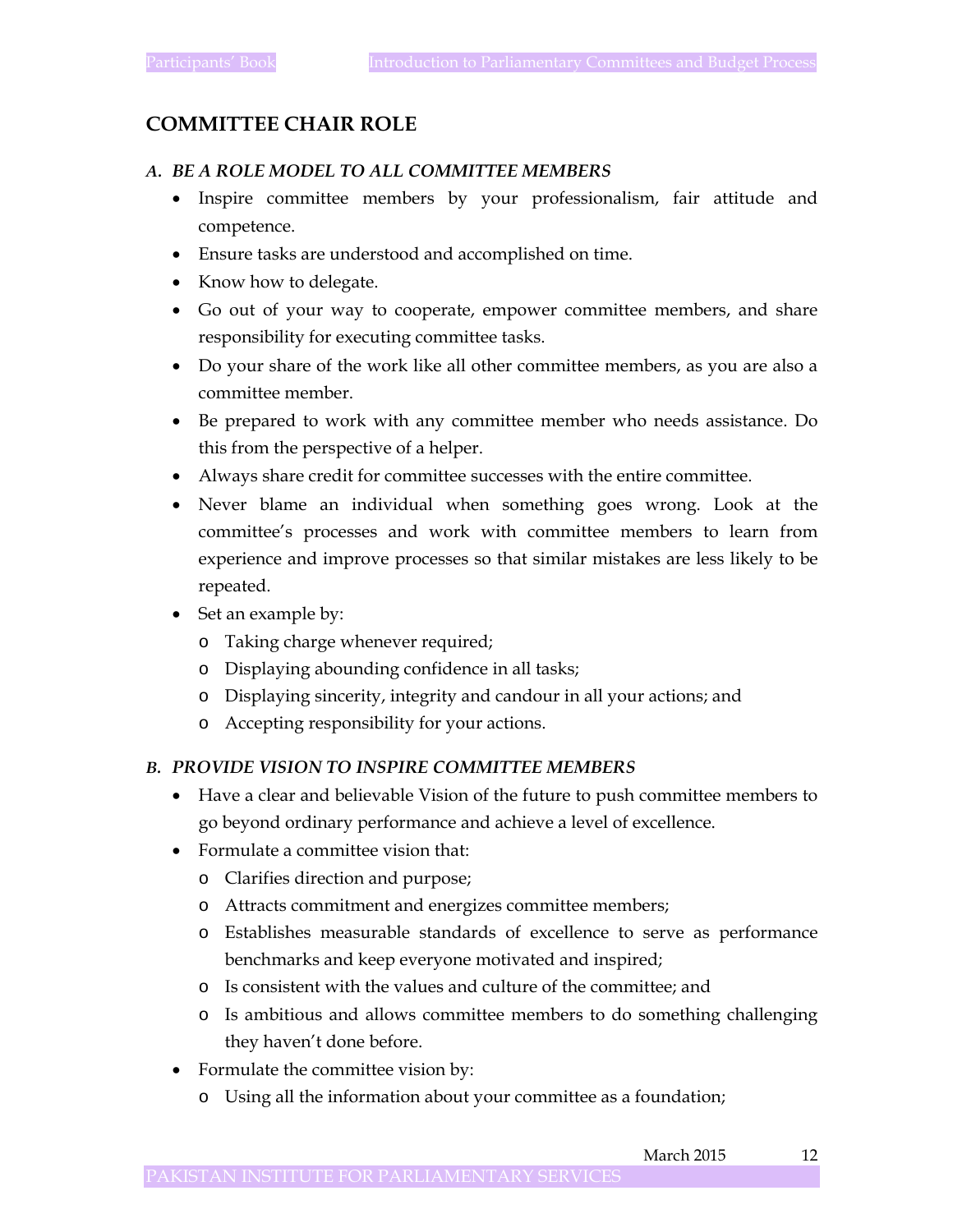- o Involving the major stakeholders into the visioning process;
- o Welcoming new ideas from all committee members; and
- o Keeping an open mind and exploring different options.
- Ensure the vision is well articulated and clearly understood by everyone involved.
- Know how to share and communicate the Vision to all members.
- Provide regular feedback on the committee's progress towards achieving the Vision.

#### *C. BECOME A RESOURCE TO SOLVE PROBLEMS*

- Help committee members and the committee as a whole solve problems for themselves. Don't indulge in "spoon feeding" - just put them on the right path to discover their own solutions / answers. Some problems a committee might confront include the following:
	- o *Something happens that committee members don't anticipate:* You can call a meeting, explain the problem, and lead a brainstorming session to show ways to fix the problem.
	- o *A committee member is stuck on some task:* You can ask questions that will lead the member to consider the issue more fully. You can get others involved to help or can share personal experiences in similar circumstances that the committee member can use. In each case, you are not necessarily solving the problem, but providing a direction so that the committee member can solve it.
- Try to be a source of innovative problem-solving ideas for the committee members. Show creativity by thinking of new and better goals, ideas, and solutions to problems. For instance:
	- o How to write a good proposal;
	- o How to seek help from experts;
	- o How to examine specific issues or formulate a research design;
	- o How to effectively allocate available resources;
	- o How to arrange funds to hire subject specialists;
	- o How to peacefully co-exist with members of the opposition party; or
	- o How to approach a particular problem...

#### **D.** *ACT AS A LIAISON*

- Coordinate with other committees, committee chairs and the House.
- Make policy recommendations to the House, where appropriate.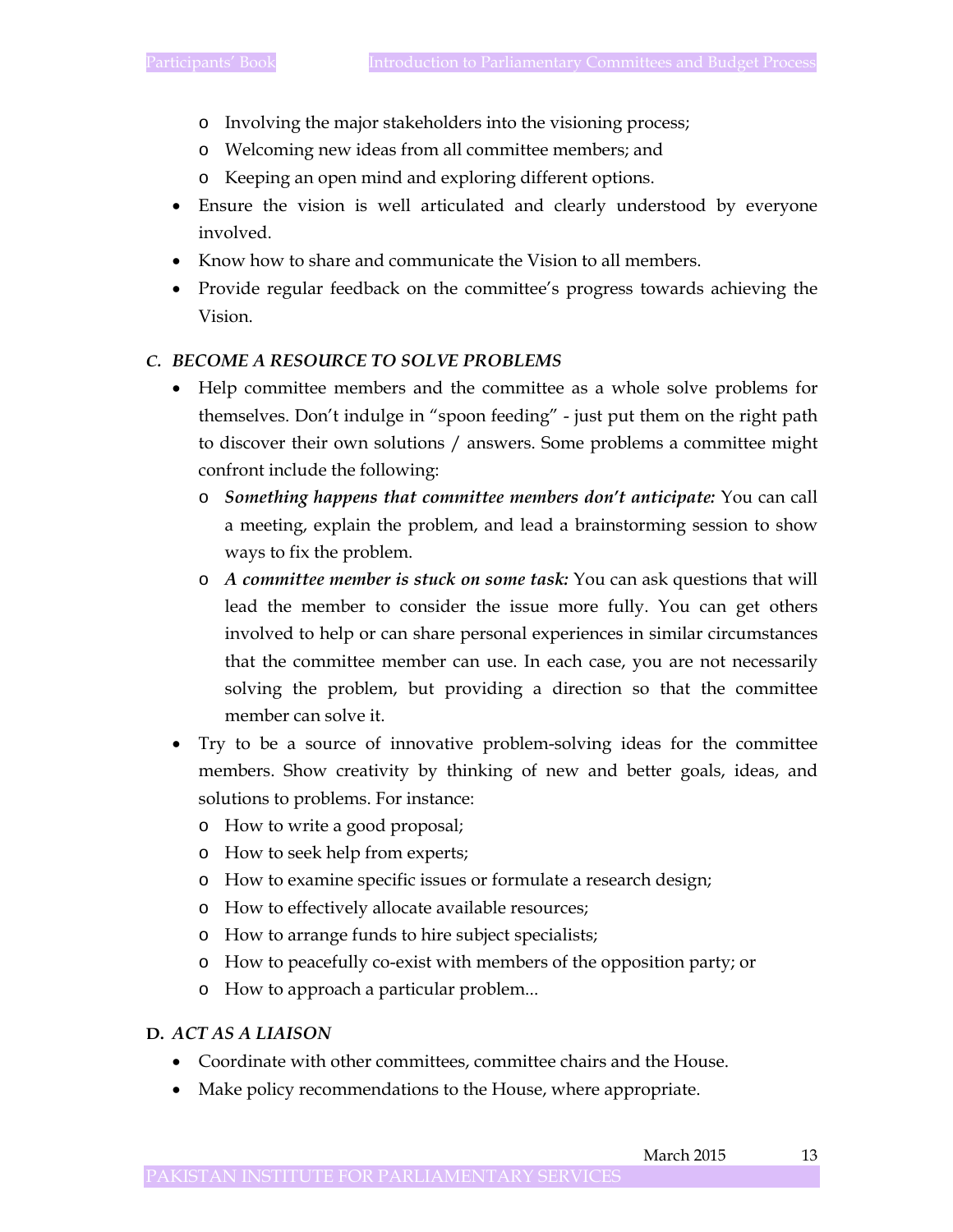- Keep the House informed of progress or problems.
- Arrange the necessary resources for the committee from other committees or sources.
- Help the committee put up cases to access documents of a sensitive nature.
- Serve as a link between leaders, ministers, media, public, etc.

#### *E. FACILITATE OPEN COMMUNICATION*

- Speak for and represent your committee.
- Communicate openly and honestly to encourage the same among all committee members.
- Carefully consider the communication needs of committee members, the House, leaders, ministers, media, public, etc.
- Be a source of information. Know how to get the required information.
- Have sound knowledge of the committee's work.
- Convey the right information on time:
	- o Give clear instructions. Speak clearly and succinctly.
	- o Stay responsive to questions and suggestions.
	- o Keep members and concerned parties well informed.
- Explain and enforce rules and procedures, when necessary.
- Be a good listener and accept the views of all committee members.

#### **F.** *REFLECT A PARENT IMAGE*

- Know each committee member and look out for his or her wellbeing.
- Understand that committee members need to belong and contribute to the committee. Therefore, they want to be understood, valued, informed, buffered and protected.
- Be a kind, caring, respected and fair person who serves as mediator and judge.
- Teach committee members how to go about things; what constitutes success or what the rules of the game are. Train committee members in various skills or set up training sessions with other committee members or outside trainers.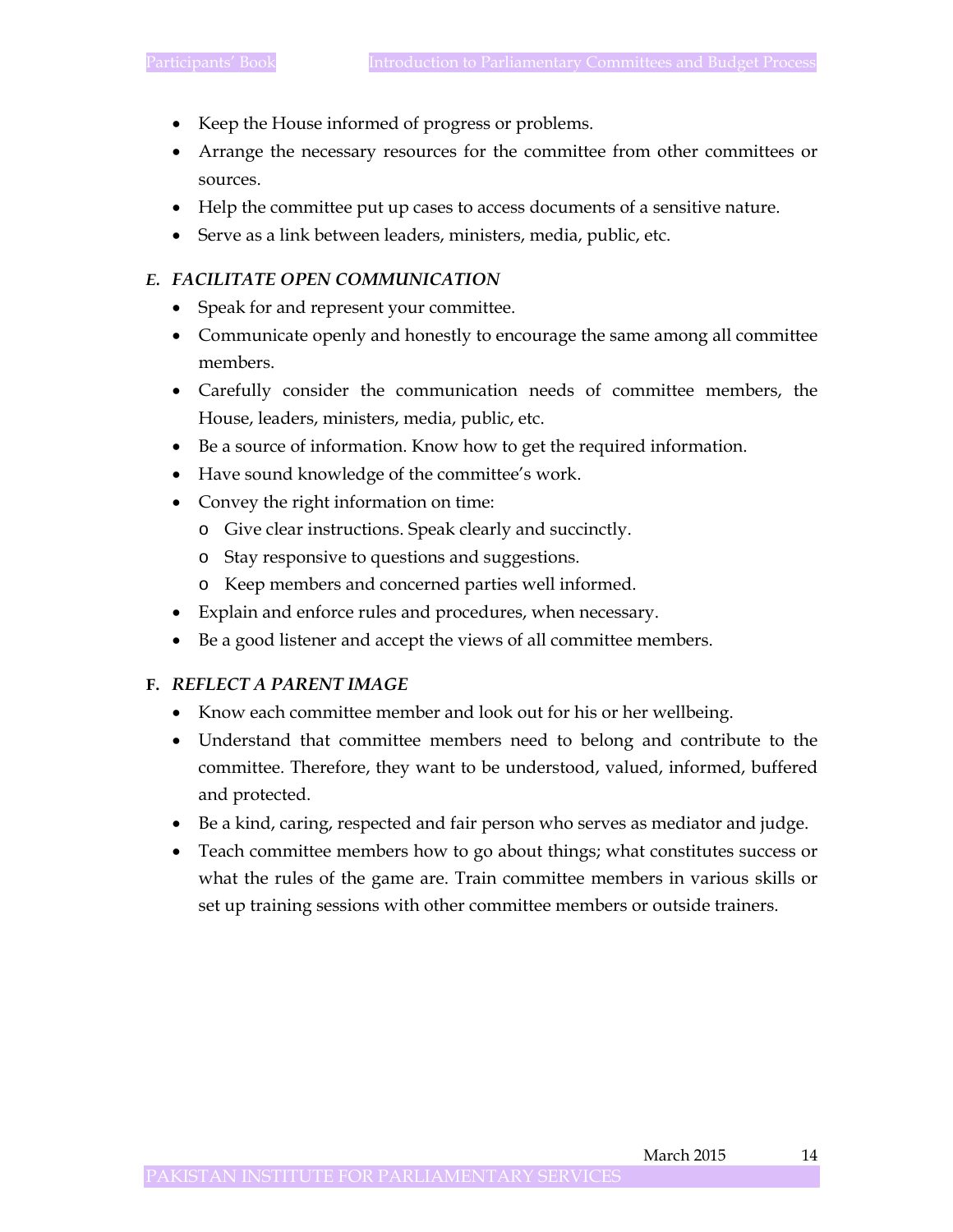### **COMMITTEE CHAIR RESPONSIBILITIES**

#### *A. GUIDE THE COMMITTEE IN ITS WORK*

- Set SMARTER (Specific, Measurable, Achievable, Realistic, Timely, Encouraging and Rewarding) goals.
- Develop a work plan for the year.
- Approve reports of committee meetings before their distribution.
- Report to the committee on decisions of the House that affect the committee's work or activities.
- Formulate the committee's vision with committee members and stakeholders
- Make recommendations regarding future objectives for the committee, and the broader interests of the society.

#### *B. UNDERTAKE SPECIFIC PROCEDURAL DUTIES*

- Make early contact with committee members.
- Send a welcome/orientation letter or email.
- Provide the committee with its charges and goals, in the context of strategic planning.
- Provide a draft calendar of planned meeting dates or calls.
- Review prior accomplishments of the committee so that the work to be done can be put into context.
- Attend and preside over all meetings.
- Accept and support the committee's charge and objectives for the year.
- Plan committee meetings and agenda with staff.
- Maintain records and relevant information on committee work.
- Evaluate committee efforts and communicate accomplishments to the committee and the House.
- Form subcommittees when necessary to achieve the work of the committee.
- Respond in a timely manner to queries from committee members.
- Prepare progress reports for the House.

#### *C. SET THE MEETING AGENDA*

- Provide an agenda sheet with beginning and ending times for the meeting and the agenda of topics to be discussed or acted on.
- Carefully look at the sequence of items. Start the meeting with topics that will unify the committee; this sets the stage for working together. Early in the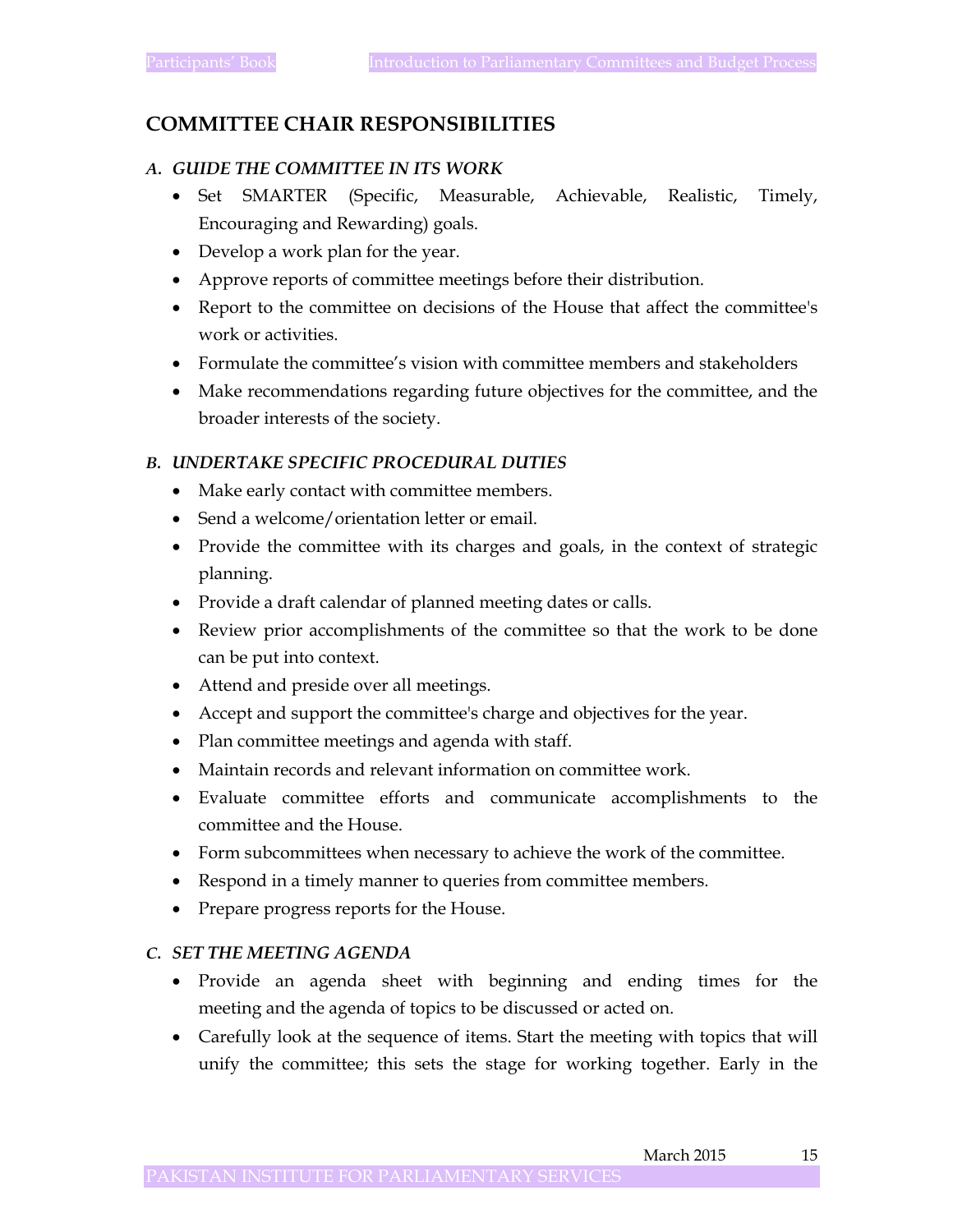meeting is a good time to discuss difficult topics when participants have energy and clear heads.

- End the meeting with topics that are likely to produce a positive result, as people like to leave meetings feeling that they are part of a productive team.
- Make every effort not to have an agenda with too many items. Provide sufficient but not too much time for each topic. A good approach is to show key times on the agenda, such as breaks and lunch. Having these "markers" lets members know the general pace of discussion the chair anticipates for the meeting.
- Provide written background information for each agenda item as appropriate.
- Identify the person who is presenting or responsible for each item if different from the chair.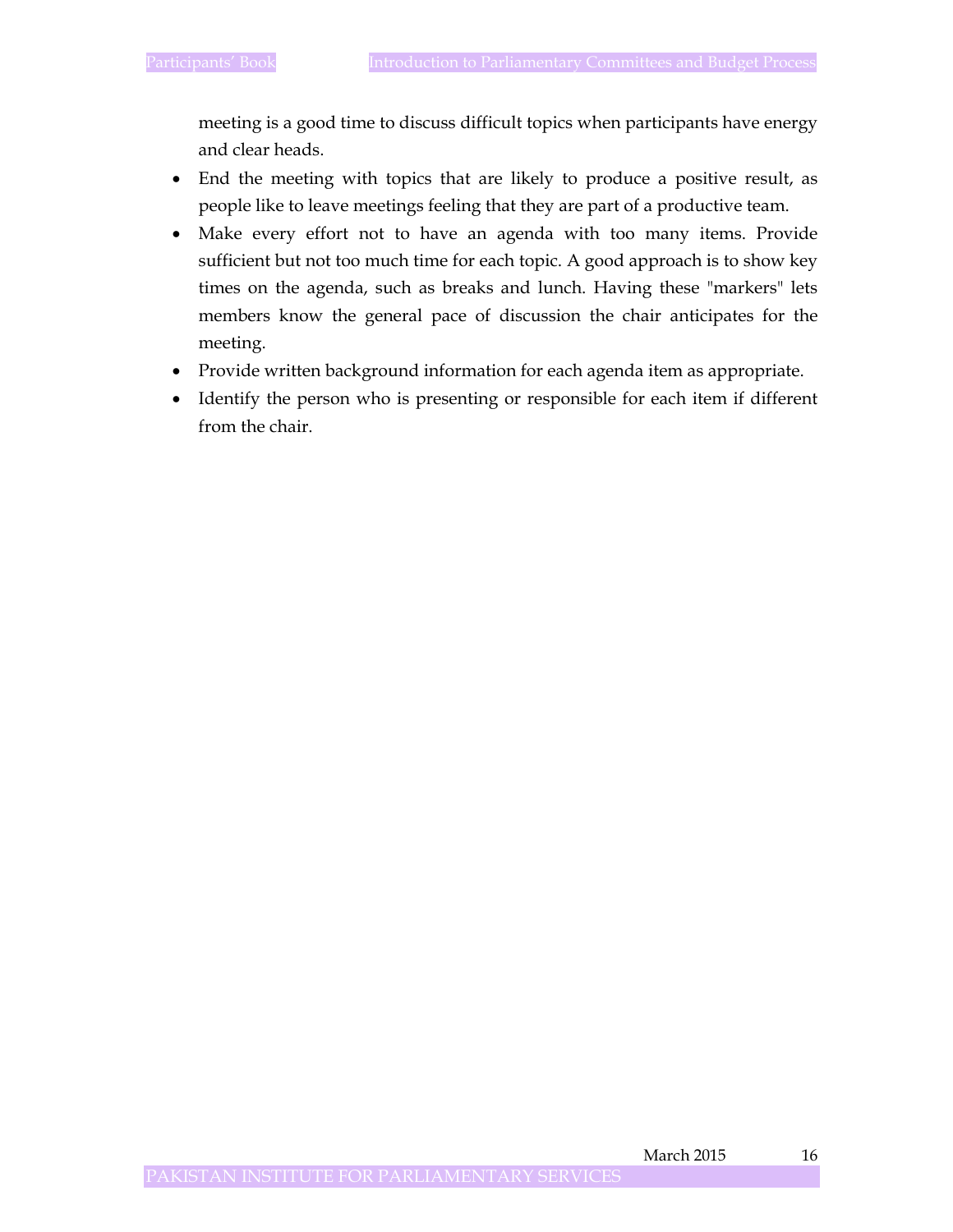# *Chapter 4*

# *Making Meetings Work*

### **PRE MEETING PREPARATION**

- Announce the meeting well in advance to allow everyone time to adequately prepare for the upcoming task.
- Prepare and distribute the agenda and any background material at least several days before the meeting.
- Schedule meeting room and arrange for equipment and refreshments.

## **WHAT IS EXPECTED OF COMMITTEE MEMBERS DURING THE MEETING**

- Display a higher level of professionalism by arriving on time.
- Stay on the agenda and subject. Don't waste time by discussing trivia.
- Manage the use of time. Committee's time can be very costly.
- Limit or avoid side conversations and distractions. Your input is too valuable to be shared only amongst a select few within the committee.
- Participate in the discussion. Be open-minded and receptive to ideas and opinions.
- Ask questions to assure understanding.
- Clarify action(s) to be taken. It is best to repeat and paraphrase any action that you need to take. This way there is no misunderstanding as to what is expected of you upon your departure.
- Take notes. Don't rely on you memory.

### **THE COMMITTEE CHAIR'S ROLE DURING THE MEETING**

- Communicate the purpose of the committee and each meeting to all committee members.
- Identify what the committee is empowered to do.
- Start and end meetings on time.
- Publish and distribute an agenda before the meeting. It is often useful to have the agenda with time lines on an easily viewed flip chart or the like. As one works through the items, they can be checked off showing progress. This helps keep things on schedule.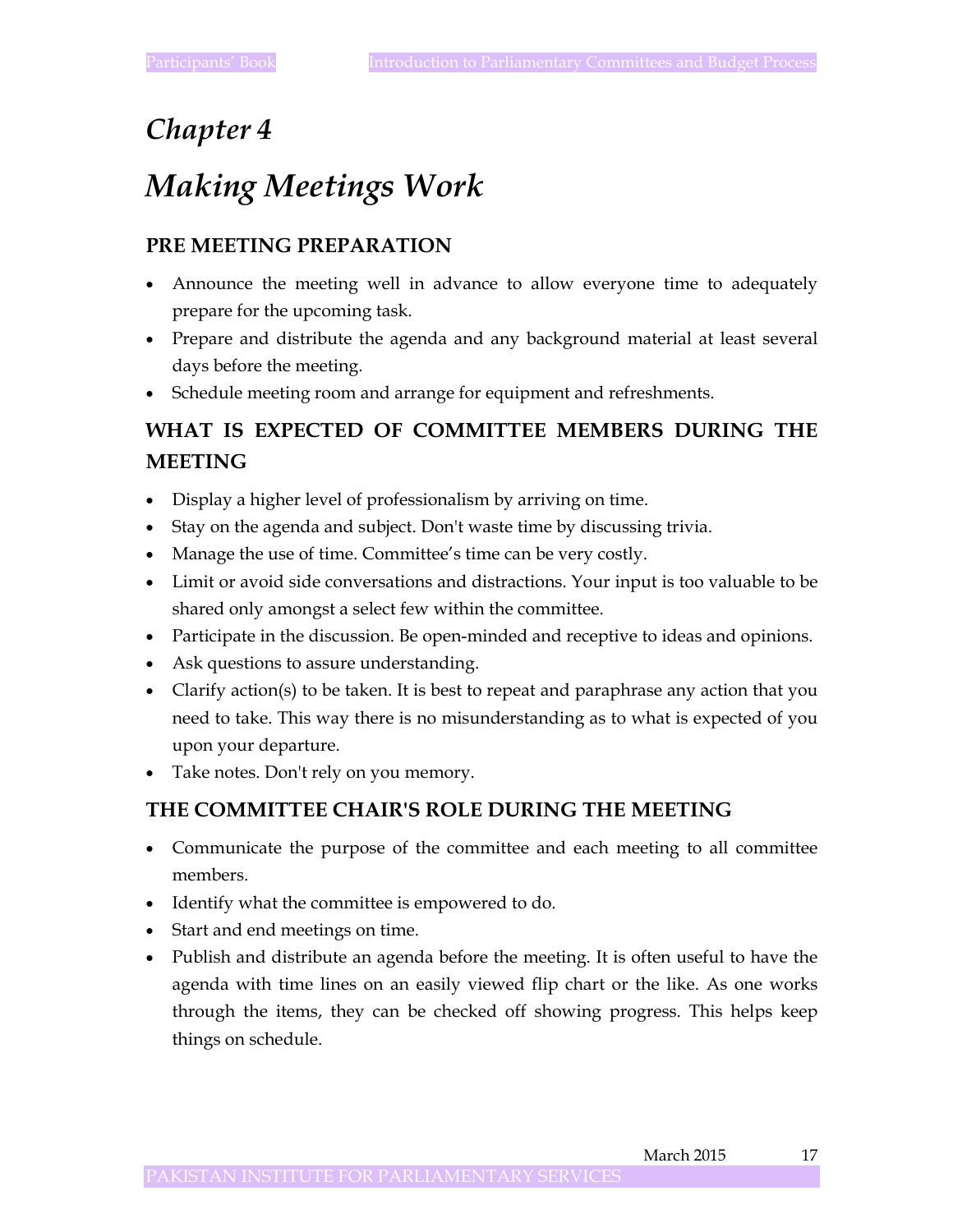- Distribute information to committee members. Example: the committee's budget, rules of procedure, financial information, the committee's mission or area of responsibility.
- Conduct "progress" and "process" checks with committee members between meetings.
- Be a facilitator of meetings; don't dominate them.
- Guide, mediate, probe, and stimulate discussions. Let others generate and debate ideas.
- Encourage a clash of ideas, but not of personalities. Good decisions are made when committees examine all sides of an issue, but prevent members from making the debate personal.
- Prevent one-sided discussions. Try to let everyone speak before giving members a second chance to have their say.
- Deal with inappropriate behaviours. Don't let a person who is blocking constructive discussion ruin the committee meeting for everyone else. Strategies for dealing with this behaviour include confronting the person privately in a caring manner, pointing out the effects of the behaviour, and suggesting alternative behaviours.
- Keep discussions on track; periodically restate the issue and the goal of the discussion. Feel free to redirect the group back to the topic at hand.
- Monitor participation; control talkative members and encourage the contributions of silent members. At times, one may need to specifically call on silent members to solicit their input. If necessary, put a time limit on the debate.
- Be sensitive to the feelings of members. Look for visual and verbal cues to determine if a member is not happy with the discussion, and then actively manage the situation.
- Consider calling on the least senior members first to express their views; discussions tend to "close down" after senior members express strong views.
- Restate the issue to be voted on before calling for a vote, and explain the consequences of the vote.
- All-important issues should be voted on; don't make assumptions about the feelings of committee members.
- Seek consensus, but unanimity is not required. Sometimes an idea is compromised by trying to get every person to completely agree.
- Close the meeting by summarizing results or noting achievements. Describe the "next steps" for the Committee as whole and individual members.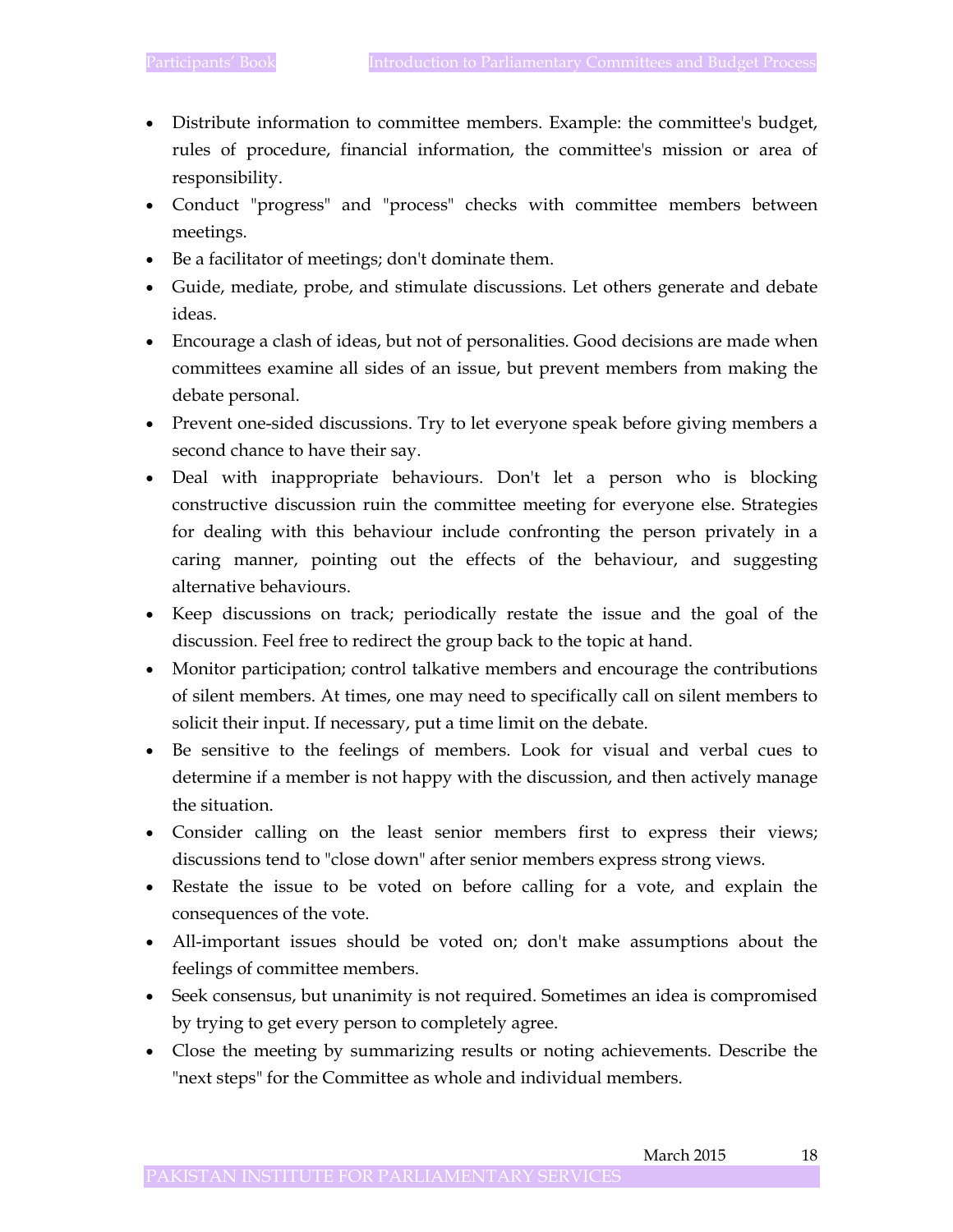#### **SELECT A MODERATOR**

• Select a moderator who is responsible for keeping the meeting focused and moving forward. The Chair could be the moderator, or committee members can rotate this responsibility.

#### **TAKE MINUTES**

 One person should take notes on the main themes and the key points that are discussed during the meeting. Be sure to include who committed to do what work by when, etc.

#### **END MEETINGS EFFECTIVELY FOR PRODUCTIVE RESULTS**

- Always treat meetings as an opportunity to create a plan, a strategy, a report or an outline. Therefore, at the end of each meeting:
	- o *Assign specific tasks* Specific action steps should always be assigned to specific members.
	- o *Assign Deadlines -* Give individuals a definite time for completion of the task. A common deadline is by the next meeting.
	- o *Evaluate the Meeting* Distribute a short questionnaire that asks what the members thought about the meeting and how future meetings can be more useful.
	- o *End on Time* Participants tend to be disenchanted when meetings are too long or go over their time limit. Be extremely time conscious and end on time.
	- o *Be Prompt with Follow-Up* Send all committee members a recap of the action steps and assignments within a few days following the meeting. This serves as a reminder and as an update to absent members.
	- o *Provide Social Interaction* Informal social interaction, usually in the form of refreshments, allows the committee members time to continue conversations from the meeting, meet with subcommittee members, or build informal networks.
	- o *End on a Positive Note* Affirmations are very popular and provide a source of motivation to the group. Use inspirational quotes, motivational poems, or uplifting short stories.
	- o *Announce the Next Meeting as well as its Time and Location.*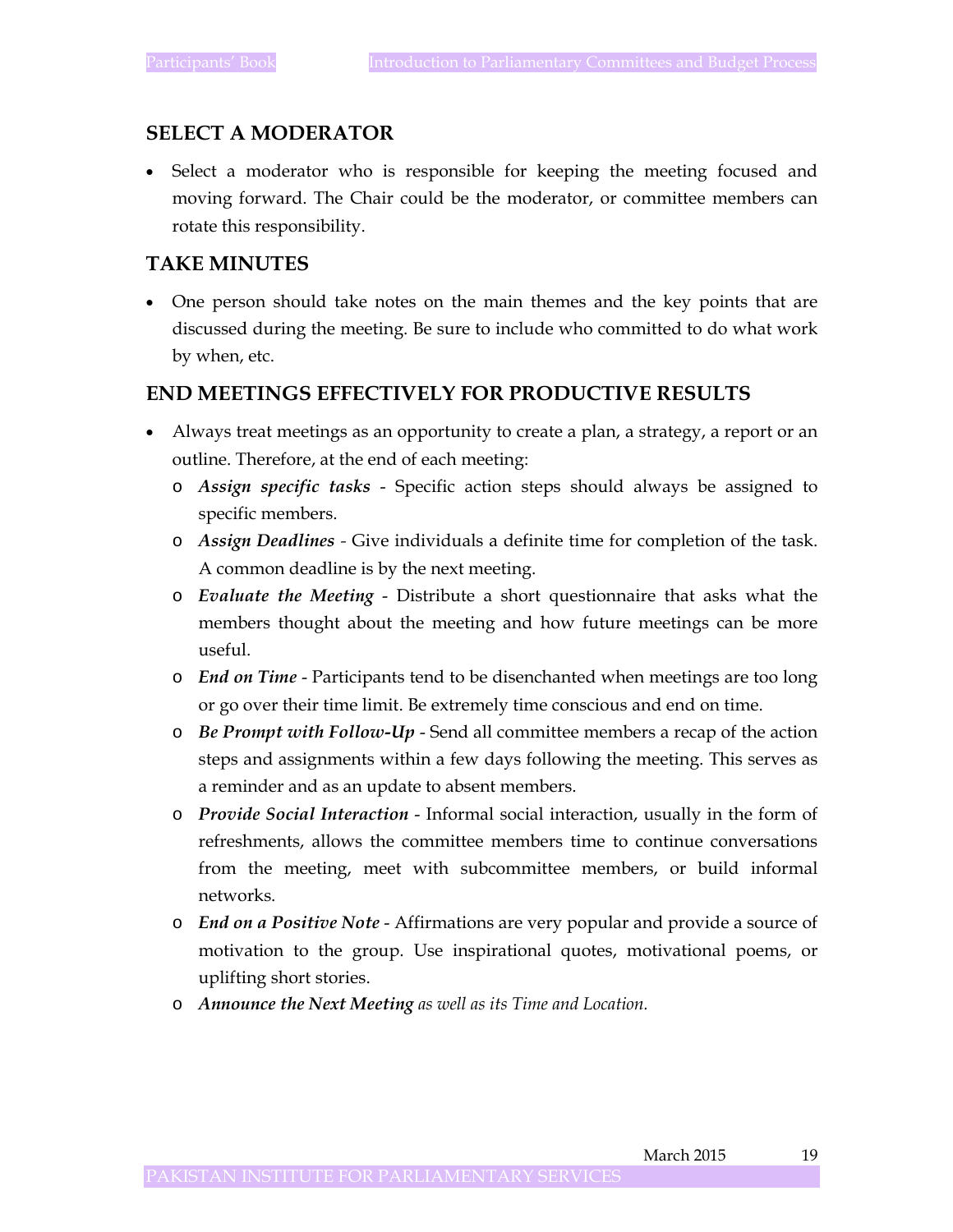# *Chapter 5*

# *Minutes Writing Techniques*

### **PREPARATION OF WORKING PAPERS**

#### *A. INTRODUCTION*

#### **Why Meetings**

- Taking decisions
- Discussions across the table (as correspondence becomes a prolonged process and is not suitable in complicated cases)
- All the points of views are discussed; and recommendations and decisions taken after consensus is reached.

#### *B. PREPARATION OF WORKING PAPERS FOR MEETINGS*

#### **Need for a Working Paper**

- A working paper is prepared and circulated to the participants/concerned organizations well in time to make a meeting Meaningful and productive.
	- o Sent alongwith the invitation and agenda
	- o In sensitive cases it is only given at time of meeting.

### **RECORDING OF MINUTES**

#### *A. OBJECTIVES OF THE MINUTES OF THE MEETING*

- To preserve record of the meeting.
- To implement the decisions taken in the meeting.

#### **B.** *RECORDING OF MINUTES OF MEETING*

Para-59 of the Secretariat Instructions lays down that "All meetings shall be business-like. Brief minutes shall be recorded, mentioning only the salient points considered and decisions taken. Individual views/points should not be recorded except on request". Recording of individual points of views may be necessary only when there are any differences of opinion. If there is consensus of opinion individual view point is not recorded.

#### *C. THE TECHNIQUES OF MINUTE WRITING*

- 1. Mention the date, time and place of the meeting.
- 2. Mention as to who presided over the meeting.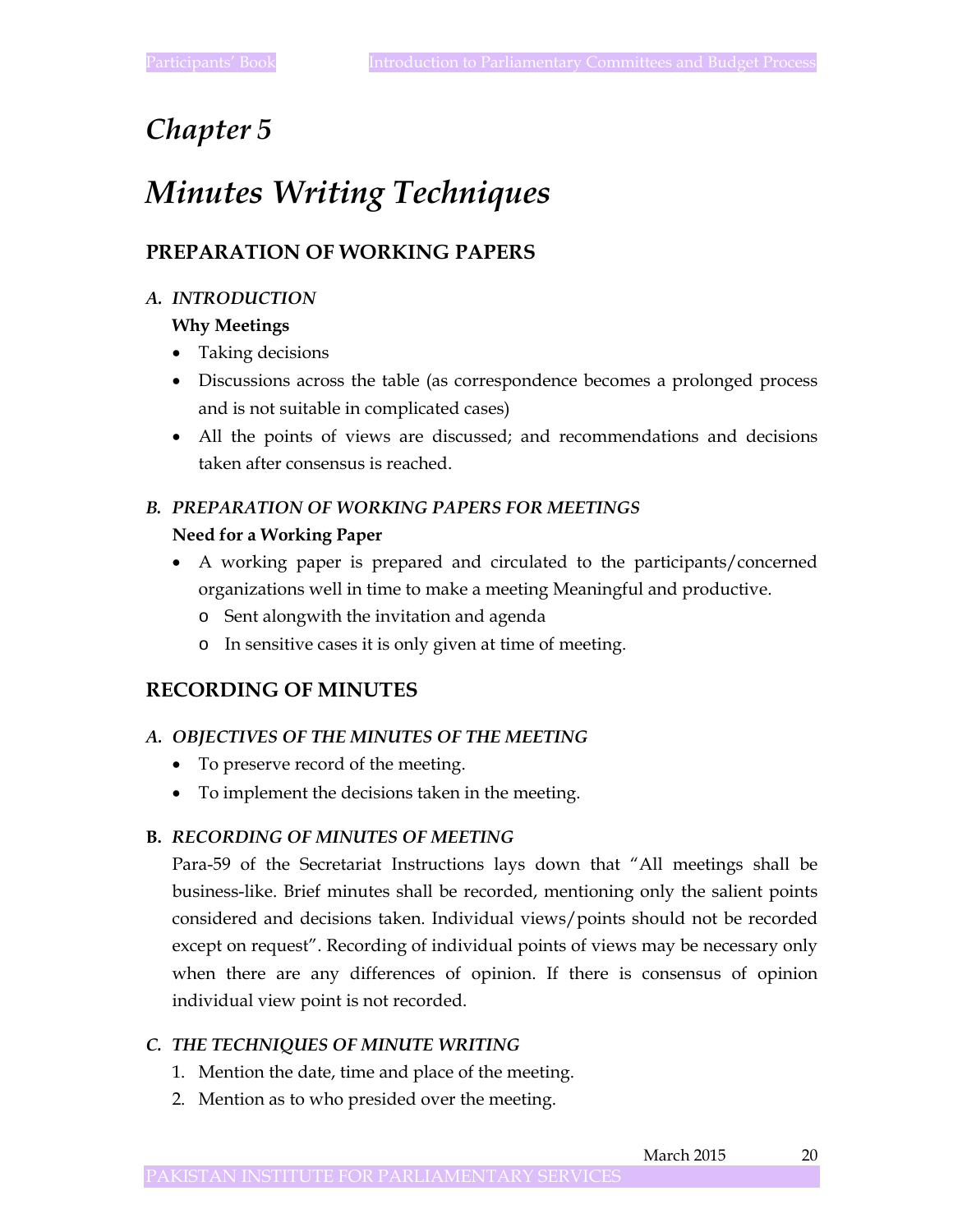- 3. What was the agenda (Attach a copy).
- 4. Mention the names of members/participants. (If the number of participants is quite large as in the case of C.D.W.P. meetings their list may be attached.
- 5. Consideration of the minutes of the previous meetings, if any, and mentioning of the fact that those minutes were approved or not and (This happens in the case of periodical meetings of the Boards of Directors or General Body meeting etc., of Government-owned companies/corporations such as PIA, OGDC and PIDC.
- 6. Describe the initial/introductory remarks of the Chairpersons explaining the points of issue.
- 7. Important points of ensuring discussions may be recorded. Individual views may be mentioned only in case of difference of opinion or on request.
- 8. Mention the decisions/recommendations on various items of the agenda (Mention any resolution passed at the meeting).
- 9. The decisions may be listed in order of importance/priority. Indicate the organization made responsible for implementing different decisions.
- 10. State closing of the meeting (Sometimes with a vote of thanks to and from the chair).
- 11. The minutes should be drafted immediately after the meeting is over preferably within 24 hours when the discussions of the meeting are fresh in mind.
- 12. The draft minutes are submitted to the Chairperson for approval.
- 13. Approved minutes are then sent to all participants for information/implementation of decisions.
- 14. Some time, draft minutes are circulated to the participants in complicated cases to avoid any possible objection or difference of opinion before these are finally issued.

#### **PROCEEDINGS OF MEETINGS**

#### *A. CIRCULAR FOR CALLING A MEETING*

- A Section Officer works as Secretary of the meeting. He issues a circular for the meeting along with a working paper, if any, on the approval of the senior officers one or two days before the meeting.
- A circular can be issued in any of normal communication, such as office memorandum, official letter, and demi-official letter and note depending on the situation and the importance of the meeting.
	- o To call a meeting within Ministry, a circular will be issued in a u.o. form.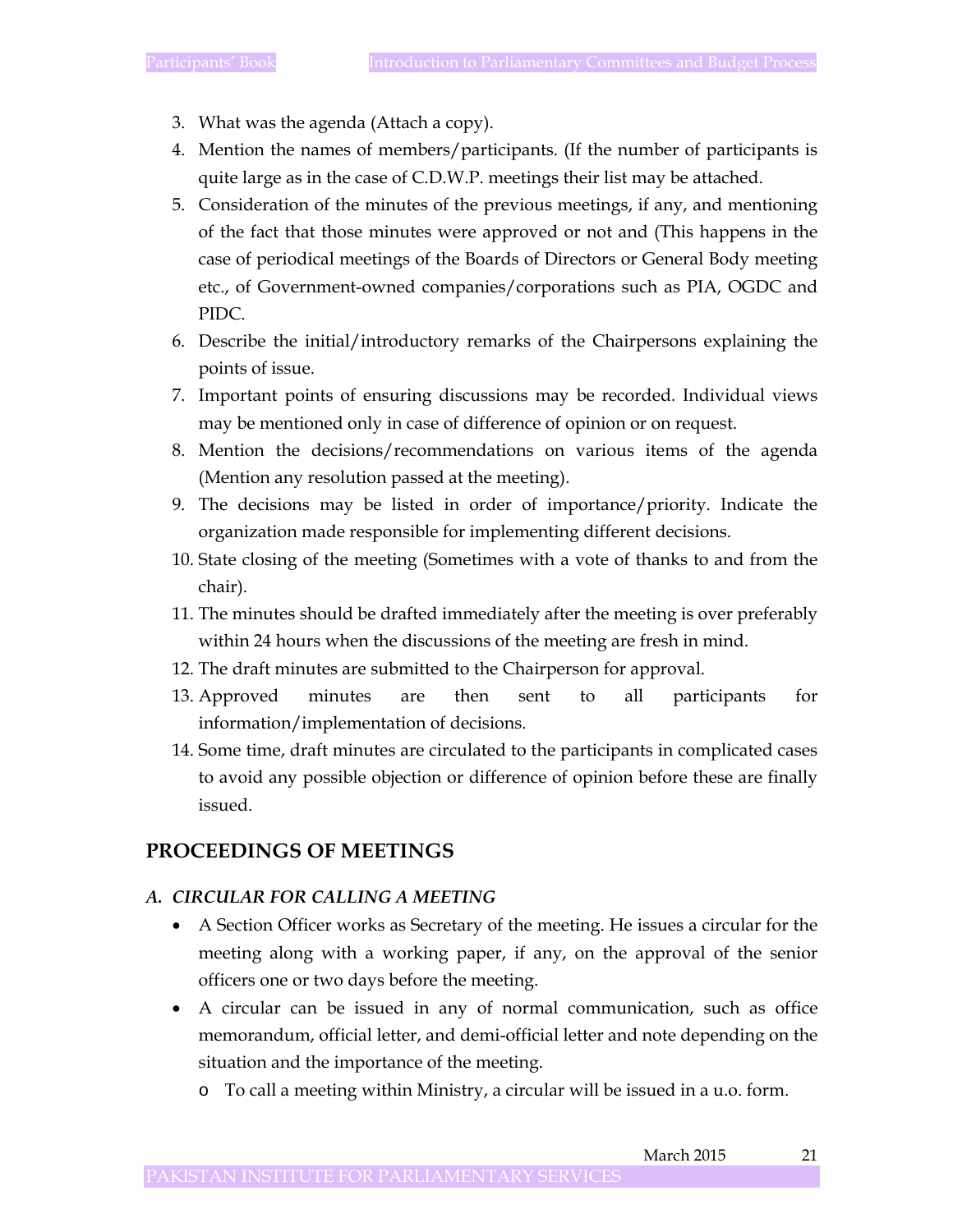- o To call the meeting of Ministries/Division, O.M./ or D.O. Letter will be used.
- o For calling the meeting of the provinces etc. The circular will be issued in the form of official or D. O. Letter.

#### **B.** *NOTING OF MINUTES*

The Secretary must note down the important decisions reached in the meeting. He should also keep in mind the details of the decisions taken in the meeting so as to write correct minutes of the meeting.

#### *C. WRITING OF THE MINUTES*

Minutes of the meeting should be written after the meeting as soon as possible while the matters discussed are fresh in mind.

#### **D.** *APPROVAL OF THE MINUTES*

- The Secretary should get the minutes typed and submit the same to senior officers for approved.
- He should keep a copy of the minutes with himself so that in case of misplacement of the minutes at higher level he may not have to rewrite the minutes.

#### *E. ISSUANCE OF THE MINUTES*

After the approval of the minutes by chairman or the secretary of the Ministry/Division as the case may be, the minutes should be circulated to all who have attended the meeting. If any mistake is pointed out in the minutes by anybody, the same should be amended accordingly with approval of the chairman.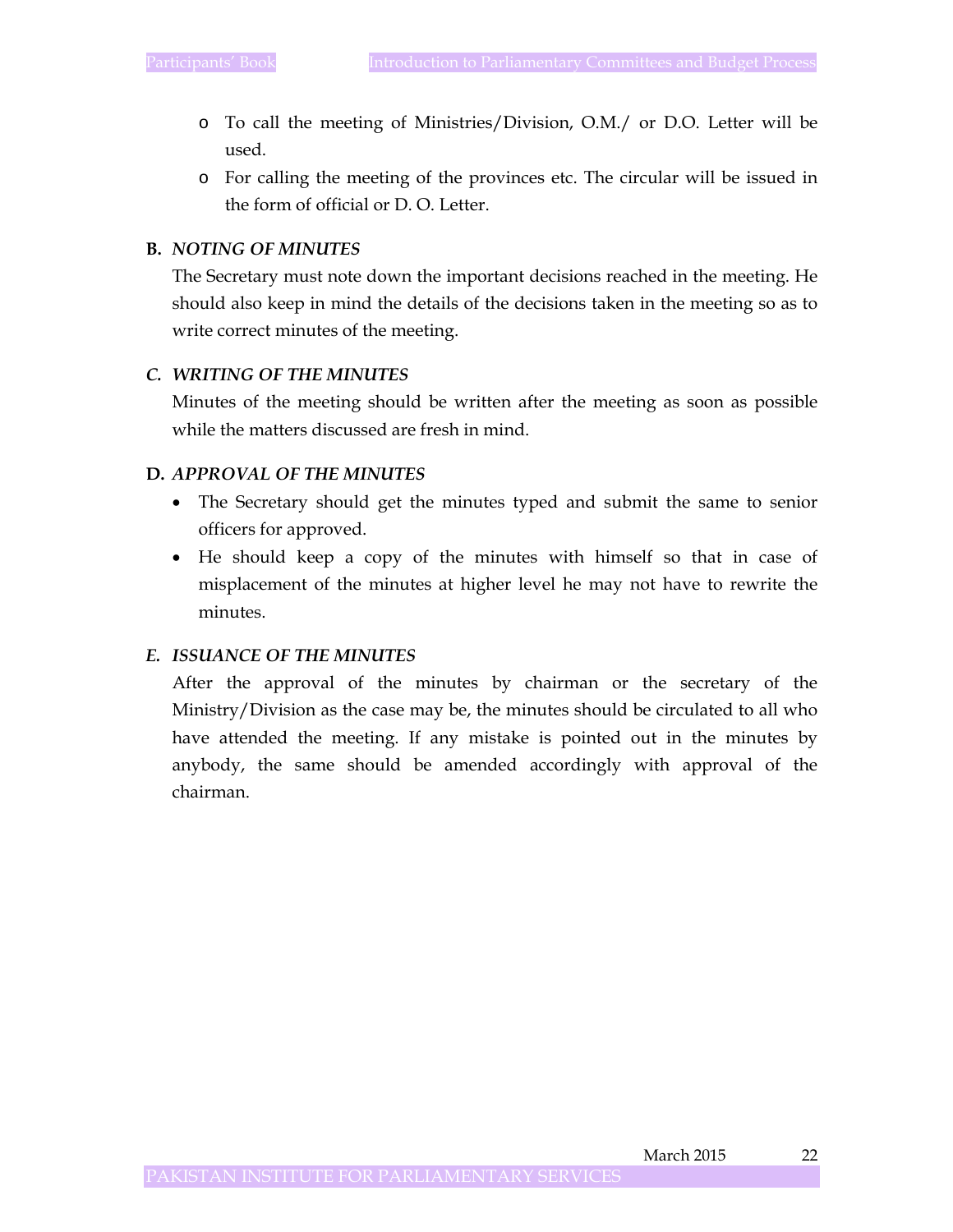## *Chapter 6*

# *Public Hearing - Concept, Purpose and Benefit*

#### **DEFINING THE CONCEPT**

Public Hearings are information gathering and sharing mechanism used by parliamentary committees as tools for analyzing and designing policies and for oversight and scrutiny purposes. Public Hearings are most commonly held to review draft and proposed laws. Such Hearings enable MPs, their staff, invited experts, interested bodies and the public to review, scrutinize and investigate a range of issues connected to good governance.

#### *A. INVITATION-ONLY HEARINGS*

The committee receives testimony or evidence only from those experts specially invited to address it. Mostly it implies officers and officials of concerned government departments and ministries as well as reputed experts of the discipline on the agenda.

#### *B. PUBLIC HEARINGS*

In public hearings, committees do not restrict the receipt of evidence to invited experts. Instead, interested citizens are allowed to address the committee members without personal invitation. It involves general invitation to all stakeholders to an issue under discussion of the parliamentary standing/special committee and/or a public announcement of the hearing time, date and venue through website of the Parliament or print media, etc.

#### **PURPOSE OF PUBLIC HEARING**

- They offer interested citizens an opportunity for direct input into the parliamentary process.
- They provide for a dialogue and an exchange of ideas and views between parliamentarians and their constituents on issues that are before the parliament.

#### **BENEFITS OF PUBLIC HEARING**

#### *A. INFORMATION*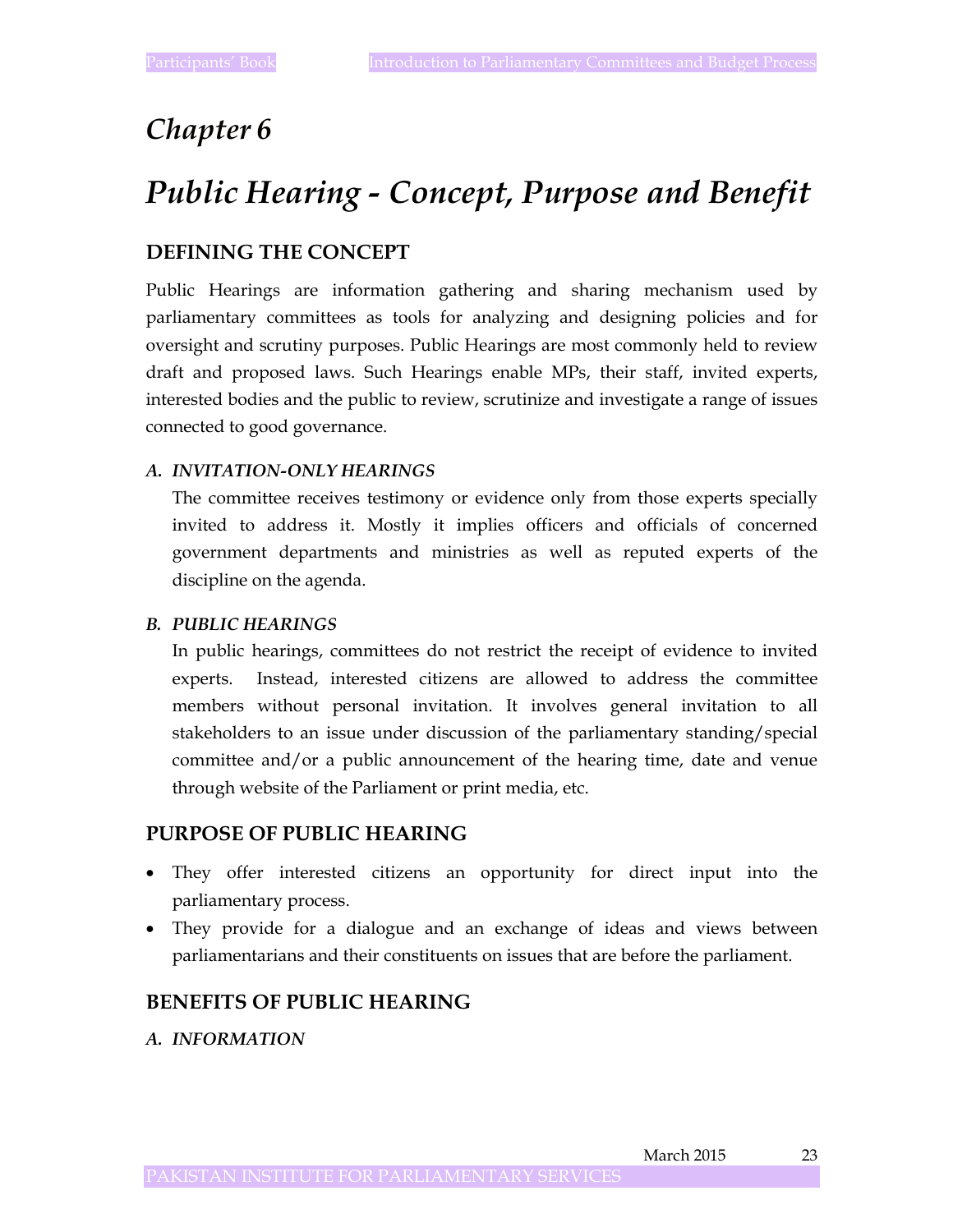Valuable information and insights from all perspectives, gathered through committee hearings, on proposed legislation or other matters under parliamentary review:

- Help Members in their deliberations
- Make Parliamentary decision-making effective
- Help Members gauge the degree of public support for or against an issue

## B. *BRIDGE BETWEEN PARLIAMENT AND PEOPLE TO EDUCATE AND INFORM ON KEY ISSUES*

Committee hearings can also help the Parliament to publicize matters under its review to inform and educate the public. A well-informed public can understand and appreciate the complexity of issues and participate in such matters under parliamentary consideration in an objective non-partisan and unbiased manner.

#### *C. OVERSIGHT OF GOVERNMENT*

The right and ability of a parliamentary committee to call ministers and other government officials to appear before it and explain and defend their decisions and policies can be a very effective means of holding government officials accountable for decisions and performance. The Rules of Procedures of National Assembly and Senate of Pakistan clearly authorize their respective Standing Committees to conduct oversight of executive by following provisions:

- Examine a bill, subject or matter referred to it by the Assembly or the Speaker, and to submit its report to the Assembly or the Speaker; Senate Rule 166 and NA Rule 201 (1).
- Propose amendments in its report along with original provision of the Bill;
- SUO MOTTO: Examine the expenditures, administration, delegated legislation, public petitions and policies of the Ministry concerned and its associated public bodies and may forward its report of findings and recommendations to the Ministry, and the Ministry shall submit its reply to the Committee. Senate 166 (4), NA Rule 201.(4).
- Public Petitions may be presented on a bill or any other matter concerned with the Business pending before House or any matter of public interest which is primarily the concern of the government, provided that it is not one which falls within the cognizance of a court, nor shall it relate to a matter pending before any court or other authority performing judicial or quasi judicial functions. Senate 166 (5), NA Rule 201 (5).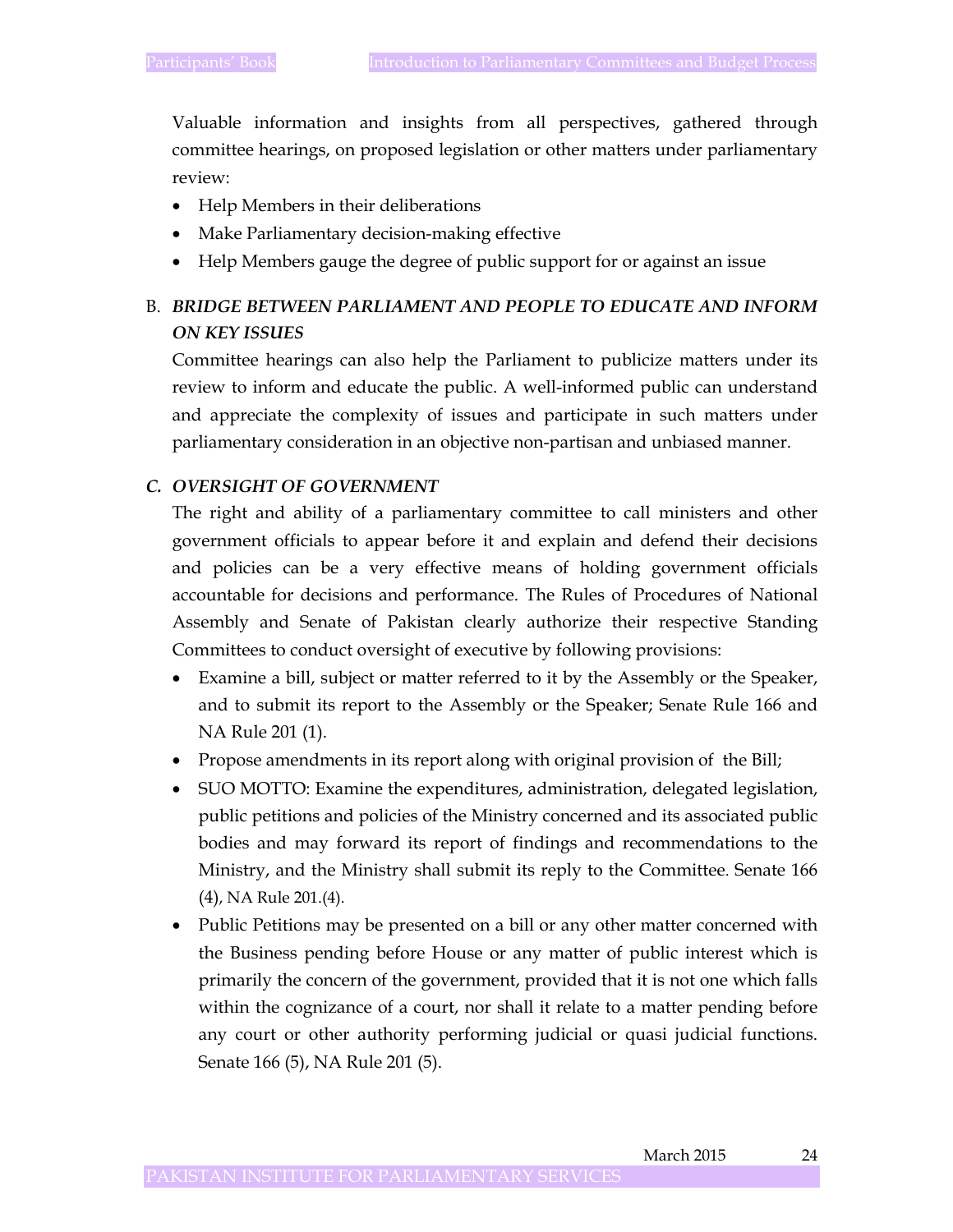- All evidence and information tendered before the Committee are confidential unless the Committee otherwise so decides in the interest of the public.
- A Committee shall have powers vested in civil court under the Code of Civil Procedure, 1908 (Act V of 1908) for enforcing the attendance of any person and compelling the production of documents. Senate 187 (4), NA Rule 227.

# **TIPS FOR CHAIRPERSONS – HOW TO CONDUCT A PUBLIC HEARING**

- Convene the hearing at the announced starting time.
- The Chairman should:
	- o Explain the reason for holding the hearing as well as the ground rules
	- o Ask everyone to show respect for individuals who will be addressing the committees.
	- o Announce the order in which individual speakers will address the committee
	- o Remind non pre-registered citizen speakers to sign up with a designated staff member.
	- o Assert the right of the chair to terminate an individual's remarks if the announced time limit has been reached or if the remarks are not relevant to the hearing topic.
	- o Request non-invited individuals to avoid duplicating testimony already given, and to instead submit their statements in writing.
	- o Remind those who will be addressing the committee to whom they should give written copies of their formal remarks.

## **CONVENING THE HEARING**

The Chairperson should preside over the hearing with firm but fair hand. He should:

**Ask for Introductions**

Call the names of the invited experts or witnesses as they appear on the predetermined speaker list to ask them to introduce themselves.

**Focus on Agenda**

Gently re-focus those addressing the committee if their comments drift away from the topic of the hearing.

**Focused Questions by Members**

Keep the questions of committee members focused on the witnesses' testimony.

#### **Thank each Speaker**

At the conclusion of each Speaker's formal remarks, on behalf of committee and the Parliament thank him/ her for their contribution.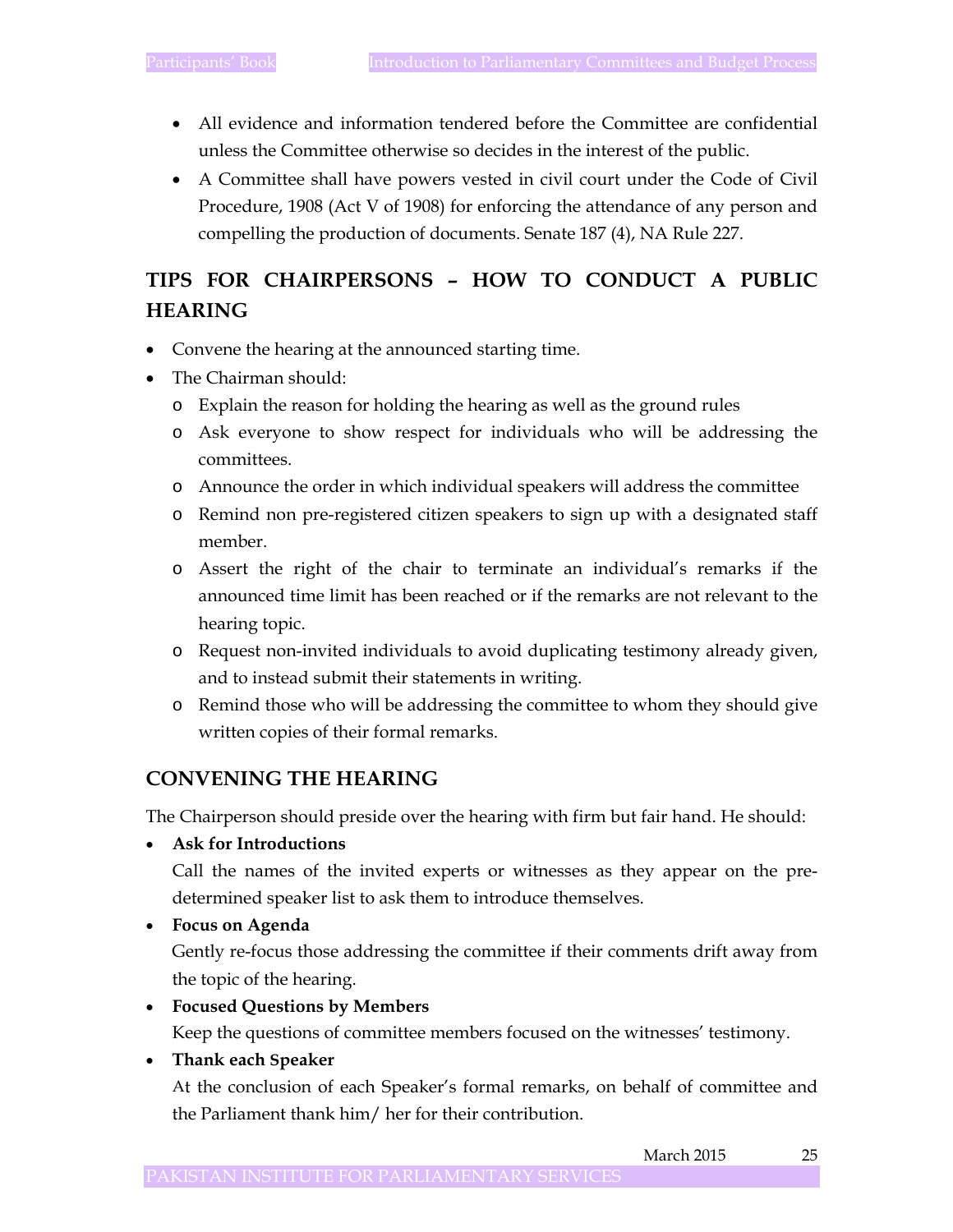*Part 2*

*Budget Process*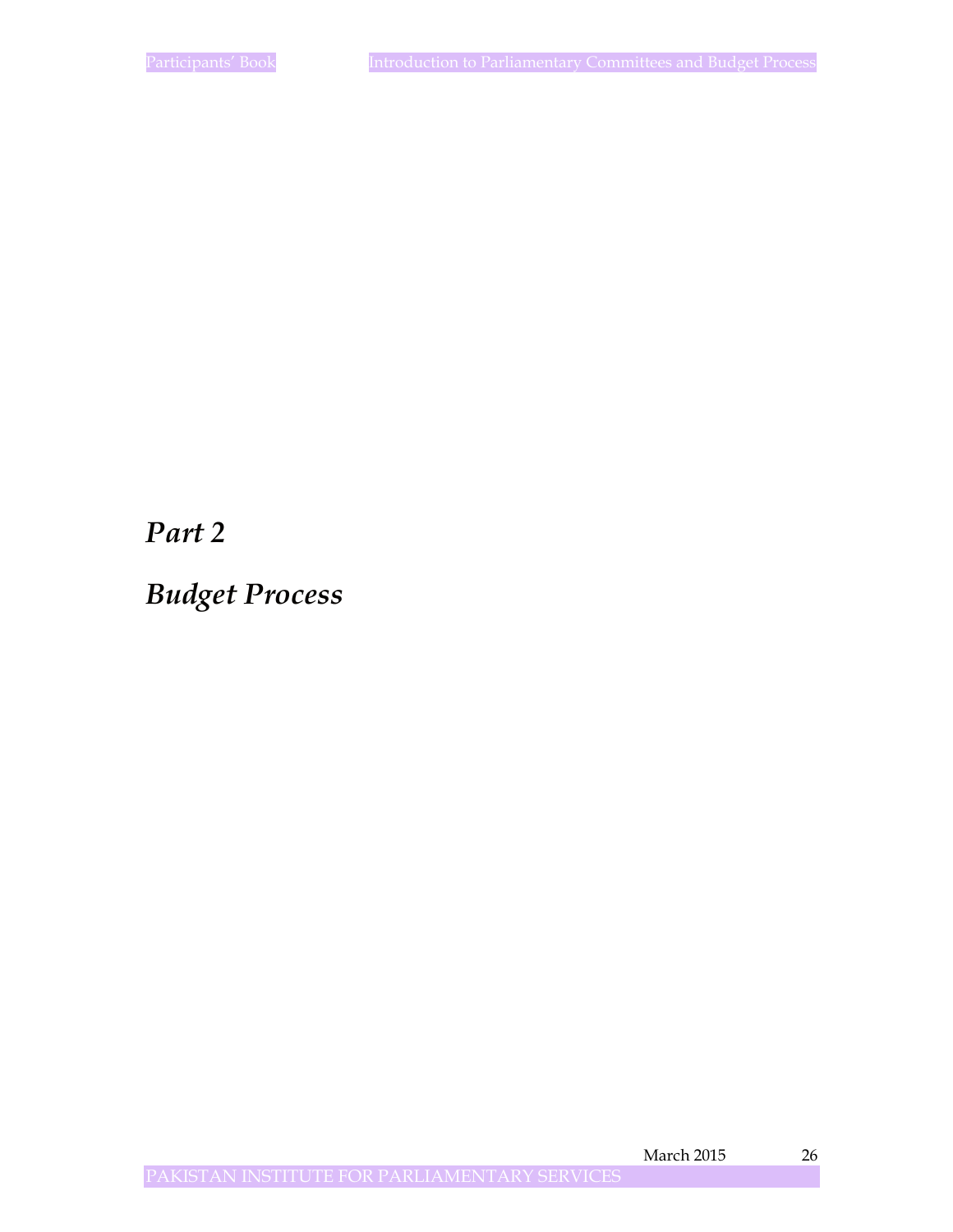March 2015 27 PAKISTAN INSTITUTE FOR PARLIAMENTARY SERVICES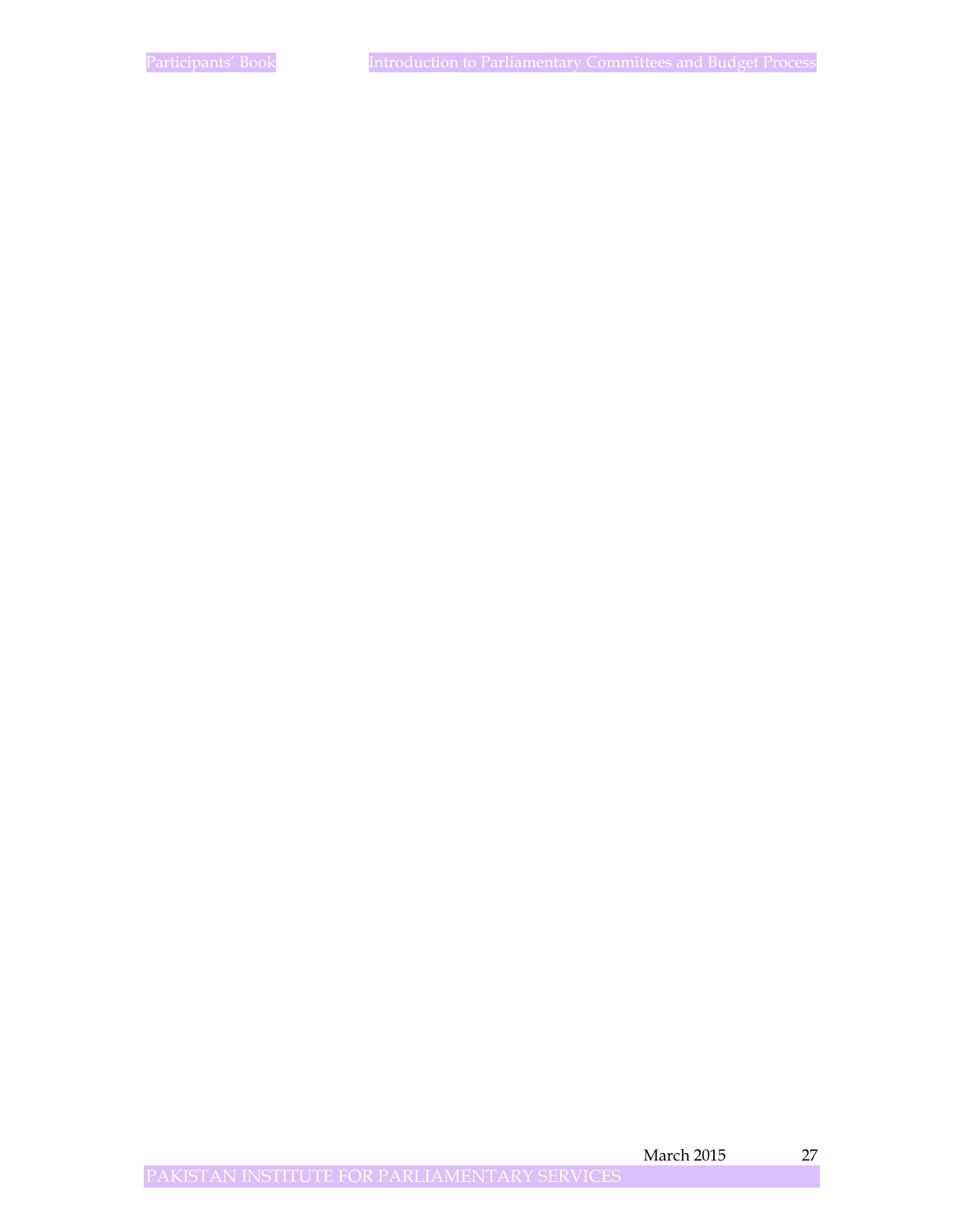# *Chapter 1*

# *Budget*

# **INTRODUCTION**

An estimation of the revenue and expenses over a specified future period of time. A budget can be made for a person, family, group of people, business, government, country, multinational organization or just about anything else that makes and spends money.

A budget is a financial plan and a list of all planned expenses and revenues. It is a plan for saving, borrowing and spending.

## **THE GOVERNMENTAL BUDGET**

- Clearly states the government's program priorities, such as education, health, economic growth or social services.
- Outlines the costs associated with government programs and projects.
- Identifies the resources required to implement government programs and projects.
- Identifies who will be the direct and indirect beneficiaries of public services.

## **BUDGET AND ITS FUNCTIONS**

Budget reflects the Government's determination to maintain a responsible and realistic attitude towards overall economic management in the country. Budget on approval by the parliament, authorizes the government to raise revenues, incur debts and effect expenditure in order to achieve certain goals. Since the budget determines the origin and application of public financial resources, it plays a central role in the process of government, fulfilling economic, political, legal and managerial functions:

#### *A. ECONOMIC*

Budget is the state's financial plan. As a tool of economic policy, the budget is the mean by which the government seeks to achieve three key economic policy goals: firstly, fiscal discipline, by controlling aggregate expenditure in line with macroeconomic constraints; secondly, the allocation of resources in line with the government's policy priorities; and thirdly, the economic, efficient and effective use of resources in achieving its policy goals.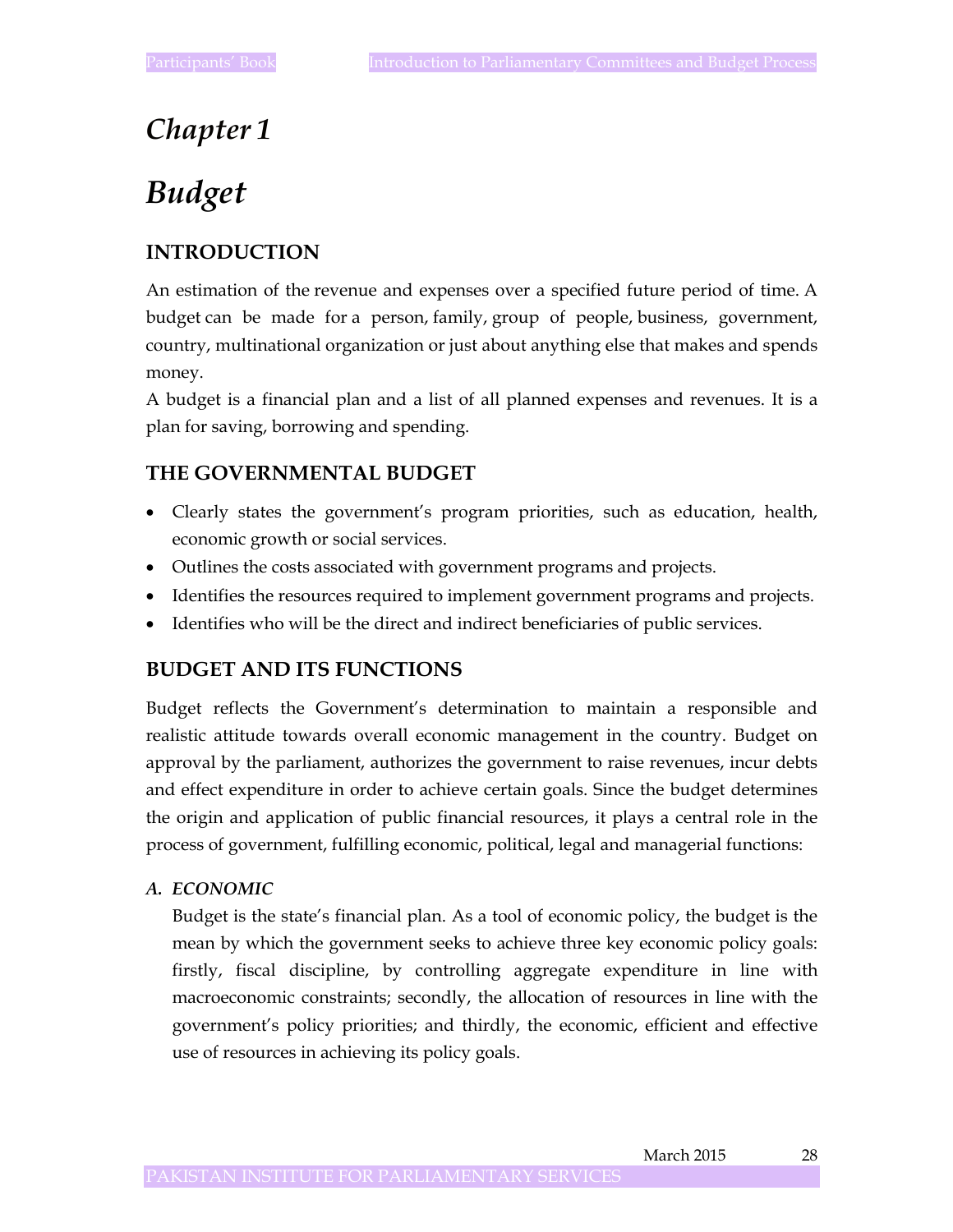#### *B. POLITICAL*

The budget process ensures the peoples representatives to scrutinize and approve the raising of taxes, the contracting of debts and the application of public funds by government. This is achieved through a formal separation of powers; government proposes the budget, which is approved by parliament, then executed by government, and finally subject to monitoring and appraisal by parliament to ensure compliance.

#### *C. LEGAL*

Enactment of the budget in law by parliament limits the powers of government, since the government may not raise taxes that have not been approved by parliament and may not exceed parliament's expenditure appropriations. An auditor, usually accountable to parliament, scrutinizes the budget to ensure compliance with parliamentary authorizations. Institutions and individual managers, who fail to comply, by, for instance, spending in excess or parliamentary appropriations, are accountable before the law.

#### *D. MANAGERIAL*

The budget communicates government policy to public institutions by informing them how much may be spent for what purpose, thereby guiding policy implementation. In some budgeting systems, this function may be reinforced by the inclusion of specific service performance targets within the budget document. These functions are interdependent: the government is unlikely to implement successful economic policies (economic function) as approved by parliament (political function) if the budget does not effectively communicate its policies to public agencies (managerial function) and compliance with approved policy is not verified (legal function).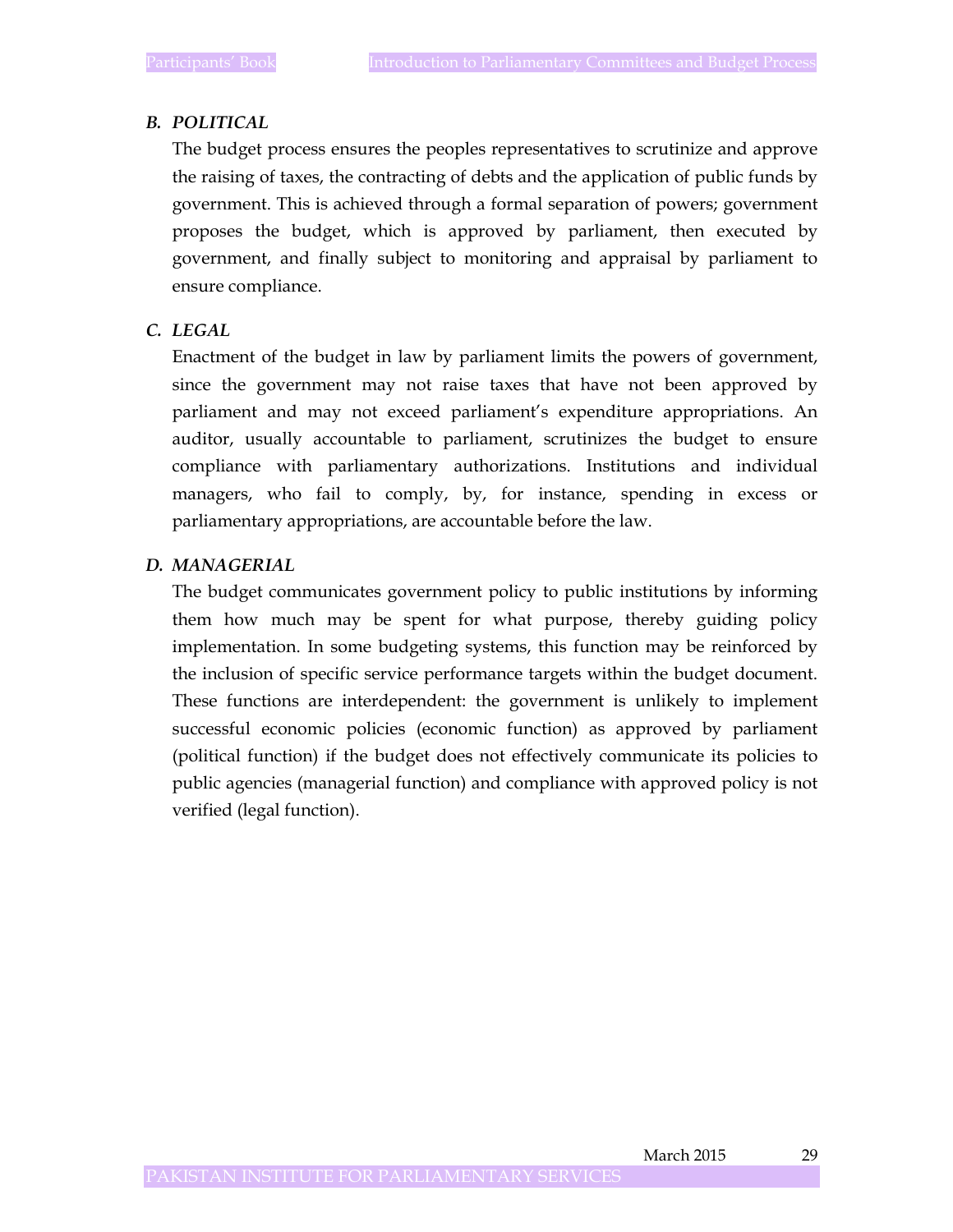# *Chapter 2 Budget Process*

In the public sector, the Budget is an instrument by which the Government expresses its priorities and allocates resources to implement its policies. The Budget is a tool by which planned expenditures are controlled, at all levels of Government, including spending ministries, departments and units.

The Budget applies only to the Consolidated Fund.

Under the Constitution, the Federal/Provincial Government is required annually to lay before the National/Provincial Assembly, a statement of estimated receipts and expenditure for the forthcoming financial year. This is referred to as the Annual Budget Statement. This statement indicates separately the sums required to meet expenditure charged upon the Federal/Provincial Consolidated Fund and other expenditure to be made from the Federal/Provincial Consolidated Fund.

#### **BUDGET CYCLE**

The budgeting cycle consists of six phases broadly categorized as follows:

#### *A. SETTING OF BUDGET POLICY AND INITIATIVES*

The Cabinet meets to determine budget policy, initiatives and priorities. These are then communicated to ministries and departments via the Finance Division/Department and Financial Advisors in the case of Federal Government.

#### *B. PREPARATION*

This stage includes the preparation and submission of budget estimates of expenditure and receipts by entities and subsequent review and consolidation of estimates by the Financial Advisors (in the case of Federal Government) and the Finance Division/Department.

#### *C. AUTHORIZATION*

This stage involves submission of the Annual Budget Statement before the National/Provincial Assembly. This consists of two stages; approval by the National/Provincial Assembly, and authentication by the Prime Minister/Chief Minister. The approved budget is referred to as the 'Schedule of Authorized Expenditure'.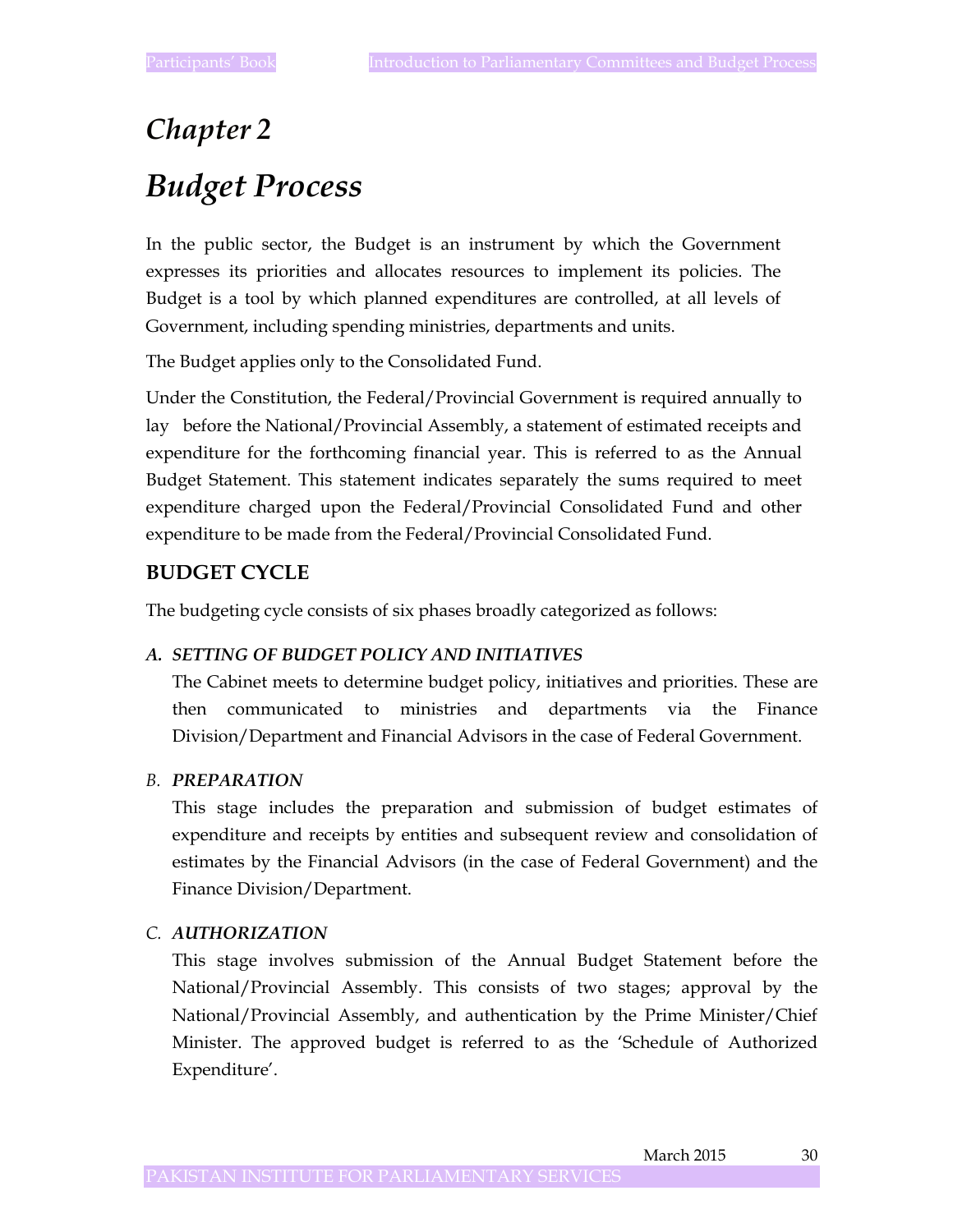#### *D. IMPLEMENTATION*

This stage refers to the communication of the budgets to the spending ministries and departments via the Finance Division/Department and the Financial Advisor in the case of Federal Government. On implementation of the Budget, the entity can carry out activities and incur expenditure, for which funding has been given in that t period.

#### *E. REPORTING AND MONITORING*

Actual revenues and expenditures (including commitments) are recorded and reported to monitor progress against budget throughout the financial year. Reporting assists managers in decision making and in particular re-allocation of funds where required. This includes the provision of both internal and external rep orts.

#### F. *REVIEW*

The periodical review of financial performance and the achievement of policy objectives by spending agencies and external review bodies. This includes audit activities and review by Public Accounts Committee. At year end outstanding commitments are reviewed and budget provision (through supplementary grant) made for the following year.

The budgetary cycle is represented in the following diagram.



March 2015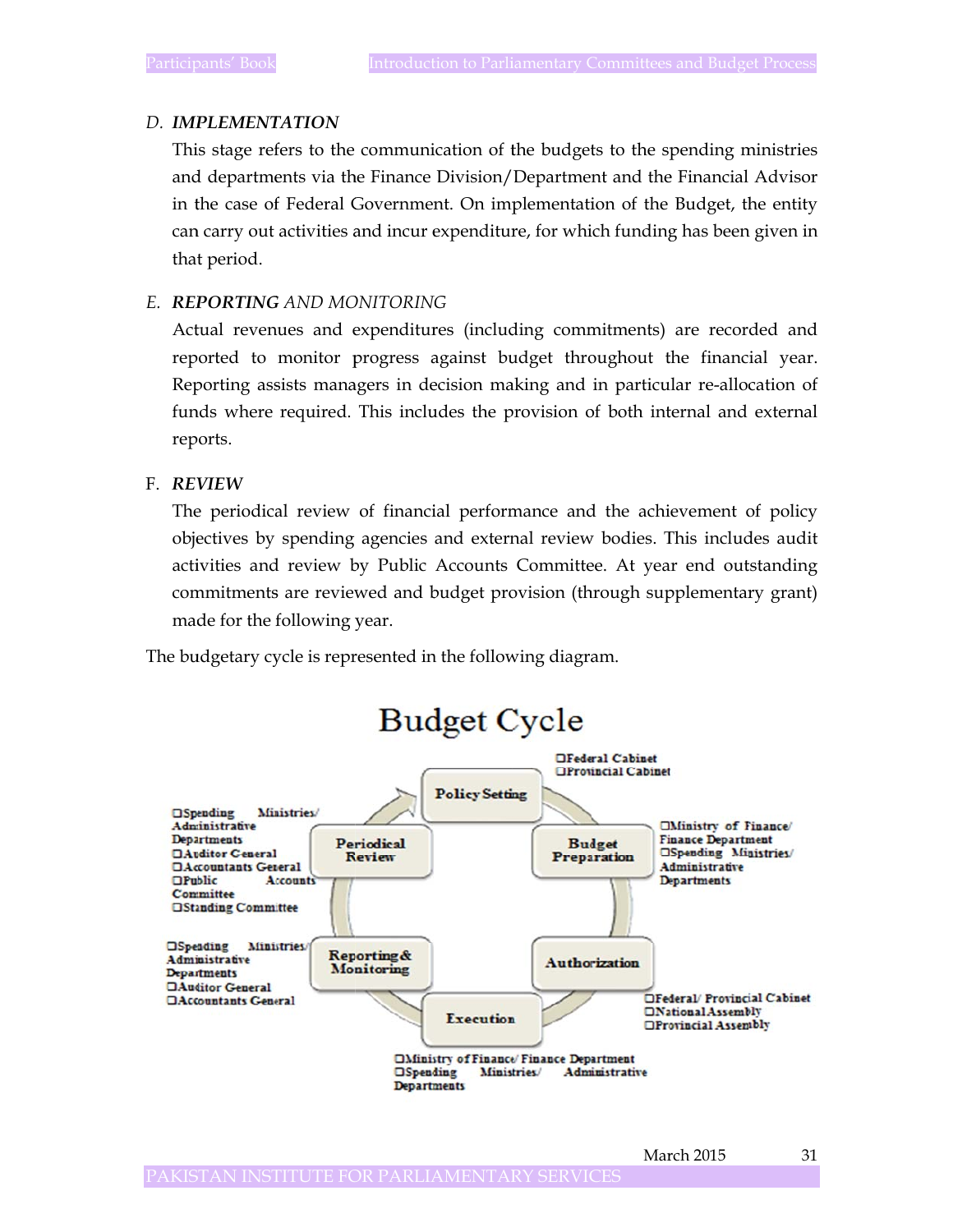# *Chapter 3 The Budgetary Control*

## **GENERAL POLICIES**

#### *RESPONSIBILITIES FOR BUDGETING*

Spending ministries are responsible for the preparation of their own budget estimates. In each ministry there is a Financial Advisor who is under the administrative control of the Finance Division/ Department. This officer guides the preparation of estimates by spending entities within the ministry and co-ordinates the budget with the Finance Division/Department and various other bodies as required throughout the budget cycle.

A number of other Government entities provide support during the budget process. These include various committees responsible for the review and approval of budget proposals (as nominated from time to time by the Ministry of Finance), including:

- the Planning Commission
- the Economic Affairs Division
- the Accountant General.

#### *GENERAL BUDGET CLASSIFICATIONS*

The estimates provided in the Annual Budget Statement must be shown in accordance with Constitutional requirements. Under the Constitution the budget estimates must show separately:

- the sums required to meet expenditure charged upon the Federal/Provincial Consolidated Fund.
- the sums required to meet other expenditure, other than charged, proposed to be made from the Federal/Provincial Consolidated Fund.

Within these overall requirements, spending ministries and departments are required to submit budget estimates in prescribed classifications. On the expenditure side, separate estimates are prepared for current and development expenditures. Separate forecasts are also prepared for receipts. The classification of current and development expenditure needs to be sub-classified into their Foreign Exchange and Rupee components both denominated in rupees.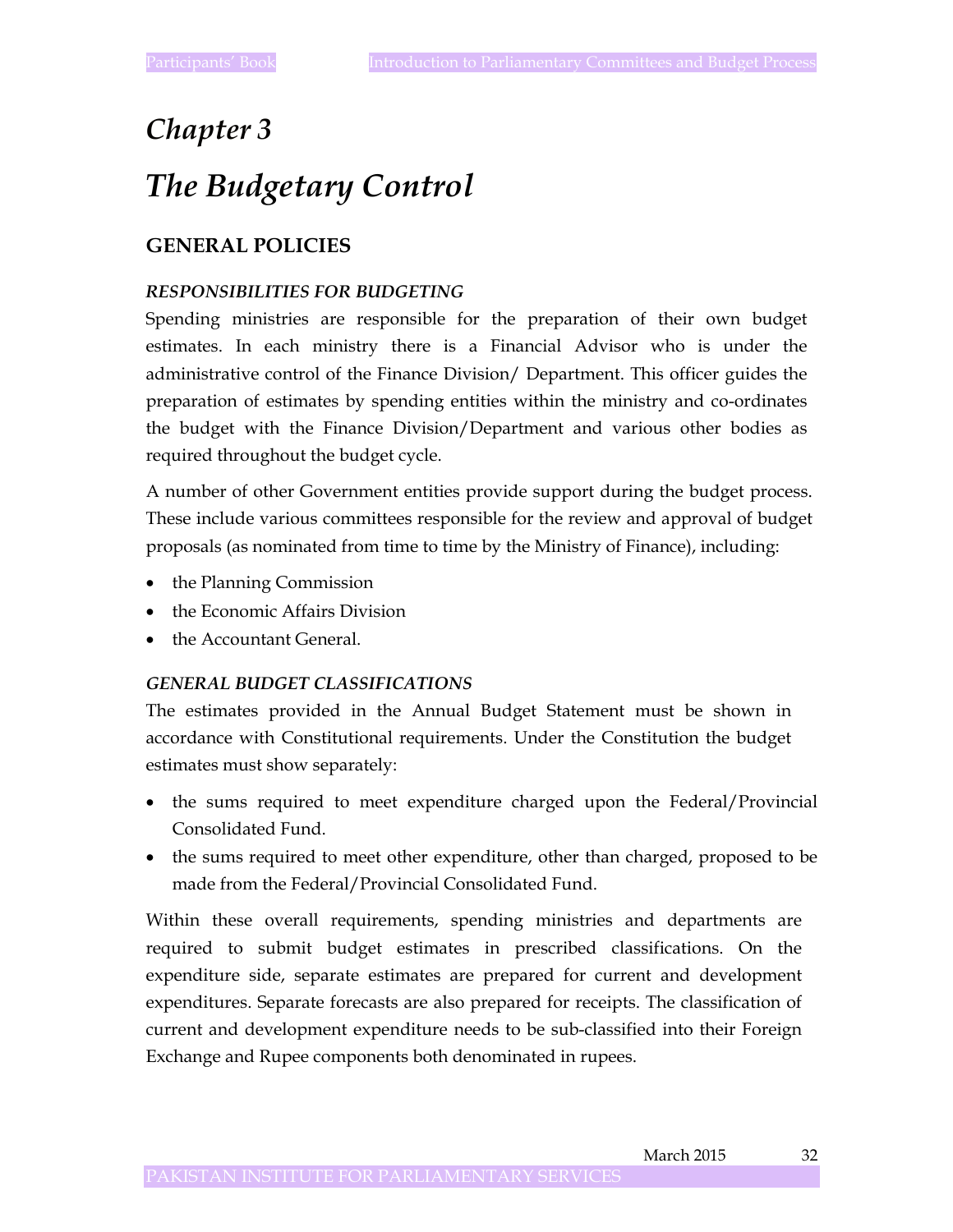**Non-development expenditures** refer to the on-going administrative operations within a ministry or department, in fulfilling its policy objectives. These include salaries and allowances of officers and staff.

There are two types of non-development budget; permanent and temporary:

- *permanent budget*: these are non-development expenditures that have previously been approved and are continuing. These include permanent staffing establishments, travelling, fixed allowances and contingent expenditure. This is submitted as the 'Part I' budget
- *temporary budget:* these are new items of non-development expenditure such as temporary additions to existing establishments or services that have either continued on from year to year on a temporary basis or have been newly sanctioned and not included in the current year's budget. This is submitted as the 'New Items Statement' (NIS) or 'Part II' budget.

**Development expenditure** refers to activities conducted and managed distinctly as individual projects, with finite start and end dates and clearly specified deliverables. Development projects typically involve the construction or improvement of physical assets or the development of human resources. Development projects are submitted as 'New Item Statements'.

Development budgets should have a flow-on effect to the non-development budget. When a development project is completed it should result in new items of nondevelopment expenditure, such as salaries, maintenance and utilities.

Forecasts of revenue shall be prepared by those entities responsible for administration of those revenues. This includes tax authorities such as the Central Board of Revenue in the Federal Government and the respective Excise and Taxation Departments in the Provinces.

#### *METHOD OF BUDGETING*

The method used by ministries and departments for preparing budget estimates will be determined by the Finance Division/ Department. Irrespective of the type of expenditure or method of budgeting used, the estimates provided to the Finance Division/Department must be fully substantiated.

Ministries and their subordinate spending entities should frame their budgets according to planned outcomes and not inputs. For example, a ministry should first consider what outcomes it wishes to achieve against a particular function or program, rather than how many new staff it wishes to employ. Development and non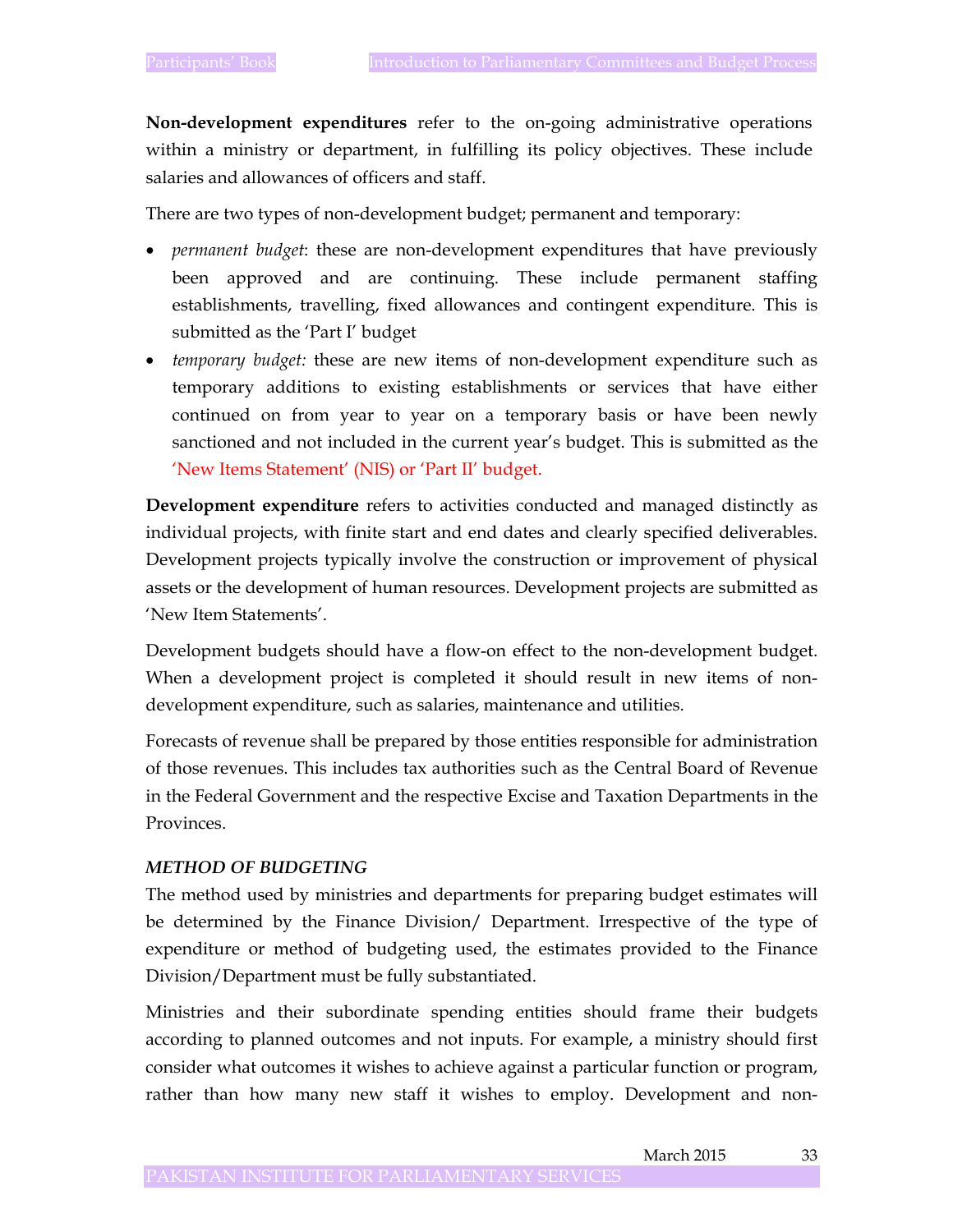development budget estimates should be considered jointly, in order to determine whether the planed outcomes of the entity (and those of the Government as a whole), can be met.

Estimates of expenditure are to be provided on a cash basis, that is, expenditure incurred when payment is made within the financial year. This is consistent with the accounting policy for the recognition of expenditure.

Forecasts of revenue are to be prepared on a cash basis, that is, based on what can reasonably be expected to be paid and collected in the financial year. This will be calculated from prior year collection figures, adjusted for changes in revenue collection policy. The forecasts will be provided in gross amounts (e.g. revenues will not be shown net of any related costs). This is also consistent with the related accounting policy for the recognition of revenues.

#### *BUDGET FORMAT*

The format by which budget estimates are to be submitted, consolidated and ultimately presented before the National and Provincial Assemblies will be the same, as determined by Finance Division, in consultation with the respective Provincial Finance Departments.

The budget will be compiled to be consistent with the Chart of Accounts specifications.

#### **DETAILED PROCEDURES**

#### *A. INTRODUCTION*

This section describes steps to be followed in the budgetary procedure, based on the components of the budgetary cycle as outlined in Chapter 2.

These procedures refer to the budgeting process in general and, unless otherwise specified are applicable to all spending entities. Ministries and departments will ensure procedures for the collection of subsidiary details and the preparation and scrutiny of budget estimates are laid down in departmental regulations of the ministries and departments.

From time to time the Finance Division/ Department will issue orders pertaining to budgetary procedures. These include specific orders for a financial year or a particular class of expenditure. Such instructions are to be followed in conjunction with the procedures contained in the Accounting Policies and Procedures Manual.

The following key controls are essential to the budgeting process: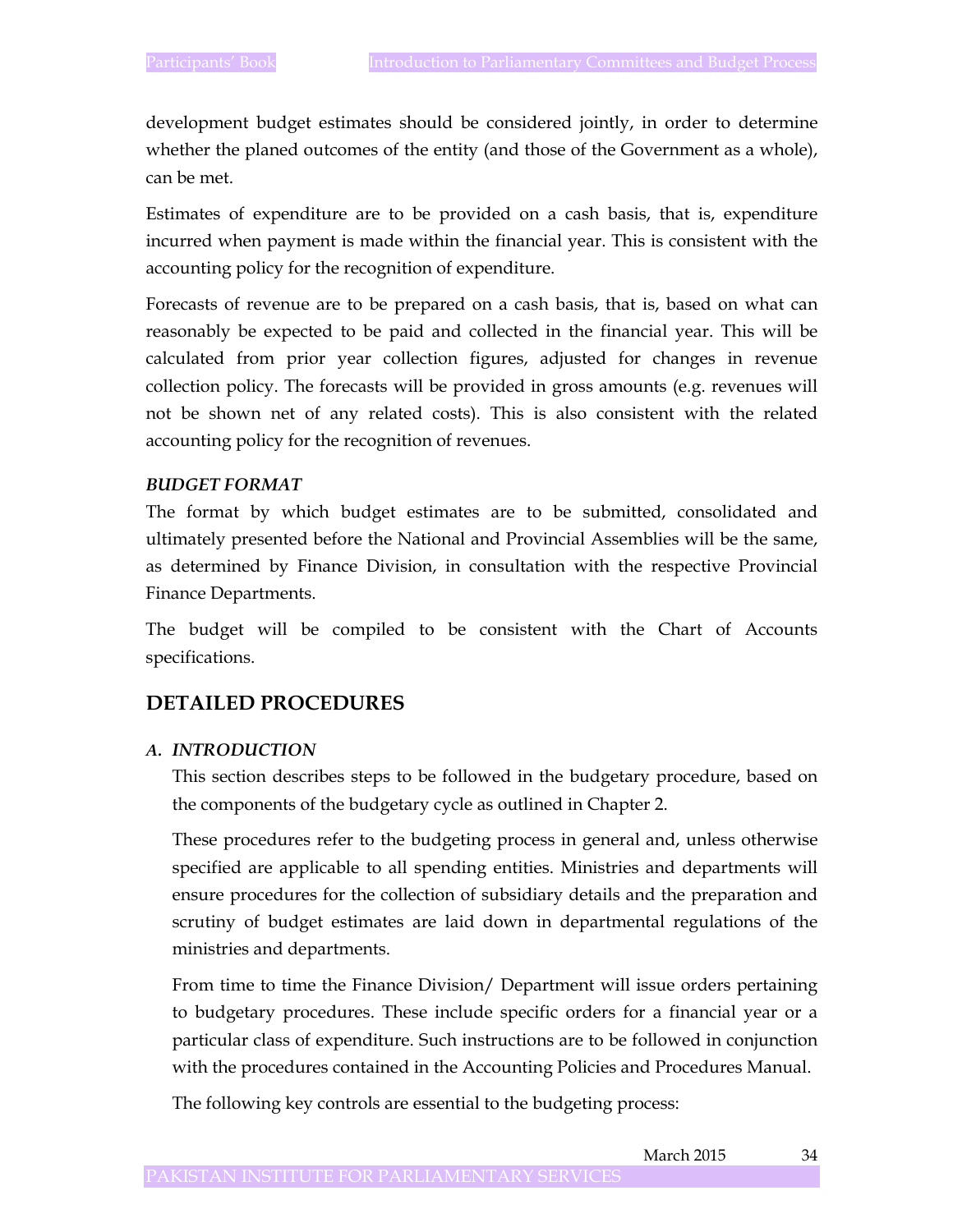- All budget estimates for a ministry or department must be reviewed and signed off by the Financial Advisor before it is submitted to the Finance Division/ Department
- All budget estimates for a ministry or department must be approved and signed off as evidence by the Financial Advisor before it is submitted to the Finance Division/ Department
- Budget estimates and supporting schedules must be prepared in a prescribed format
- The budgets must be authorized by the National/Provincial Assembly
- Authorized budgets must be communicated to the Accountant General so that a complete record is maintained for verification and authorization of payment
- The Finance Division/Department must communicate the authorized budgets to the spending ministries and departments through release letters
- The Principal Accounting Officer for each entity must monitor actual transactions against budget.

#### *B. POLICY SETTING AND ISSUE OF BUDGET CALL CIRCULAR*

Each year, the Cabinet must meet and set out the budget policy, including new initiatives, targets and priorities. The budget policy will establish the planned surplus or deficit, with underlying assumptions on economic growth, inflation and other planning parameters.

After the Cabinet has set the budget policy, the Finance Division/ Department will prepare and issue the Budget Call Circular. This document sets out the timetable in which budget estimates are to be provided by the spending ministries and departments and any other relevant instructions to be followed.

The deadlines for submission of estimates shown in the following sections are indicative only, as they will vary from year to year and between individual provinces. In all cases the dates shown in the Budget Call Circular shall be adhered to.

#### *C. PREPARATION OF NON-DEVELOPMENT BUDGET*

After the Budget Call Circular is issued, ministries and departments shall prepare detailed estimates of their non-development expenditure for the forthcoming financial year.

Development budgets must be prepared on an integrated basis. Permanent and temporary budget estimates must not be prepared independently of one another.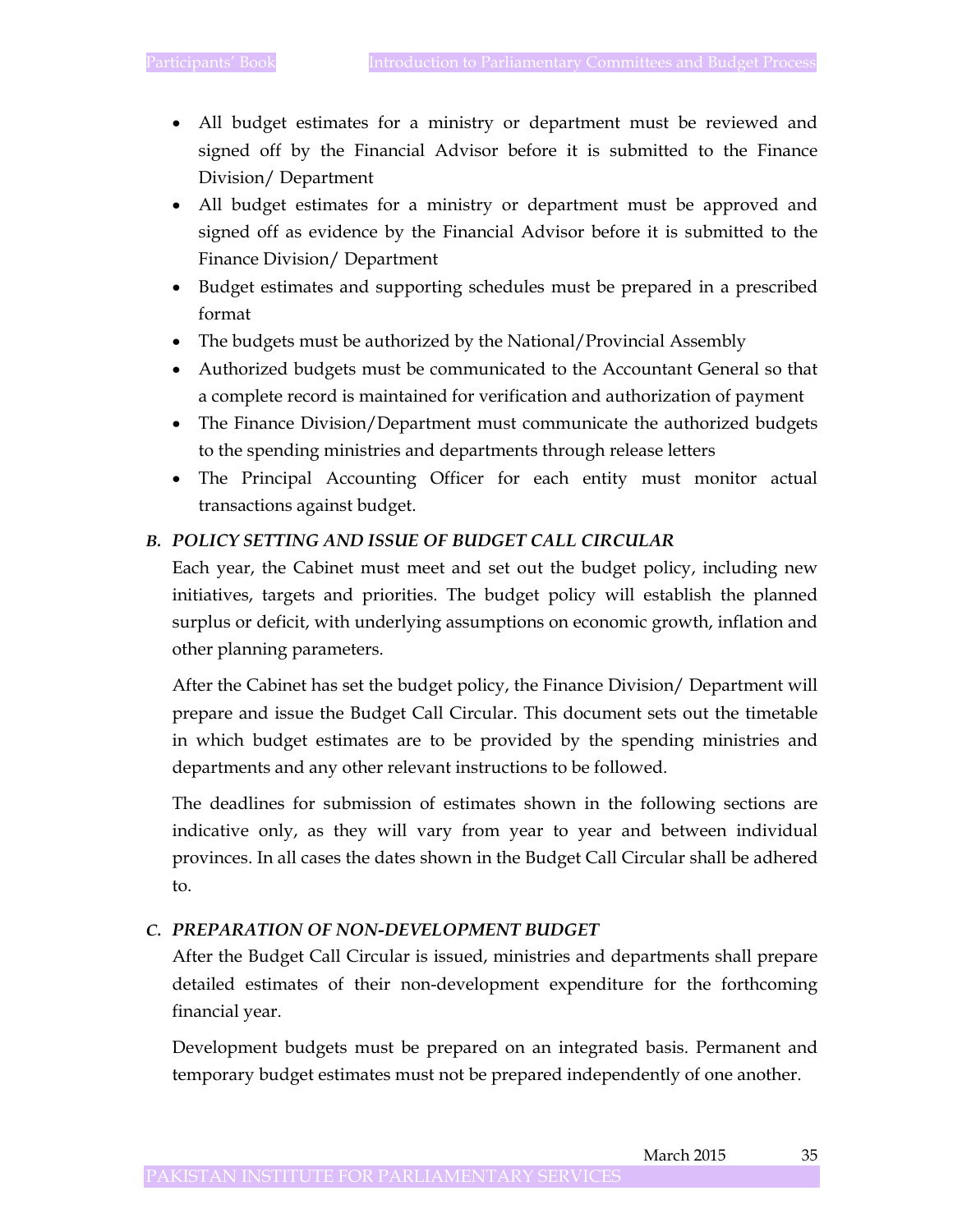Estimates of non-development expenditure must show separately, within each grant:

- 'charged' and 'other than charged' expenditure
- expenditure on revenue account and expenditure on capital account.

The Principal Accounting Officers must approve and sign off the budgets relevant to their entities.

For each spending entity within a ministry, the level at which non-development estimates are to be submitted is as follows:

- for each grant, the grant and units of appropriation
- for each primary unit of appropriation, to the detailed levels of both function and object heads

#### *D. PREPARATION OF NON-DEVELOPMENT (PERMANENT) BUDGET*

Estimates provided under the permanent (or Part I) budget, as defined under nondevelopment expenditures, must only include items which have already been cleared by the Finance Division/ Department. If an item appears in these estimates for the first time, it must be supported by a copy of the approval for continuation of that item on a permanent basis.

It should not be assumed that estimates provided under the permanent budget are fixed items. Spending ministries and departments should review their overall establishment requirements and patterns of contingent expenditure to identify potential savings when preparing their budget.

In order to form the basis for the following year budget estimates, revised estimates must be prepared for the current financial year. Revised estimates should be determined in light of:

- actuals for the first 4 months of the current financial year plus actuals for the last 8 months of the previous financial year
- commitments entered into and expected to be paid in the current financial year
- 12 months actuals for the previous two years
- adjustments arising from:
	- o re-appropriations within particular grants during the current financial year
	- o new items of expenditure approved through Supplementary Budget during the current financial year
	- o surrenders made or expected to be made during the current financial year.
- any other relevant factors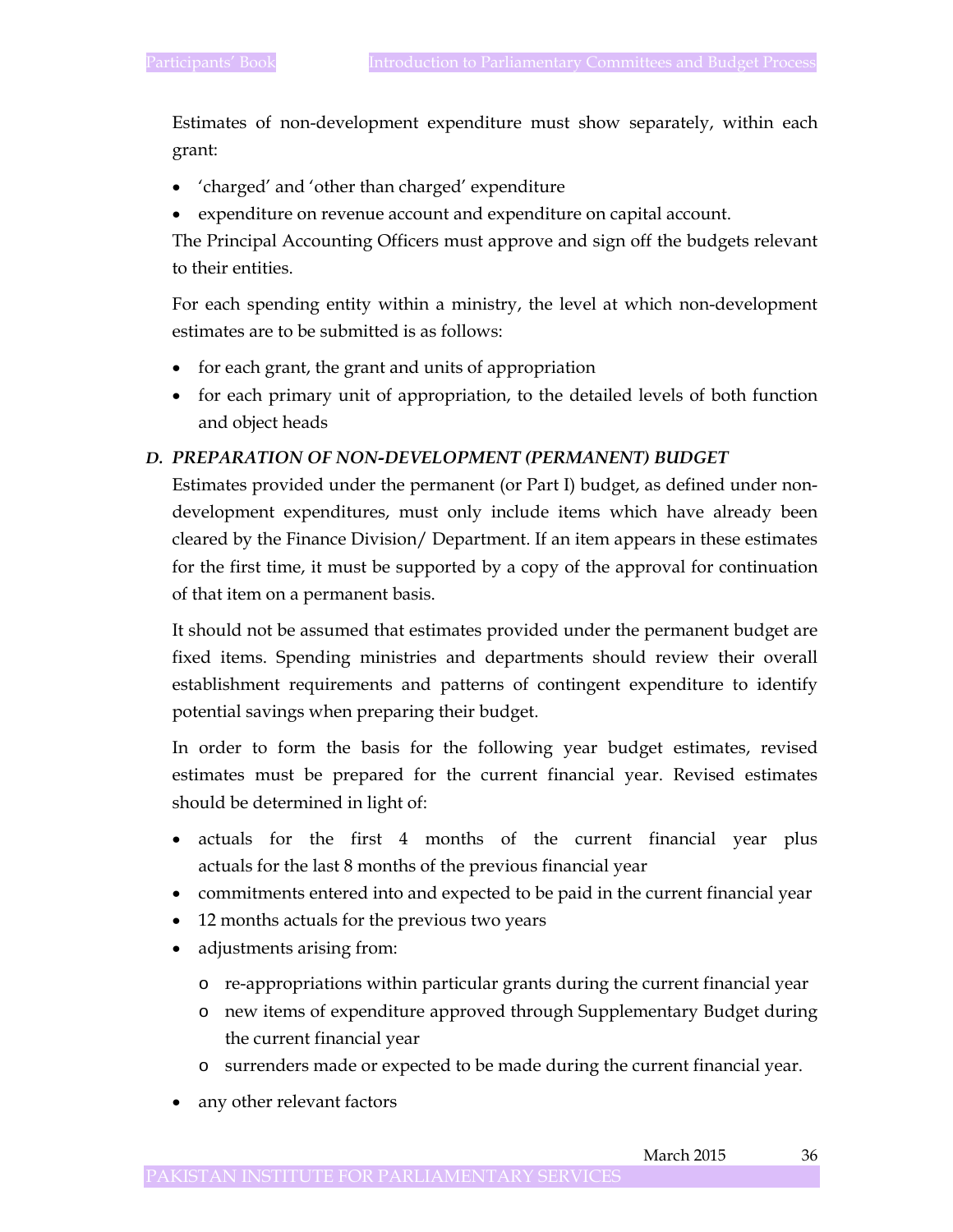• the impact of development and non-development factors.

Where the revised budget exceeds the approved grant, the ministry or department must indicate how the excess is proposed to be met and the delegated authority who authorized the increase.

Where the revised budget is less than the approved grant by more than 5%, an explanation of the saving must be provided by the ministry or department.

Budget estimates for the next financial year are then prepared for each detailed head (detailed function and object within each unit of appropriation). For permanent budgets, the following information must be provided at detailed head level:

- actuals for the last financial year and budget variances for that year
- budget estimate for the current financial year
- revised estimate for the current financial year
- budget estimate for the forthcoming financial year.

From the information collected above, a statement will be prepared comparing the differences between:

- current year's approved grant and the revised estimate
- the budget estimate submitted for the current year and the estimate for next year.

Budget estimates should be prepared to include subsidiary details in the prescribed form (e.g. nominal rolls, calculation of allowances etc.), and made available for scrutiny by the Ministry of Finance, if requested.

Other relevant factors should also be considered in developing an estimate for next year's budget. These include the following:

- adjustment for expected inflation as provided, increase in salary costs and any other planning assumptions provided in the budget call circular.
- known deferred liabilities, as recorded on the Liabilities Register, for the next year.
- anticipated savings arising from productivity gains, and reduction or termination of specific programs.

Estimates relating to approved establishments, both permanent and temporary, should take into account provisions for leave, expected vacancies and allowances payable to employees, based on past actuals and other relevant factors. Substantiation must be provided for variations from the previous year's establishment.

March 2015 37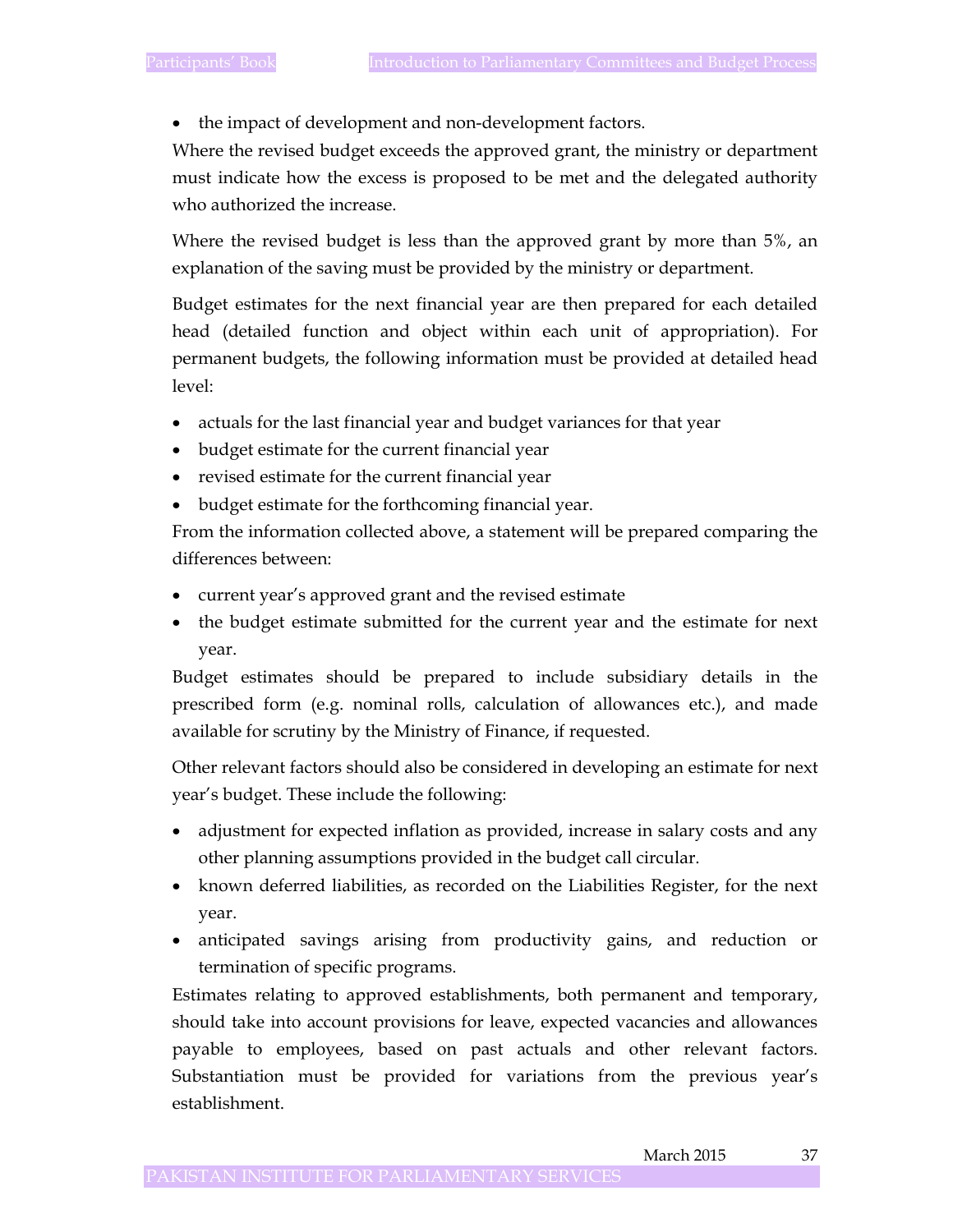- posts which will not be filled must not be provided for. This includes provision for staff on long-term transfer or leave.
- estimates of salaries must be supported by the number of posts against each establishment, and an explanation of any variation between the next year and the current year's posts.

Lump sum provision in the budget must not be made unless in exceptional circumstances. For example, the use of 'other' expenditure heads should be avoided, in favour of more clearly defined heads.

Permanent budget estimates must be submitted by the concerned spending entities to the Financial Advisor no later than *1 December* each year. Subsequently the Budget Orders pertaining to the permanent (Part I) budget must be submitted to the Budget Wing of the Finance Division/Department and copied to the Accountant General, no later than *1 January*.

The dates detailed are applicable unless otherwise notified by the Ministry of Finance.

#### *E. PREPARATION OF NON-DEVELOPMENT (TEMPORARY) BUDGET*

Temporary budget estimates, as defined under General Budget Classifications, shall only be included in this section of the budget where already agreed with Finance Division/ Department. No scheme of fresh items can be included in the Budget unless it is complete and approved.

The requirements for preparation of revised estimates and excesses and surrenders as given under preparation of non-development (permanent) budget will also apply to temporary budgets.

Temporary budget estimates must be submitted by spending entities to their respective ministries for examination no later than *1 November* each year. Where clearance of fresh charge proposals is required by other ministries or departments, it should be obtained prior to submission.

Temporary budget estimates must be submitted to the Financial Advisor no later than *1 December* each year. Subsequently the budget orders pertaining to the temporary (Part II) budget must be submitted to the Budget Wing of Finance Division/ Department with a copy to the Accountant General no later than *1 February.*

The comparative analysis of revised estimates with sanctioned grants and budget estimates for the current year and next year, should also be submitted.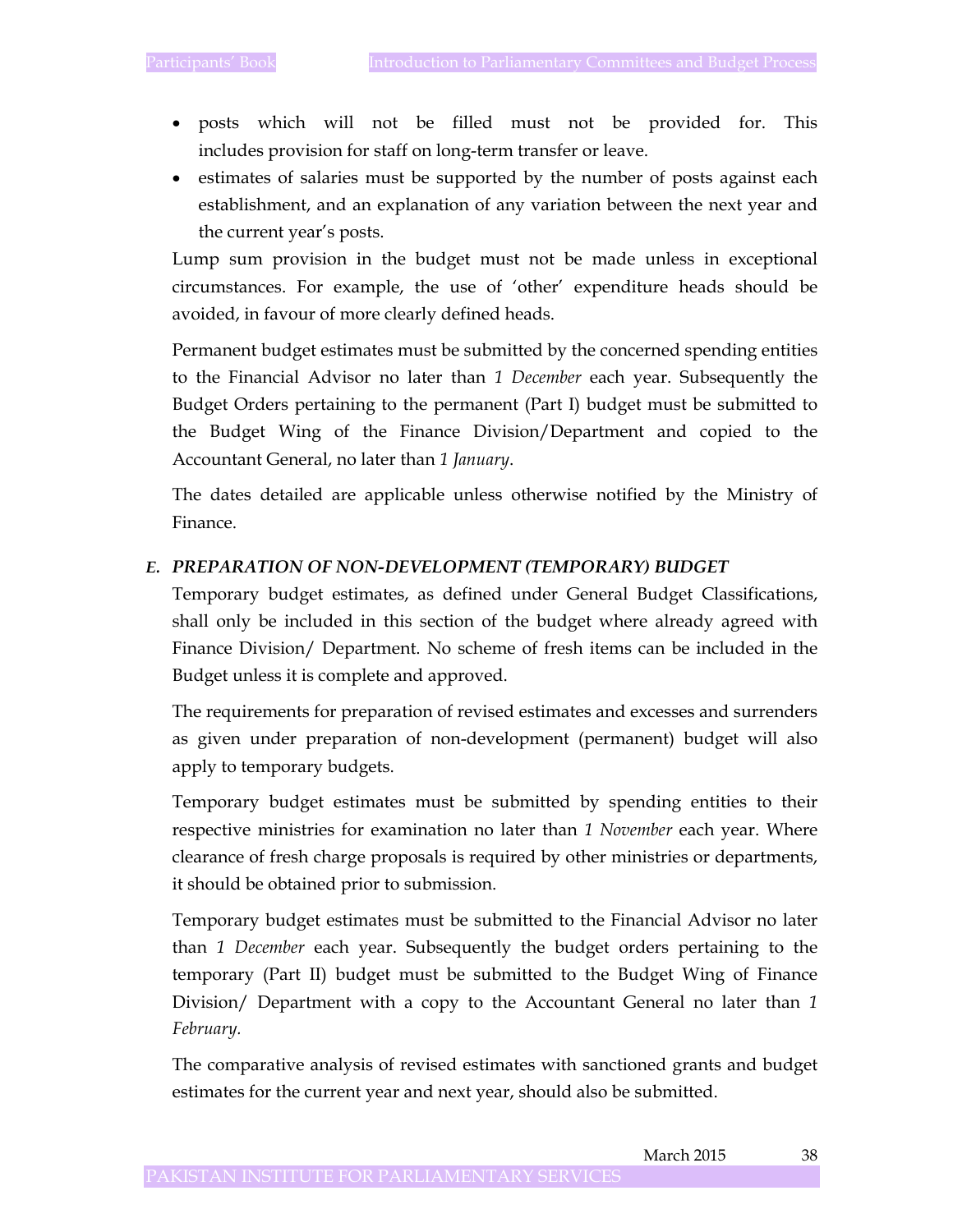The dates detailed are applicable unless otherwise notified by the Ministry of Finance.

#### *F. PREPARATION OF DEVELOPMENT BUDGET*

Detailed procedures for the preparation, appraisal and approval of development project proposals are set out in the 'Manual for Development Projects' issued by the Planning Commission and are applicable to all spending entities. Development project estimates must only be prepared for projects approved in accordance with those procedures.

When spending entities submit their proposals to the Planning Commission for the Annual Development Programme, a copy of this submission must be forwarded to the respective Financial Advisor. This will include detailed estimates for individual projects.

Estimates of development expenditure for each project/scheme must be furnished by spending entities to the Financial Advisor no later than *1 December* each year. The following information for each project/scheme must be provided:

- name of project/scheme
- expected date of completion
- physical targets to be achieved in the project
- accumulated expenditure and percentage of completion up to the end of the previous year
- revised budget estimate and physical targets for the current financial year
- budget estimate for next financial year
- targets proposed for next financial year and basis for determining target.

The level at which development project budgets will be submitted is as follows:

- development grant and scheme (project) within each grant
- at detailed function and object level for those heads pertaining to project expenditures within each primary unit of appropriation.

Spending entities shall provide details of physical targets to be achieved by the project, along with budget estimates.

If a project is new, and a budget estimate is submitted for the first time, it should be accompanied by copies of the relevant PCI and PCII (project definition and feasibility) forms.

Proposals submitted to Works Division/Department for works expenditure to be incurred under a development project, shall be compiled by Works

March 2015 39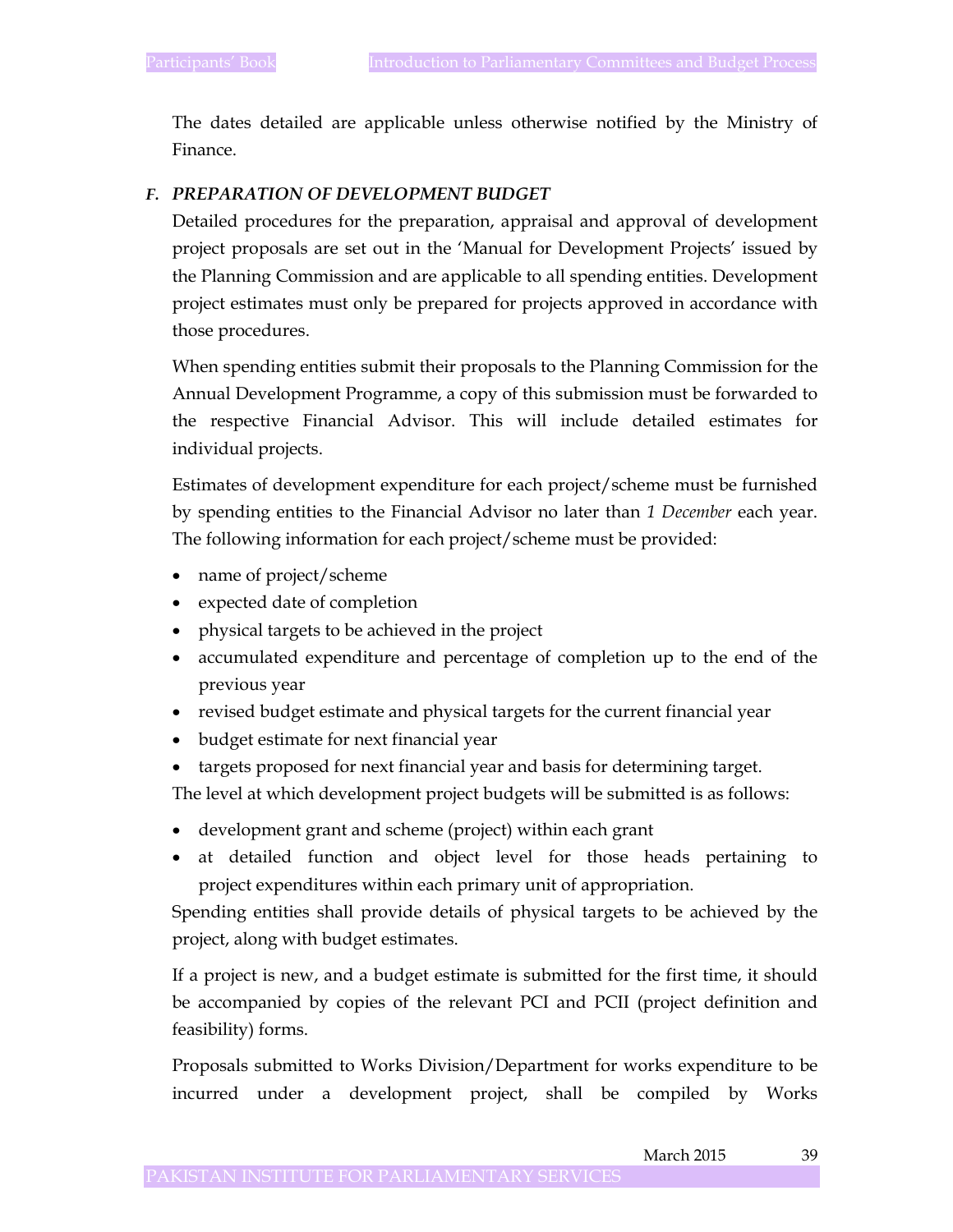Division/Department on a project-wise basis and submitted to Finance Division/ Department.

Spending entities must ensure that there is no overlap of budgets between individual development projects or between development and non-development expenditures.

The local currency component of the development project estimate must be shown separately from the foreign currency component. In addition, these components of the development project budget are not interchangeable throughout any stage of the project.

In relation to the estimate of foreign aid for a project, the following rules shall apply:

- all foreign aid, in both loans and grants, shall be incorporated into estimates of development projects. Such estimates of foreign aid must first be cleared by the Economic Affairs Division
- the foreign currency component of a development project estimate must be shown distinctly with the source and type of aid (e.g. Foreign aid, loan or grant). This information shall be provided in a separate statement to the Financial Advisor
- foreign aid in the form of commodity assistance, where it is utilized under a development project, shall be provided for in the local currency component of the project estimate
- the estimated Rupee equivalent of foreign currency loans to be repaid, shall be retained by the Ministry of Finance to cover such payments. This is referred to as 'Rupee cover'.

Once satisfied with these estimates, the Financial Advisor must obtain approval from the Principal Accounting Officer, who will sign off the budgets.

Subsequently the estimates of development expenditure must be submitted to the Budget Wing of the Finance Division/ Department, in the form of a New Item Statement, no later than *17 December* each year. The new item statement, countersigned by the delegated technical authority in the Planning Commission, should include distinct information for the foreign currency component of each development project as to its source and type of aid (i.e. foreign aid, loan or grant). This information should be shown in the budget book.

After submission to the Finance Division/ Department, a number of review processes must be initiated to establish the available resources for development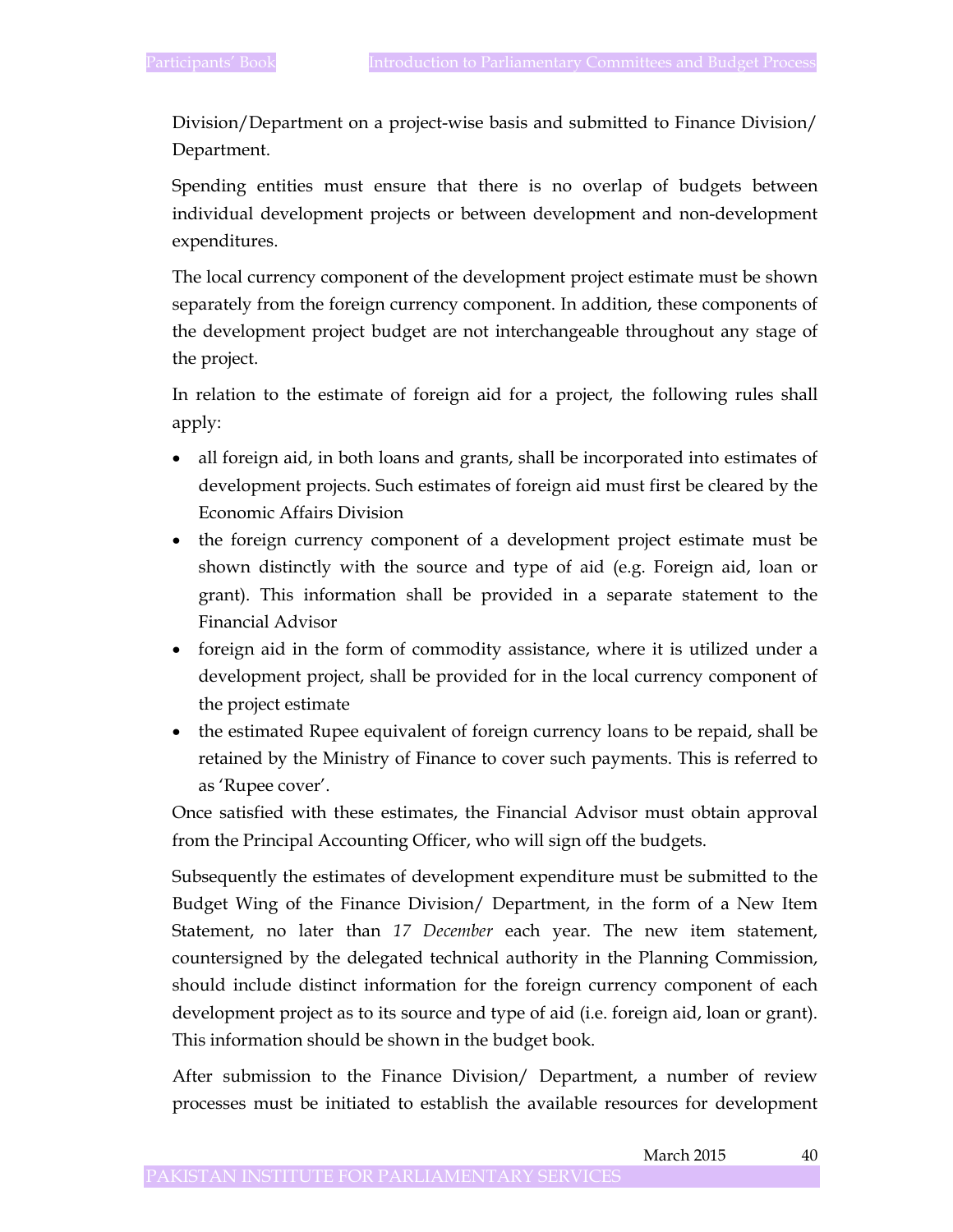expenditure and examine demands of individual projects. The review of each project must be made in light of the following factors:

- overall resource position (resources available from the Budget to finance the Annual Development Program)
- sectoral priorities
- phasing of projects
- status of projects
- availability of foreign aid
- likelihood of completion in the forthcoming financial year

The Federal Public Sector Annual Development Program, consisting of schemewise budget allocation, by sector, to each Ministry must be prepared by the Inter-Ministerial Priorities Committee. This is then submitted to the Annual Plan Coordination Committee for review and final approval by the National Economic Council. This document incorporates provincial program and provincial foreign aid requirements and forms the basis for the compilation of the development portion of the Federal Budget.

#### *G. PREPARATION OF RECEIPT ESTIMATES*

Estimates of receipts must be prepared by those authorities responsible for administering revenues. Preliminary revenue estimates must be submitted to the Financial Advisor for scrutiny and forwarded to the Budget Wing of Finance Division/ Department no later than *1 December* each year. This enables the overall resource position to be determined for financing of the Public Sector Development Program. Final estimates, with explanatory notes, shall be received by *1 March* each year.

The authorities required to submit receipt estimates are the Federal Board of Revenue and the respective Excise and Taxation Departments for direct and indirect tax receipts, Economic Affairs Division for foreign aid receipts and administrative ministries and departments for other receipts.

#### *H. CONSOLIDATION OF BUDGET DATA*

After budget estimates have been reviewed by the Financial Advisor and approved by the Principal Accounting Officer, the demands for grants pertaining to that ministry or department must be prepared and submitted, (along with the supporting Budget Orders and New Item Statements) to the Budget Wing of the Finance Division/Department.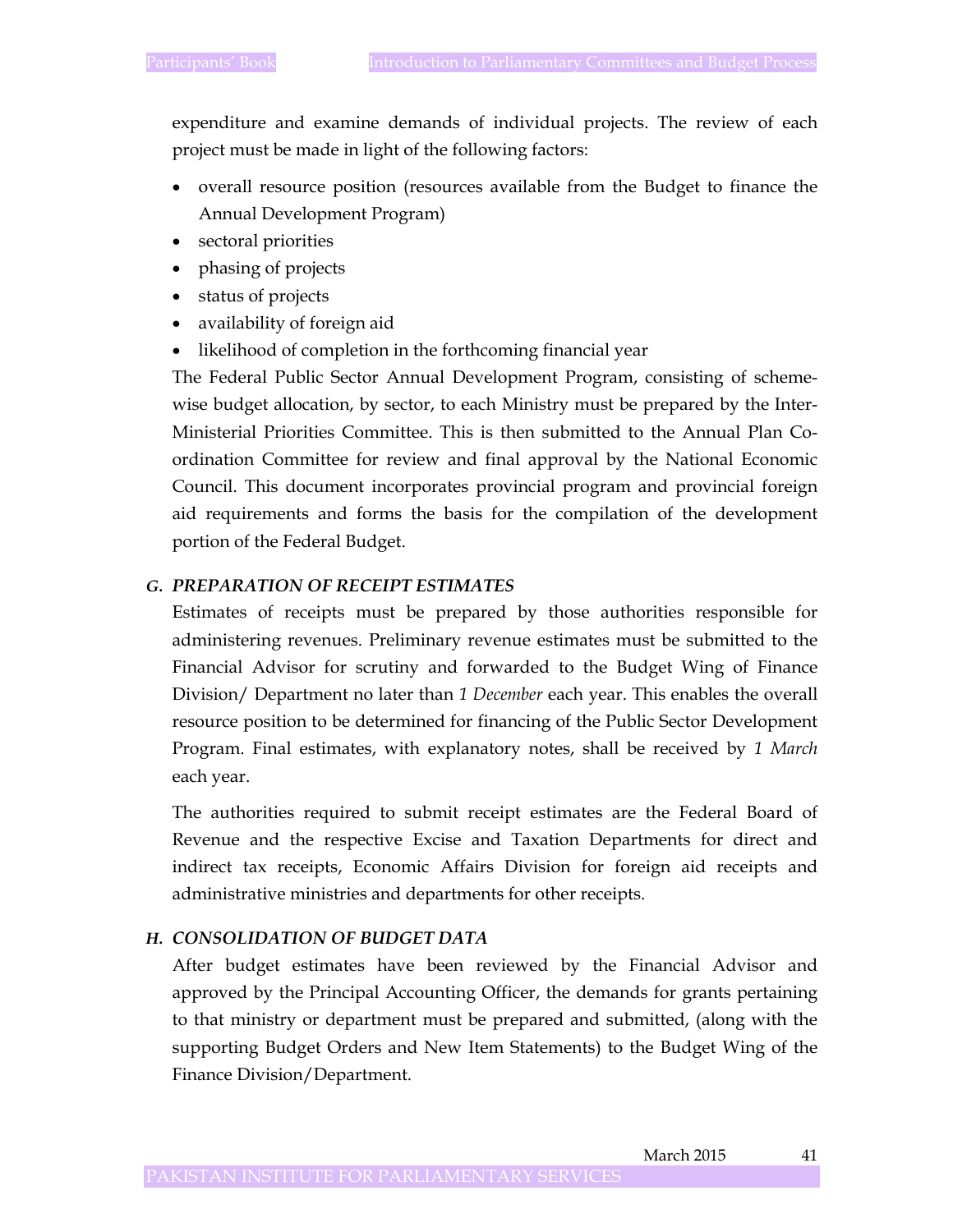The Finance Division/Department shall review and consolidate the demands for grants submitted by the respective ministries and departments. Where in place, computerized budget management systems should be used to capture, verify and consolidate the budget data.

The Finance Division/Department must review the consolidated estimates to ensure the overall budget policy and objectives have been met, and make adjustments in consultation with ministries and departments where required.

Upon completion of the consolidation and review process the final budget documents will be produced, for tabling before the National/Provincial Assembly.

#### *I. AUTHORIZATION*

Budgets approved in procedures as detailed earlier must subsequently be tabled before the National/Provincial Assembly for authorization.

Authorized budgets must be recorded in the Schedule of Authorized Expenditure, with subsidiary information contained in the Details of Demands for Grants and Appropriations annual publication (current and development expenditure).

#### *J. IMPLEMENTATION*

After the budget is passed by the legislature, together with sums tabled for charged expenditure, the Finance Division/Department must formally communicate the budgets, as set out in the Schedule of Authorized Expenditure, to each ministry and to the respective Accountant Generals.

A separate release letter must be sent by the Finance Division/Department to the spending ministries and departments, with copies to the respective Accountant Generals, to advise on the funds made available against these budgets. The Accountant Generals must communicate this information to the District Accounts Offices.

An appropriation ledger must be maintained by the Finance Division/Department to record the initial distributions of budgets made to spending entities and any subsequent adjustments made throughout the year.

It is the responsibility of the Principal Accounting Officer to ensure the budgets applicable to his/her spending entity are properly communicated to the various delegated officers in that entity. The Principal Accounting Officer will maintain a record of such distributions.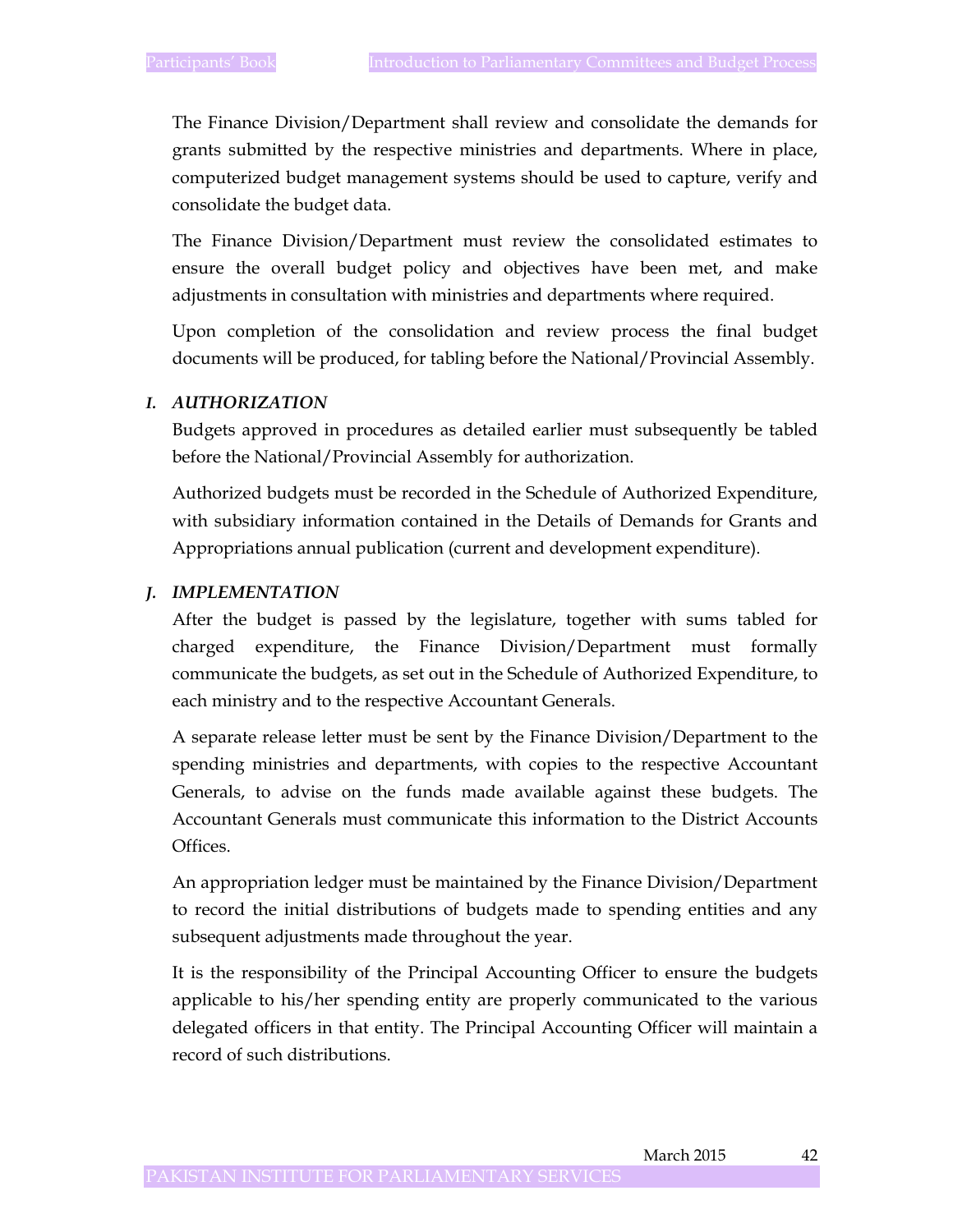#### *K. REPORTING AND MONITORING*

The Principal Accounting Officer of each spending entity is responsible for controlling expenditure from the grants available and will exercise this control through his/her delegated authorities.

At a transaction level, Drawing and Disbursing Officers must ensure claims for payment are properly prepared and duly approved, as per the Schedule of Authorized Expenditure, classified, and recorded according to the rules procedures for expenditures laid down Accounting Policies and Procedures Manual.

No transaction exceeding the value of available funds can be passed for payment. However, if the claim is inevitably payable under legal contracts and insufficient funds exist, the demand for payment may be honoured. The disbursing officer must report the matter to a delegated authority before approving the claim. In such circumstances the Principal Accounting Officer must take appropriate actions to find the extra funds for such payments.

Any spending entity required to undertake work or incur expenditure on behalf of another is required to exercise proper budgetary control over the funds provided by the principal authority. The entity incurring the expenditure must ensure:

- the funds provided by the principal entity are not exceeded
- the money is spent for the purpose intended
- any anticipated savings are promptly surrendered back to the principal entity.

The principal entity will communicate the grant within which expenditure may be incurred to the concerned spending entity and issue the required approval for expenditure to be incurred by a nominated authority in that entity.

The Principal Accounting Officer in each spending entity, as part of his/her responsibility for monitoring expenditures, must submit a statement of excesses and surrenders to the Finance Division/Department at prescribed dates, and in a format set down by the Finance Division/Department.

All anticipated savings must be surrendered to the Government immediately as they are foreseen, but no later than 15th May each year. Savings from funds provided after 15th May must be surrendered no later than *30 June*. Stringent controls should be exercised in the spending of all potential or actual savings. In addition:

no savings should be held in reserve for possible future excesses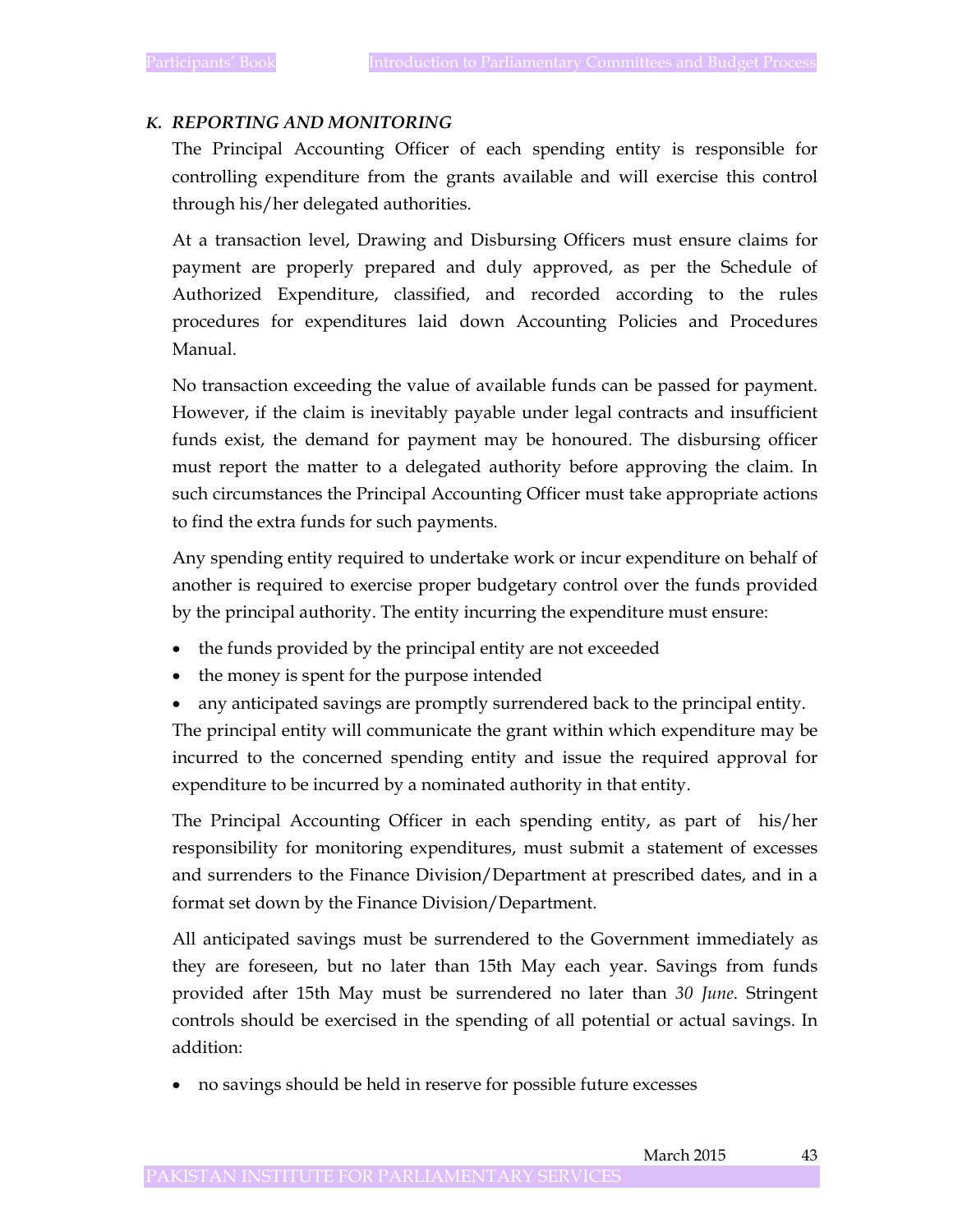- expenditure postponed must not be re-allocated to meet new items of expenditure
- expenditure must not be incurred simply because funds may be available within a particular grant. Grants that cannot be properly utilized must be surrendered.

Excesses (i.e. expenditure for which no provision has been made in the current year's original budget) should not normally be incurred. However, in certain cases where budgetary factors have changed abnormally or have been under-estimated (such as growth rates and inflation) it is possible for the Principal Accounting Officer to reallocate funds, provided they are available from savings arising in the same grant. In this case the Principal Accounting Officer or his/her delegated officer is permitted to re- allocate funds between the individual allotments made to delegated officers or between detailed object heads of the same primary unit of appropriation within a particular grant, provided the:

- re-allocation is not to or from the establishment (salaries and allowances) budget
- delegated authority is also an authority competent to approve expenditure under these heads
- re-allocation is authorised before the expiry of the financial year to which the budget relates
- amount re-allocated does not exceed any financial limits as determined by the Finance Division/ Department.

Re-allocation between primary units (major object) of appropriation and between different grants must be approved by the Finance Division/Department. The specific authorities for such transfers are set out in the 'Delegation of Financial Powers' issued by the Federal Government and each of the Provincial Governments.

The Principal Accounting Officer is not permitted to re- allocate funds between major and minor function heads within the entity.

In all cases of funds re-allocation, the Accountant General's office must be immediately informed once it has taken place.

Re-allocation of funds between voted and charged components of the Budget is not permitted.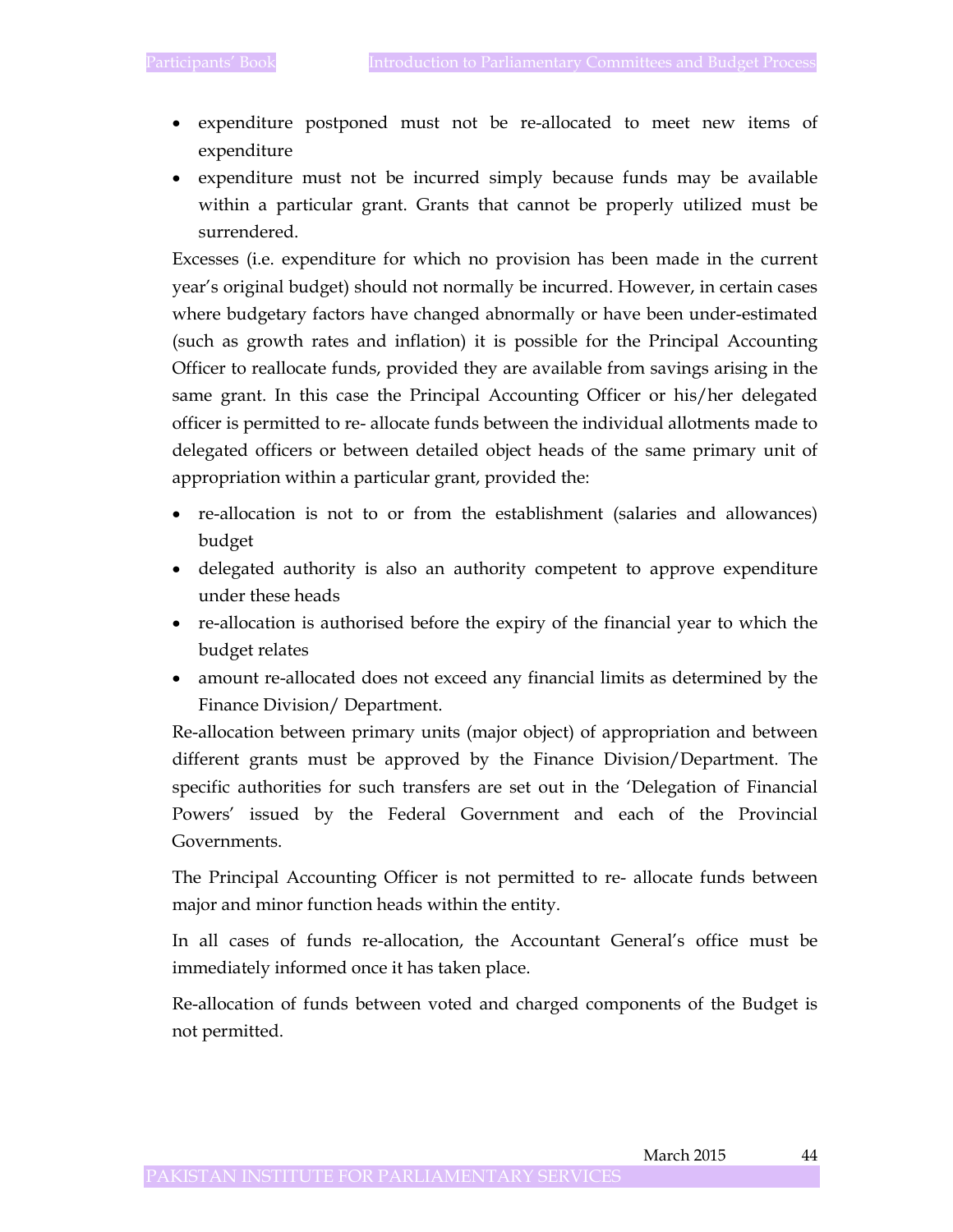#### *L. SUPPLEMENTARY GRANTS*

If funds are still not available within the grants available to the spending entity, it should then consider whether the expenditure can be postponed. If it cannot be postponed, the spending entity can then apply to the Finance Division/Department for a Supplementary Grant.

A submission to the Finance Division/Department for a Supplementary Grant will not be accepted unless the excess is due to a cause beyond the control of the spending entity concerned and expenditure cannot be legitimately postponed.

Expenditure on new services or programs in which no provision in the budget has been made will not normally be admitted as a Supplementary Grant and should be met from savings.

The Finance Division/Department will need to give their consent for the Supplementary Grant application. However, the Supplementary Grant application can only be approved by the National Assembly/Provincial Assembly during the budgetary cycle for the following year. Expenditure during the interim period in respect of the additional appropriation applied for through the Supplementary Grant application commencing from the MoF/FD's consent to the approval by the National Assembly / Provincial Assembly will be governed by MoF/FD circulation and standing orders issued from time to time.

#### *M. REVIEW*

An annual statement of expenditures against budget (appropriation), referred to as the Annual Appropriation Accounts, is prepared and published by the Accountant General Pakistan Revenues and respective provincial Accountant Generals. All the self-accounting entities prepare and publish their own Annual Appropriation Accounts, duly certified by the DGs of Audit.

This report must provide, for the whole financial year just completed: a comparison of actual expenditure with original and supplementary budget.

- details of excesses and surrenders and supporting explanatory notes (as provided by spending divisions and departments)
- comparison of actual expenditure with previous year actual.

This information will be provided for each grant, down to minor function and object level.

The review process also includes the auditing function, which may be both external (i.e. by the Auditor General's Department) and internal (by the ministry or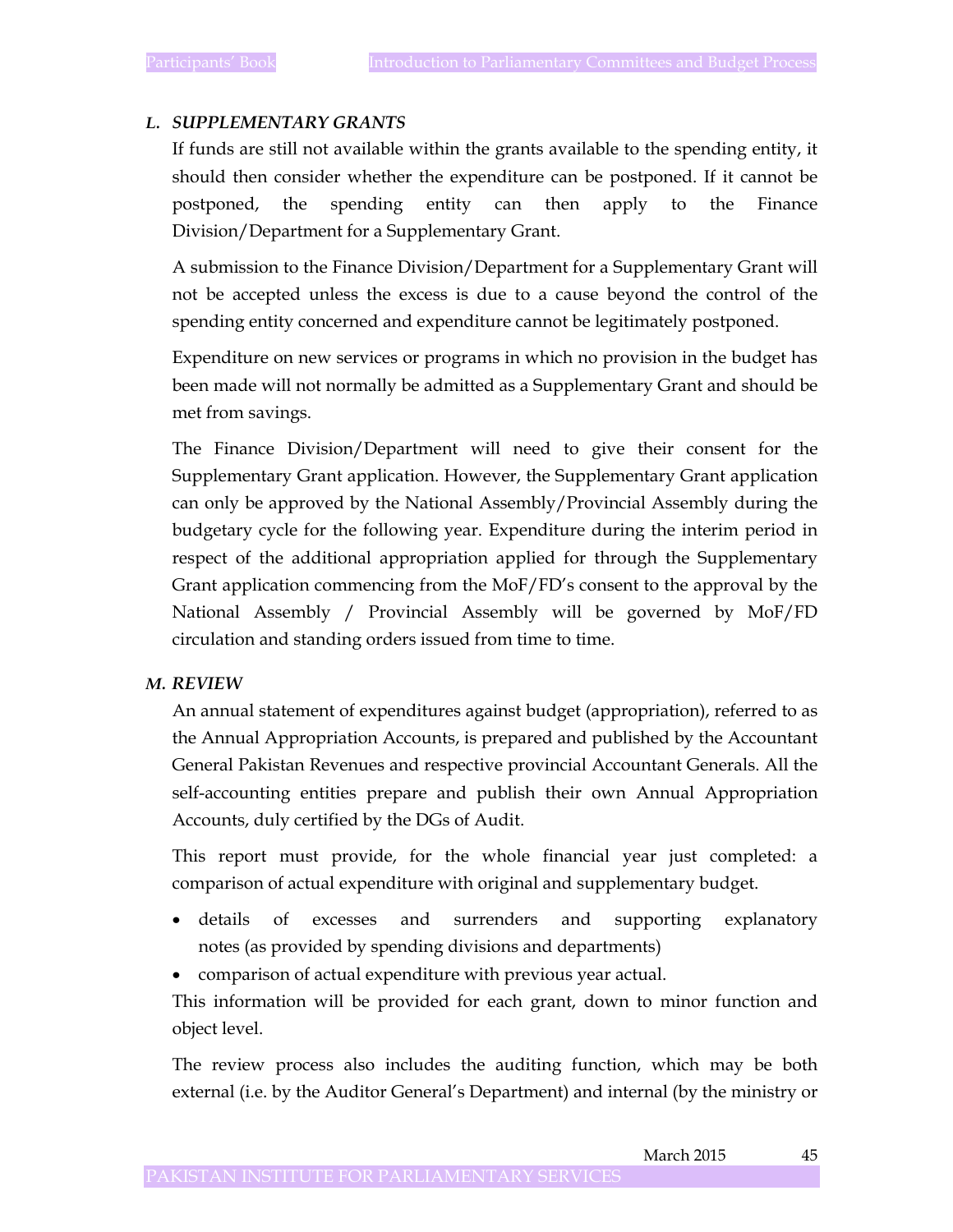department itself). Internal review processes may assess performance against budget, and achievement of planning objectives against financial and non-financial performance measures.

The Public Accounts Committee should investigate those cases in which a ministry or department has incurred a material deviation from budget and make recommendations to the National/Provincial Assembly. The National/Provincial Assembly approve the material deviations from budget recommended by the Public Accounts Committee (excess expenditures) and publish the approval in the form of an Excess Budget Statement.

Information and feedback obtained from the above review processes will be used in developing next years budget, thus completing the budgetary cycle (Direction 3.3.5.3).

### **SPECIFIC BUDGETARY PROCEDURES**

#### *A. INTRODUCTION*

This section discusses specific aspects of the budgeting process that need to be considered in addition to the Detailed Procedures set out in the previous section.

#### *B. CHARGED EXPENDITURES*

Article 81 of the Constitution sets out those items which are to be charged upon the Federal Consolidated Fund. Similarly, Article 121 of the Constitution sets out related items to be charged upon the Provincial Consolidated Fund and is broadly in line with the above. These items are:

- the remuneration payable to the President and other expenditure relating to his office
- remuneration payable to the Judges of the Supreme Court, the Chief Election Commissioner, the Chairman and Deputy Chairman, the Speaker and Deputy Speaker of the National Assembly and the Auditor General
- the administrative expenses of the above offices
- all debt charges for which the Federal Government is liable including interest, repayment of capital and other expenditure connected with the raising of loans, and the servicing and redemption of debt on the security of the Federal Consolidated Fund
- any sums required to satisfy any judgements, decrees or awards against Pakistan by any court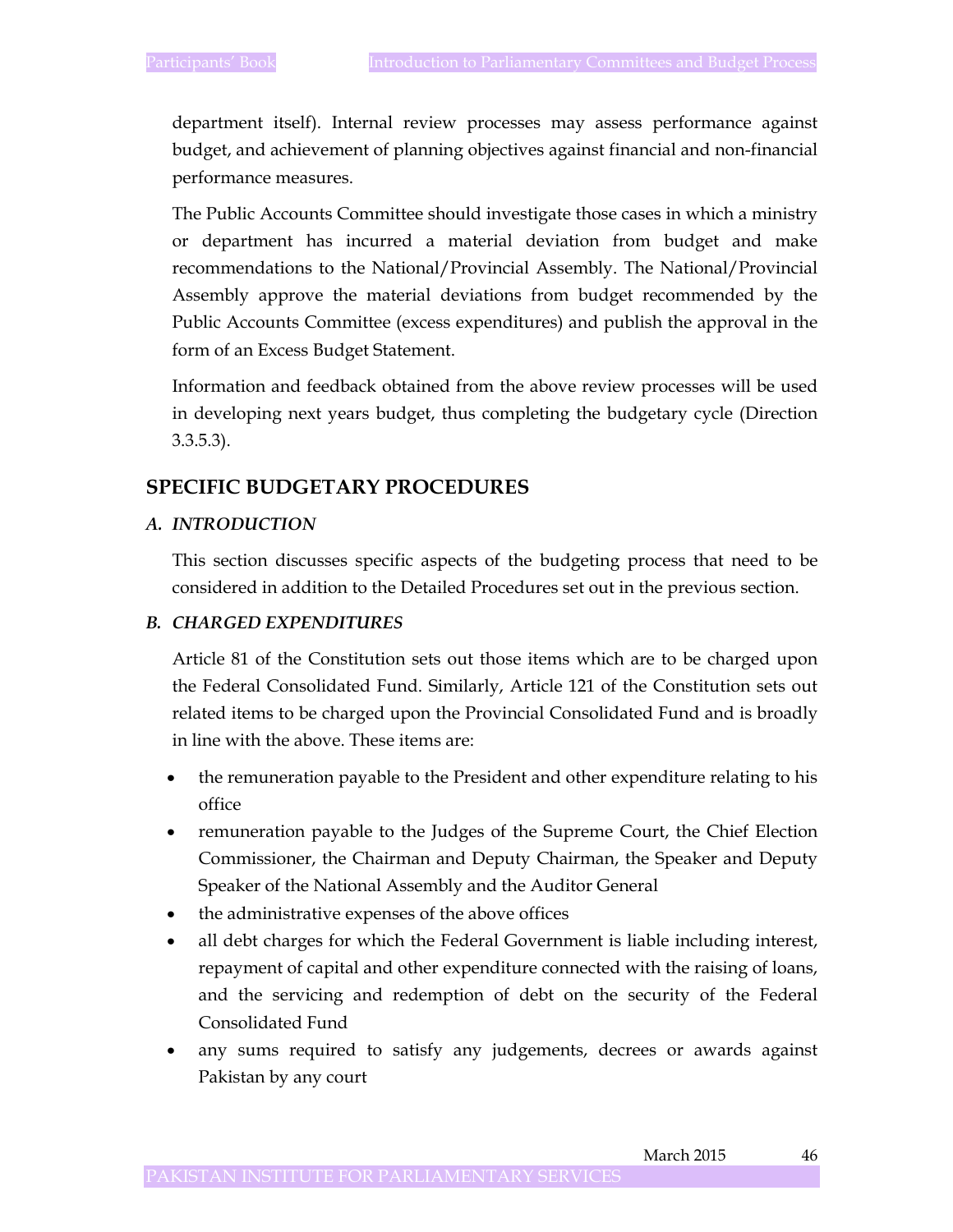any other sums declared by the Constitution or by Act of Parliament to be so charged (e.g. Wafaqi Mohtasib).

#### *C. CENTRALLY PROVIDED FOR EXPENDITURES*

The following expenditures shall be centrally provided for by the Accountant General under instructions issued by the Government. These estimates are to be submitted to the Finance Division/Department by the prescribed date for inclusion in the Annual Budget Statement:

- expenditure on pensions
- GP fund expenditures
- loans and advances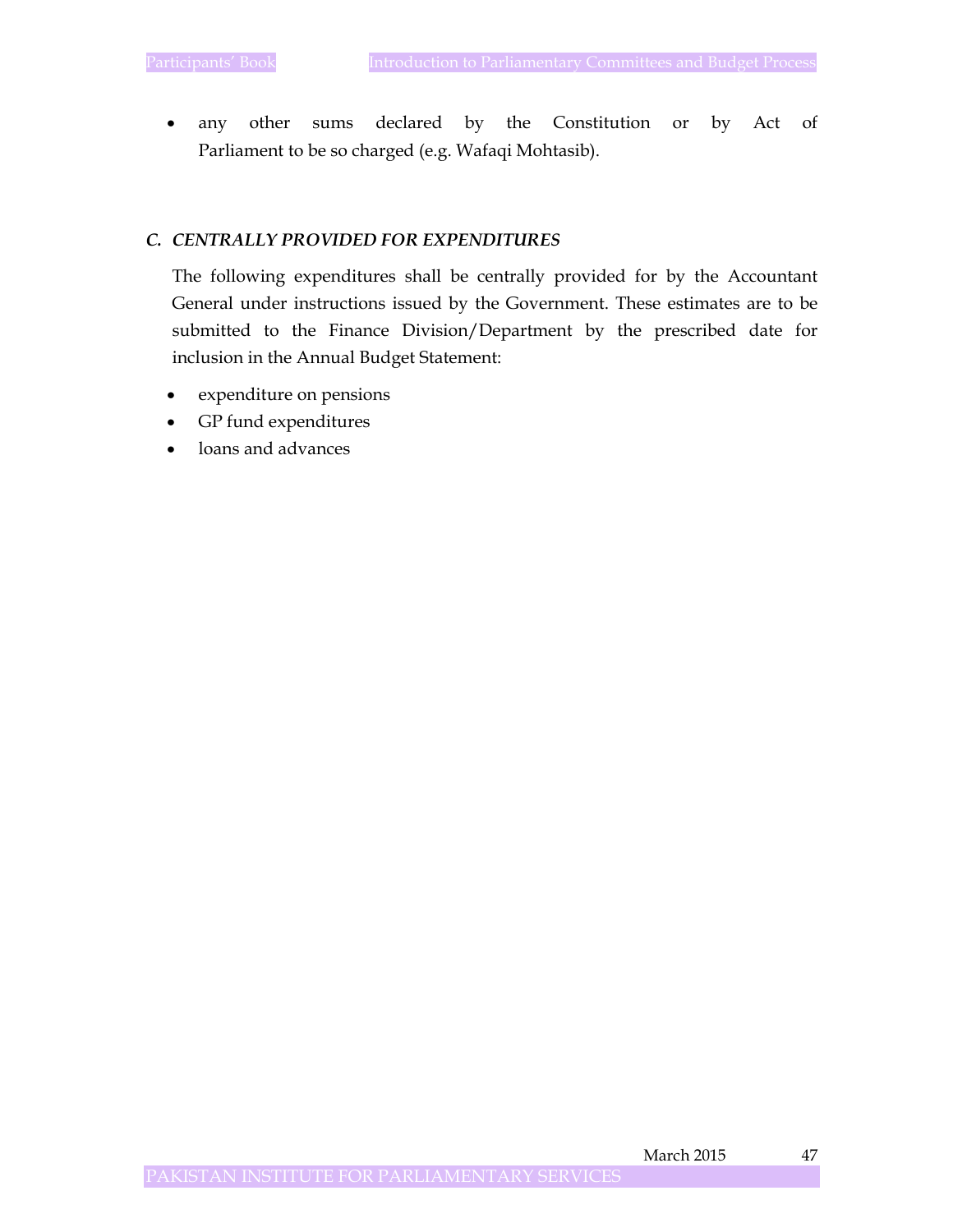# *Chapter 4*

# *Parliamentary System and the Budget Process*

# **INTRODUCTION**

In almost all political systems, it is generally accepted that the executive has the primary role in developing an annual budget and presenting it to the legislature. The legislature has the right to review, debate, in some cases amend, and approve or reject the spending plan proposed by the executive. Within this broad framework, the actual workings of the budget process vary from nation to nation based on the constitution, laws, legislative rules of procedure, balance of political power, tradition, and expectations of the political actors and the people.

This paper is based on the extracts from the National Democratic Institute for International Affairs' paper titled '**Legislatures and the budget process-**an international survey'**.** The paper **'**Legislatures and the budget process' reviews the trends in developed democracies and in countries making the transition to democracy.

However, budget processes in countries which are following parliamentary systems have been elaborated in this paper. It provides examples of nations seeking to alter and improve the process by which they develop and implement their annual budgets. It examines a range of issues that affect legislature's ability to play a role in influencing the budget. At the end of the paper, a table [Table 1] has been added which shows how many countries' legislature have power to approve the budgets with no changes, with minor changes and with significant changes.

# **UNITED KINGDOM: A TRADITION OF LIMITED BUDGET AUTHORITY**

Britain's Parliament is the institution on which all parliamentary systems are based. Its parliament operates without a written constitution, with critical practices based on precedent and tradition developed over centuries. Appropriation policies have evolved from the historic tensions between the monarch and the parliament, each of which jealously guarded rights and sought to expand prerogatives. In spite of this long history, parliament is quite limited in its ability to direct the contents of the Main Estimates (the basis for the budget) presented by the government. Parliament cannot increase any request for funds made by the government and it cannot propose new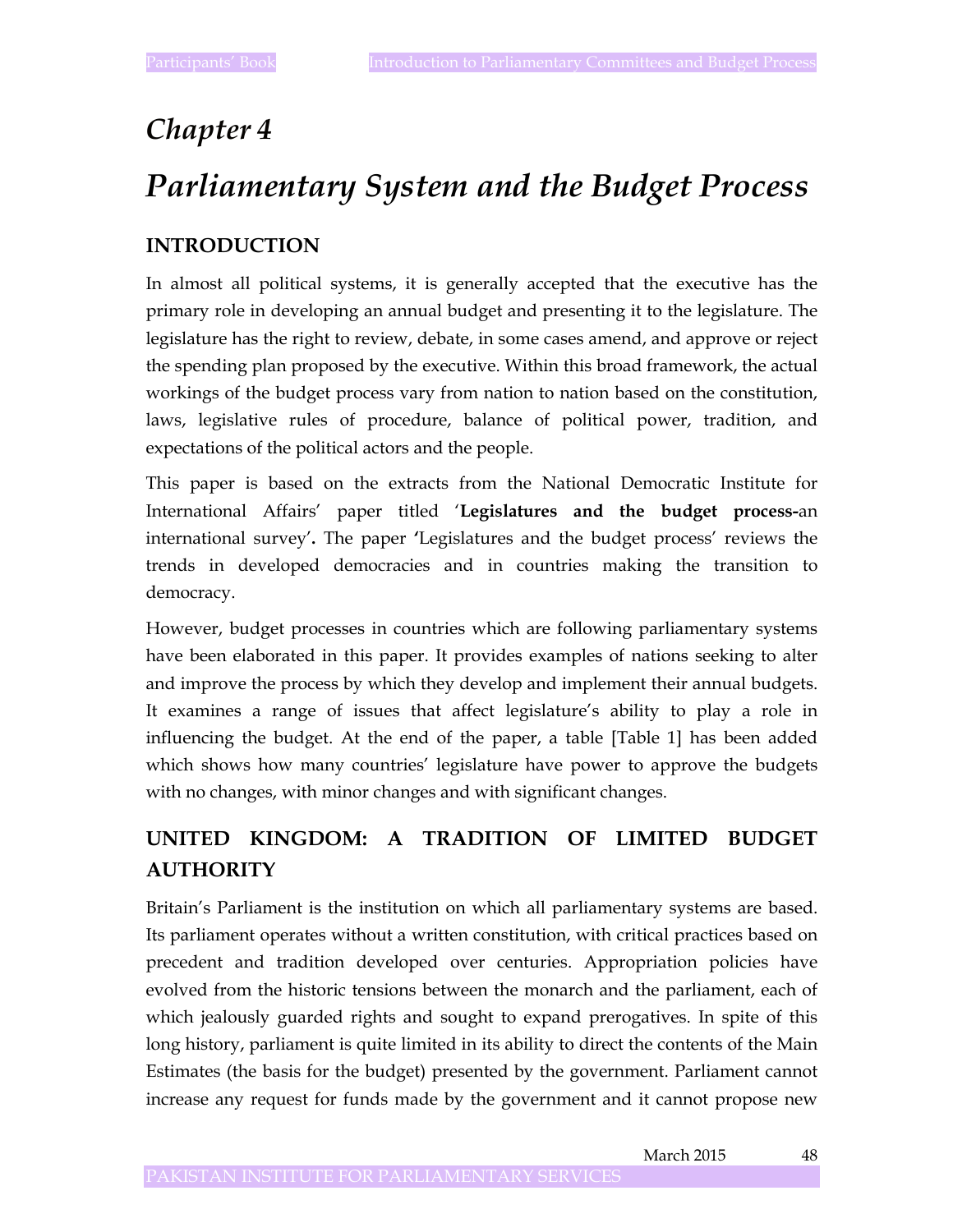programs. This limitation is based on the crown's historic role of requesting parliament funding to fund its programs. Historically, the parliament has only responded to these requests. Parliament could reduce or eliminate the government's funding request for particular programs. But in reality the government's majority routinely defeats any amendments proffered and an opposition amendment would require the support of some members of the majority. Such a breaking of party ranks would prompt an immediate motion of no confidence. As a consequence, very few amendments are offered by either the majority or opposition and none are adopted. Debate in the House of Commons surrounding the Main Estimates usually involves broad policy issues rather than scrutiny of individual estimates or amendments. Since amendments are essentially precluded, committees play a very small role in reviewing and approving the Main Estimates. The government is not required to wait for committees to act and it does not. Proposals for expenditures are sometimes examined by the appropriate select committees, but the committees almost never offer recommendations for amendments. The House of Lords plays almost no budgetary role. The Resolution of 1678 states: "All aids and supplies, and aids to his Majesty in Parliament, are the sole gift of the Commons; and…all bills for the granting of such aids and supplies . . . ought not be changed or altered by the House of Lords."

The House of Common's role in considering revenue bills is more extensive. Less controversial provisions in the government's revenue proposal are referred to the finance committee, while new or controversial provisions are considered by the Committee of the Whole House. A number of amendments are generally offered in the Committee of the Whole House, usually instigated by the government, and adopted.

## **CANADA: PRE-BUDGET CONSULTATION PROCESS**

The Canadian parliament plays an indirect role in the nation's spending priorities. Under the constitution, the government has the exclusive right to initiate spending bills. Parliament may only approve these bills, reduce them, or reject them. And the power to reduce government expenditure proposals is essentially precluded because a vote to change the government's budget proposal in any way is considered a vote of "no confidence." So, in practice parliament can only approve the budget or reject it in total, as it did in 1979, precipitating the resignation of the government. This "all-ornothing" system entails considerable political risk for the government, and it actively seeks to consult with parliament prior to introducing the budget. The government withdraws elements of its budget for which majority support is not assured.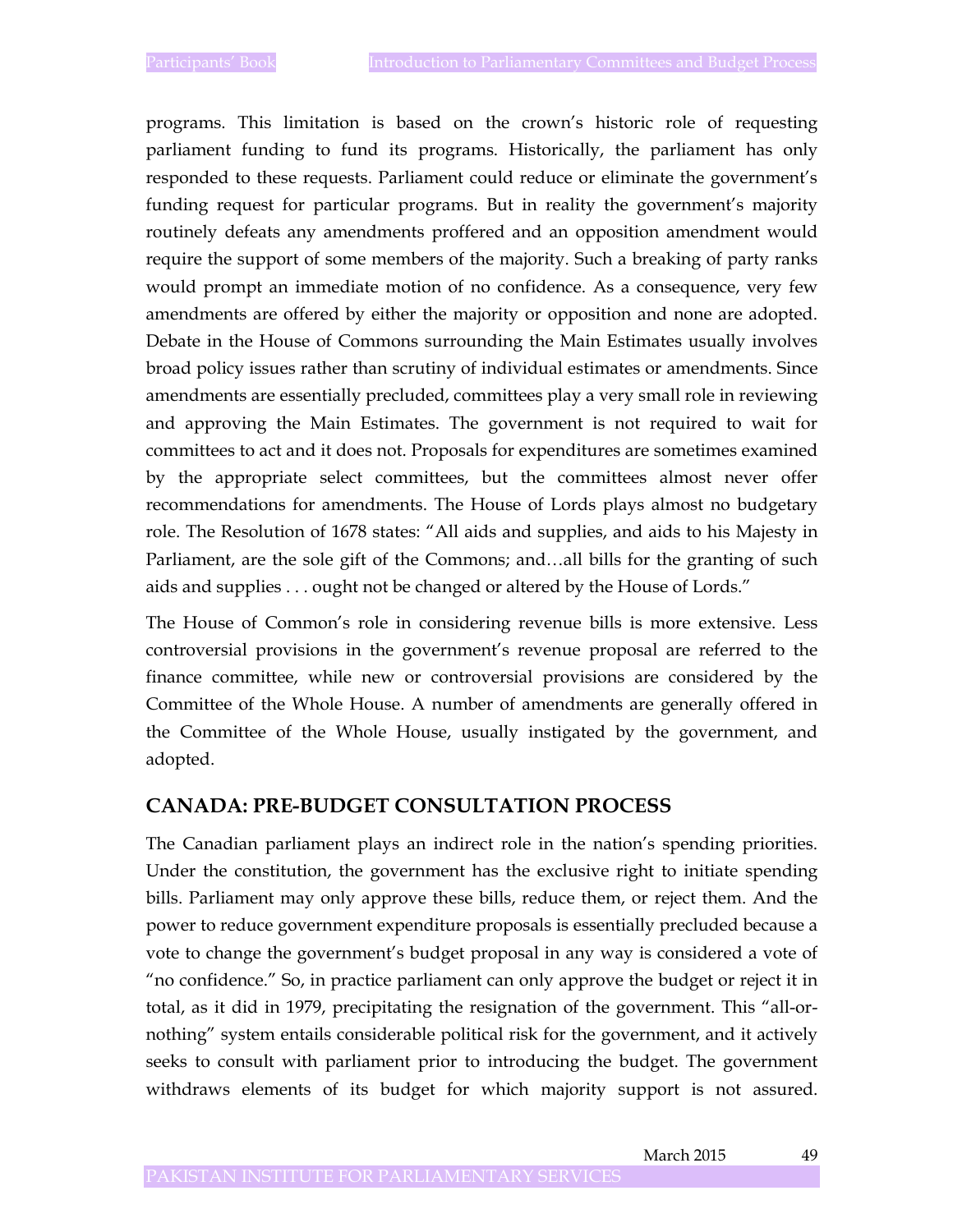Beginning in 1994, the Pre-Budget Consultation process was instituted in order to enhance transparency and allow the public to participate. In late September, the House of Commons finance committee conducts a series of hearings that include opportunities for average citizens as well as organized interest groups to participate. In mid-October, the finance minister presents the committee with the government's broad policy themes for the coming fiscal year. At the same time, the finance department releases the *Economic and Fiscal Update,* which details the items presented by the minister. The committee then prepares a report on these pre-budget consultations, including minority opinions, in early December. A few weeks later, parliament debates budget policy with the opposition afforded an opportunity to air its views. No vote is taken. In late February, the finance minister introduces the budget, which states the government's fiscal framework, including overall levels of spending, revenue, and the estimated deficit or surplus. A few days later, the treasury board gives parliament the Main Estimates, which consist of an overview of government spending, details on items for which parliamentary approval is required and estimated expenditures on programs for which parliamentary approval is not required. This third category accounts for approximately 70% of government expenditures, further decreasing parliament's influence over spending decisions.

The Main Estimates are presented to the committees around March 1st, about one month prior to the start of the fiscal year. Final action does not take place until late June, and parliament typically grants an "Interim Supply" in the meantime. If committees have not reported back to the House by March 31st —a common occurrence – the House begins debate on the budget without their report. Most of the debate comes from the minority and eventual passage of the Main Estimates is essentially assured.

#### **AUSTRALIA: ACTIVE SENATE**

Australia bases its government on the Westminster model, but with significant modifications. Perhaps the most prominent features of the Australian system are the fact that party discipline is strong so the government's budget is usually passed essentially unchanged and that the Senate plays a more active role in reviewing the details of the budget than the House. The government annually submits three separate appropriations bills to the House. These bills cover spending for recurrent government expenses, capital expenses, and parliamentary expenses. This three bill system has evolved because the constitution prohibits the Senate from proposing amendments to laws appropriating annual revenue to the "ordinary annual services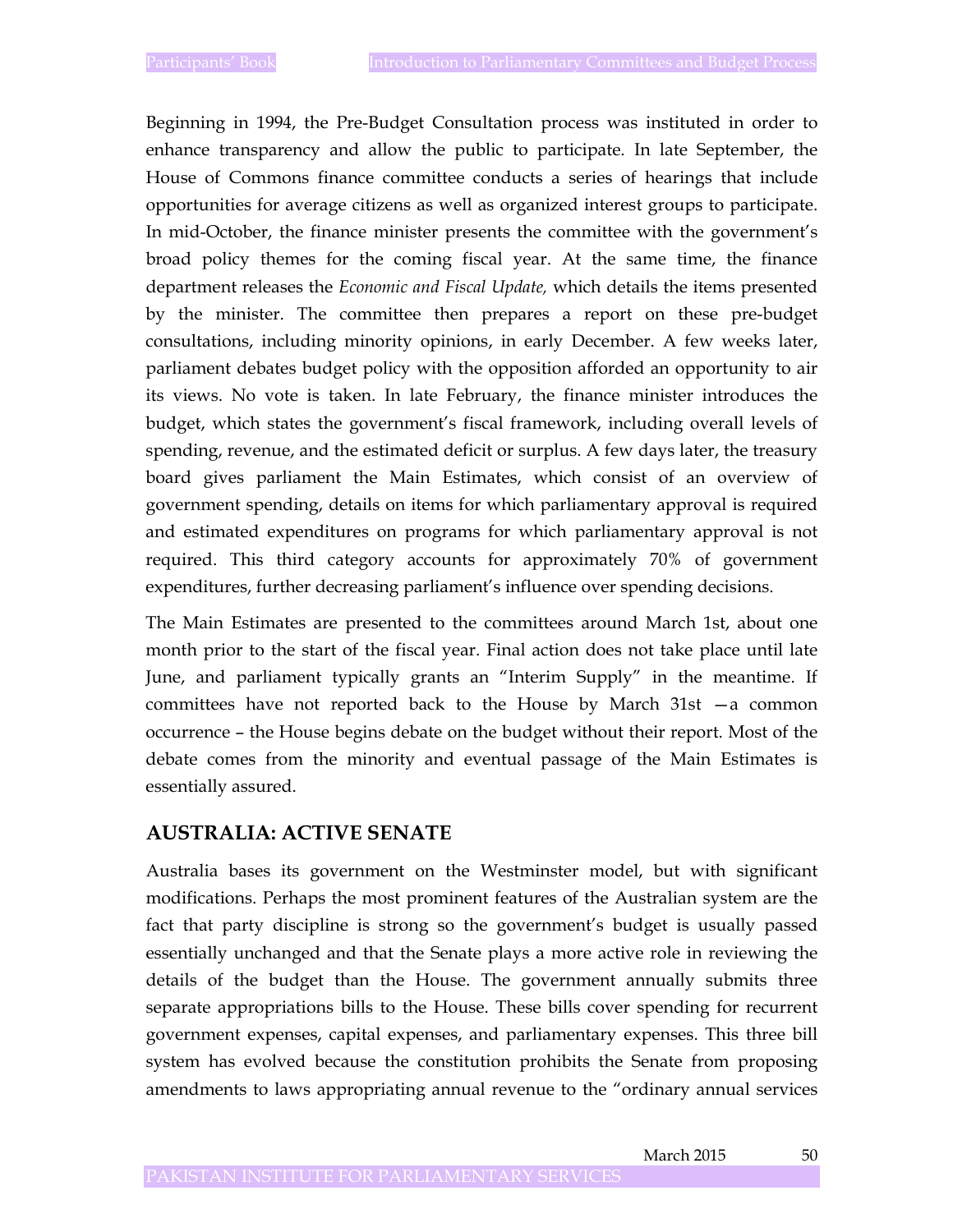of the government." By separating ordinary recurring expenses from capital expenses, the Senate is able to amend the second two appropriations bills. Parliamentary expenses are separated from the other categories of spending in recognition that they should be separate from appropriations for the executive. Senators are directly elected by the people and are not directly responsible to the state parliaments. Nevertheless, there are many lines of communication between senators and the state parliaments. In practice, the Senate may propose amendments to the bill for recurring expenses by asking the House to consider them on its behalf. That said, amendments are seldom adopted and approximately 70% of government spending is pursuant to standing appropriation legislation, which does not require parliamentary approval. Members in the House and Senate may propose only amendments that would cut expenditures, never amendments that would increase spending. Appropriations bills are introduced by the government in the House. Committees play no role in House consideration. The House simply debates, frequently in detail, and passes the legislation, referring it to the Senate, usually without amendment. While the House is considering the legislation, the Senate has referred its provisions to committees for their review and comment. There is no central coordination of the committee process in the Senate by a budget or finance committee. The Senate committees hold extensive public hearings, usually involving relevant ministers and senior officials from the ministries. Once the bills have been passed by the House and sent to the Senate they may be debated. Any amendments that are adopted must be sent to the House for its approval before being sent to the Governor-General.

#### **INDIA: TRADITIONAL WESTMINSTER BUDGET SYSTEM**

India's budget process is patterned on the Westminster model. The government presents the Annual Financial Statement to parliament at the end of January. This document contains "demands for grants" which are arranged by ministry and broken down for each major program. The budget for the Indian Railways is presented separately, but its revenues and expenditures are included in the consolidated Annual Financial Statement. The government also submits an outline of expected expenditures and revenues for the current year and the next two. Budget consideration takes place in two phases in the first chamber. Shortly after the receiving the budget, the House engages in four or five days of general debate on macroeconomic issues and general policy implications of the budget. At this point, the House adjourns for a set time and the budget is referred to 17 joint committees, which consider the ministries and agencies within their jurisdiction. Each committee prepares a report for presentation to both chambers, but the reports may not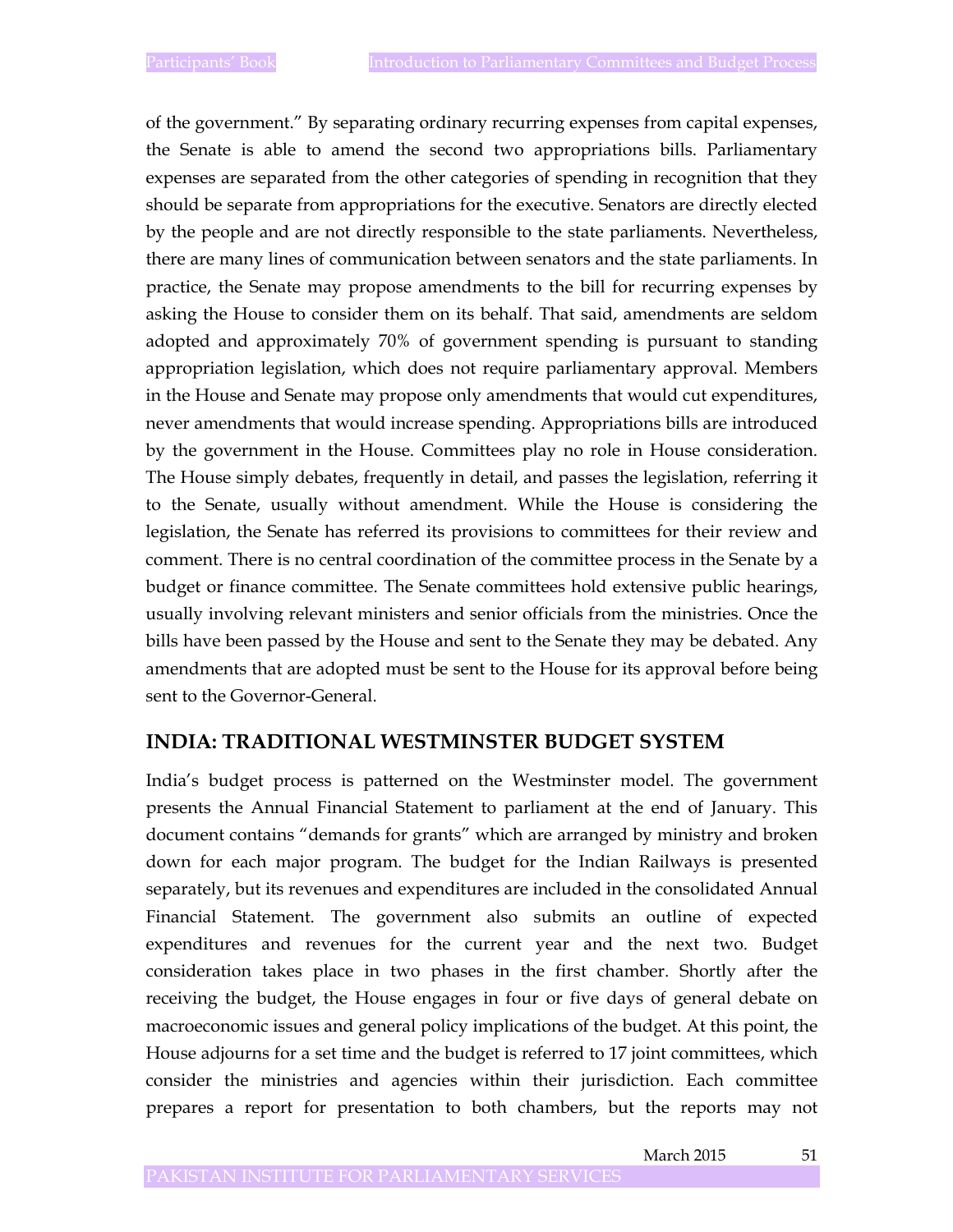recommend amendments. The House considers each report and individual members are free to offer amendments to cut or eliminate items. Amendments are commonly offered, but the process is mostly used by minority members to highlight their priority issues. The lower house debates the outlines of the budget, but does not vote on individual items. After the first chamber completes action on amendments and the ministries' requests, the government submits the formal appropriations bill. Because of the very short amount of time between the tabling of the budget and the beginning of the fiscal year parliament routinely provides for "vote on account." This mechanism appropriates enough funds for the government to continue its programs for the two months while parliament debates and passes the budget. Indian parliamentarians have very little staff support for their budget deliberations. Members have access to the parliament's research and reference services, but must essentially develop ideas for amendments on their own.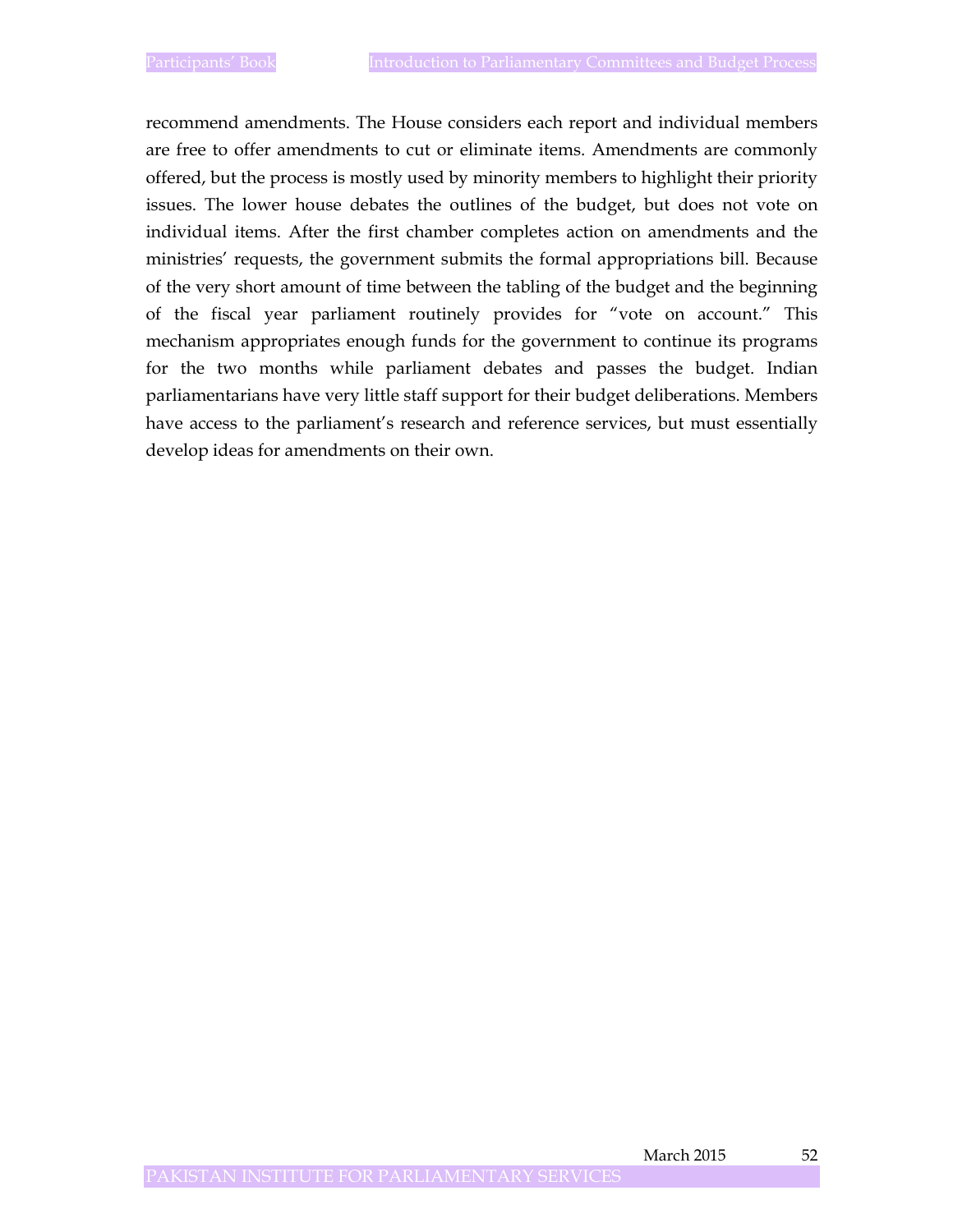| Table 1<br>In practice, does the legislature generally approve the budget as presented by the |                     |                                                                              |                             |
|-----------------------------------------------------------------------------------------------|---------------------|------------------------------------------------------------------------------|-----------------------------|
|                                                                                               | With no changes     | government?<br>With minor changes<br>only                                    | With significant<br>changes |
| Australia                                                                                     | X                   |                                                                              |                             |
| Austria                                                                                       |                     | $\chi$                                                                       |                             |
| Canada                                                                                        | $\boldsymbol{\chi}$ |                                                                              |                             |
| Czech Republic                                                                                |                     |                                                                              | $\chi$                      |
| Denmark                                                                                       |                     |                                                                              | X                           |
| Finland                                                                                       |                     | $\chi$                                                                       |                             |
| France                                                                                        |                     | $\overline{X}$                                                               |                             |
| Germany                                                                                       |                     | $\chi$                                                                       |                             |
| Greece                                                                                        | X                   |                                                                              |                             |
| Hungary                                                                                       |                     |                                                                              | $\chi$                      |
| Iceland                                                                                       |                     | X                                                                            |                             |
| Ireland                                                                                       |                     | $\boldsymbol{\chi}$                                                          |                             |
| Italy                                                                                         |                     | $\chi$                                                                       |                             |
| Japan                                                                                         | $\chi$              |                                                                              |                             |
| Korea                                                                                         |                     | $\boldsymbol{\chi}$                                                          |                             |
| Mexico                                                                                        |                     | $\chi$                                                                       |                             |
| The Netherlands                                                                               |                     | $\chi$                                                                       |                             |
| New Zealand                                                                                   | $\chi$              |                                                                              |                             |
| Norway                                                                                        |                     | X                                                                            |                             |
| Poland                                                                                        |                     | $\chi$                                                                       |                             |
| Portugal                                                                                      |                     | $\mathsf X$                                                                  |                             |
| Spain                                                                                         |                     | $\chi$                                                                       |                             |
| Sweden                                                                                        |                     | $\mathsf{X}$                                                                 |                             |
| Switzerland                                                                                   |                     | $\chi$                                                                       |                             |
| Turkey                                                                                        |                     | $\boldsymbol{\chi}$                                                          |                             |
| United Kingdom                                                                                | $\chi$              |                                                                              |                             |
| <b>United States</b>                                                                          |                     |                                                                              | $\chi$                      |
| <b>Total</b>                                                                                  | $\boldsymbol{6}$    | 17                                                                           | $\overline{\mathbf{4}}$     |
| Percent of total                                                                              | $22\%$              | 63%                                                                          | 15%                         |
|                                                                                               |                     | Source: Organization for Economic Co-operation and Development OECD (2002b). |                             |

March 2015 53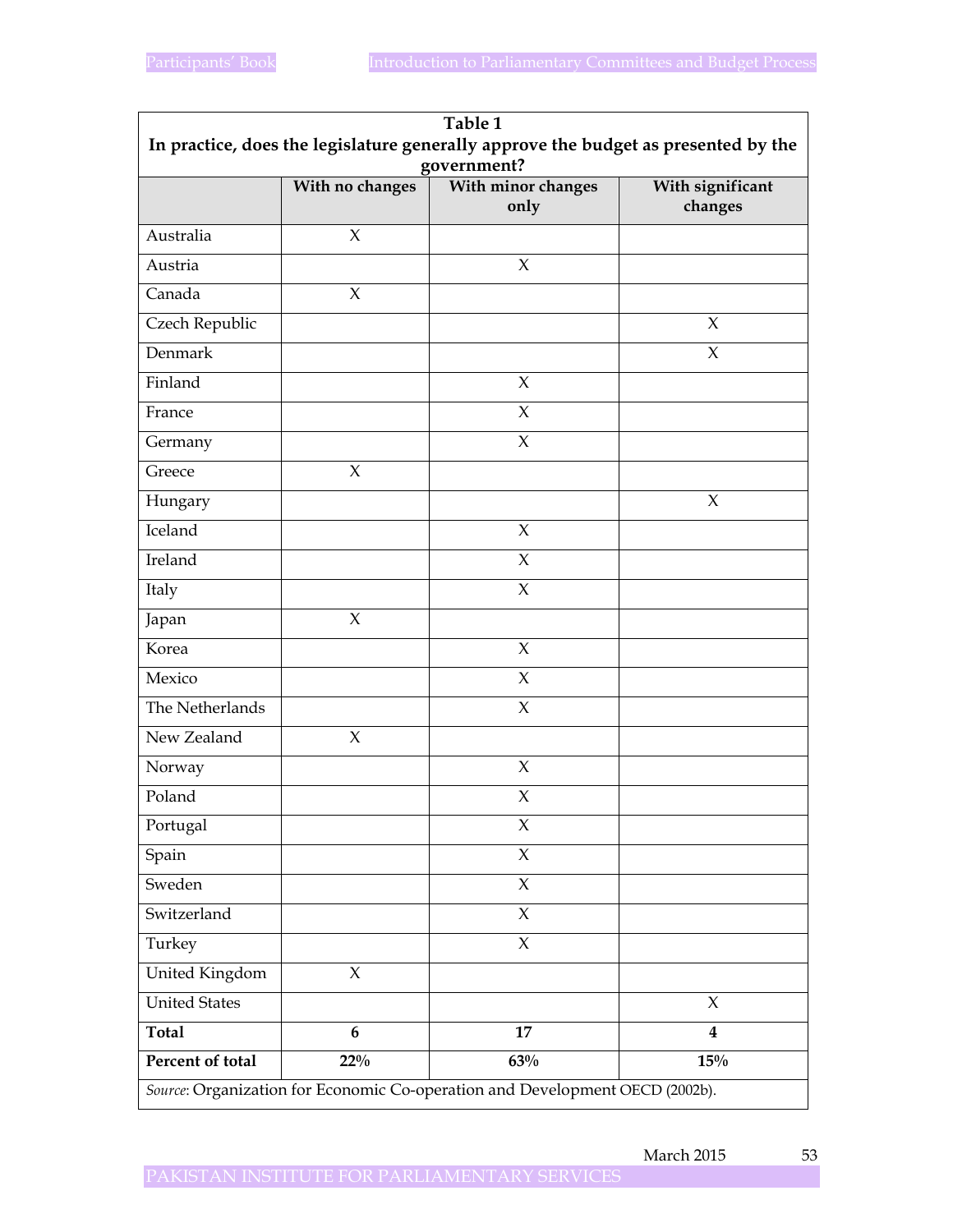# *Budget Definitions*

The following are definitions of terms commonly used in this Manual:

| abstract          | An intermediate schedule prepared to facilitate the consolidation of          |
|-------------------|-------------------------------------------------------------------------------|
|                   | financial information.                                                        |
| accounting entity | This term includes the centralized accounts offices including the             |
|                   | Executive Engineer of a public works division and the self-accounting         |
|                   | offices.                                                                      |
| accounts office   | This term identify the offices carrying out the accounting work and           |
|                   | typically includes the offices of the DAO, AG and AGPR.                       |
| Accounting        | The time period over which financial information is reported, normally        |
| period            | either a year or a month.                                                     |
| accounting        | A set of specific rules which defines how a particular transaction will be    |
| policy            | treated and accounted for in the books of accounts. Where accounting          |
|                   | policies are laid down in this manual, they always relate to specific         |
|                   | treatment of a specific type of transaction.                                  |
| accounting        | Any document upon which accounting transactions are recorded or               |
| record            | any other document issued or used in the preparation and processing           |
|                   | of accounting transactions.                                                   |
| accrual           | A method of accounting that recognizes expenses when economic                 |
| accounting        | benefits have been consumed and revenues when economic benefits               |
|                   | have been generated.                                                          |
| advance           | An amount paid by the Government to a contractor/supplier for the             |
|                   | purpose of securing goods or services; or an amount provided to a             |
|                   | Government employee for a specified purpose, and to be adjusted as            |
|                   | per terms and condition of the advance.                                       |
| advice note       | A list of authorized payments sent by an accounts office to a branch of       |
|                   | the SBP or NBP. (includes daily advice, payroll advice, pension advice,       |
|                   | direct credit advice)                                                         |
| Annual            | A set of financial reports, produced after the close of the<br>financial year |
| Financial         | by the Auditor- General of Pakistan for the Federal and each of the           |
| <b>Statements</b> | Provincial Governments.                                                       |
| appropriation     | An allocation of funds to a spending ministry or department on the            |

March 2015 54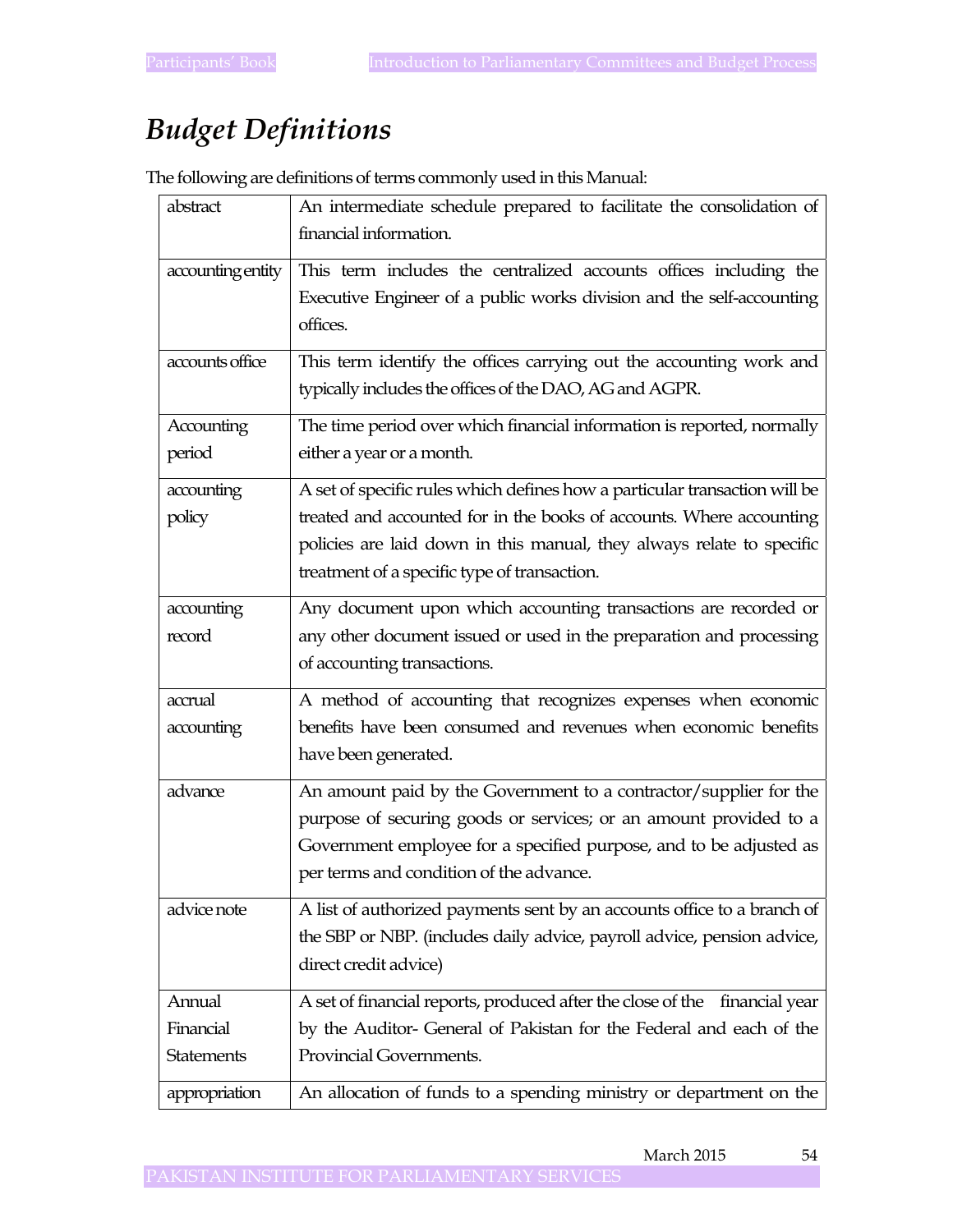|               | basis of the Authenticated Schedule of Authorised Expenditure.                                                                    |
|---------------|-----------------------------------------------------------------------------------------------------------------------------------|
| approval      | The permission given by an authority or a delegated authority to<br>undertake a particular action, such as incurring expenditure. |
| Asset         | Future economic benefits controlled by the entity as a result of past<br>transactions or other past events. (MAP, Section 3.3).   |
| assignment    | A Government bank account established with the NBP, to provide                                                                    |
| account       | independent drawing facility for nominated projects and other<br>activities, within the prescribed limitation.                    |
| attached      | A department which has direct relation with a Division and has been                                                               |
| department    | declared as such by the Federal Government and represented in the<br>Chart of Accounts entity code.                               |
| audit trail   | The capability to trace a particular balance from the financial                                                                   |
|               | statements down to its source documents (and vice versa), as evidence<br>that the balance is complete and accurate.               |
| authorization | (i) In accounting terms, the approval given by an authority or a                                                                  |
|               | delegated authority for a particular payment to be made.                                                                          |
|               | (ii) In the context of the Budget, the process of passing the Annual                                                              |
|               | Budget Statement through the legislature for approval.                                                                            |
| the Bank      | State Bank of Pakistan, or The National Bank of Pakistan, as an agent of                                                          |
|               | the SBP, unless otherwise specified.                                                                                              |
| bank return   | A batch of documents received from the bank including the bank                                                                    |
|               | scroll, supporting vouchers, paid cheques and other documents.                                                                    |
| bank scroll   | A daily advice received from a designated branch of the National Bank                                                             |
|               | of Pakistan or State Bank of Pakistan, listing receipt collected and                                                              |
|               | payments disbursed on behalf of the Government, against each of the                                                               |
|               | Government bank accounts.                                                                                                         |
| <b>Budget</b> | Defined in article 80 of the Constitution, a statement of the estimated                                                           |
|               | receipts and expenditure of the Government for a financial year,<br>referred to as the Annual Budget Statement.                   |
|               |                                                                                                                                   |
| capital       | (i) For the purposes of budgeting, expenditure met from capital                                                                   |
| expenditure   | receipts, as given by a particular grant number in the Chart of                                                                   |

L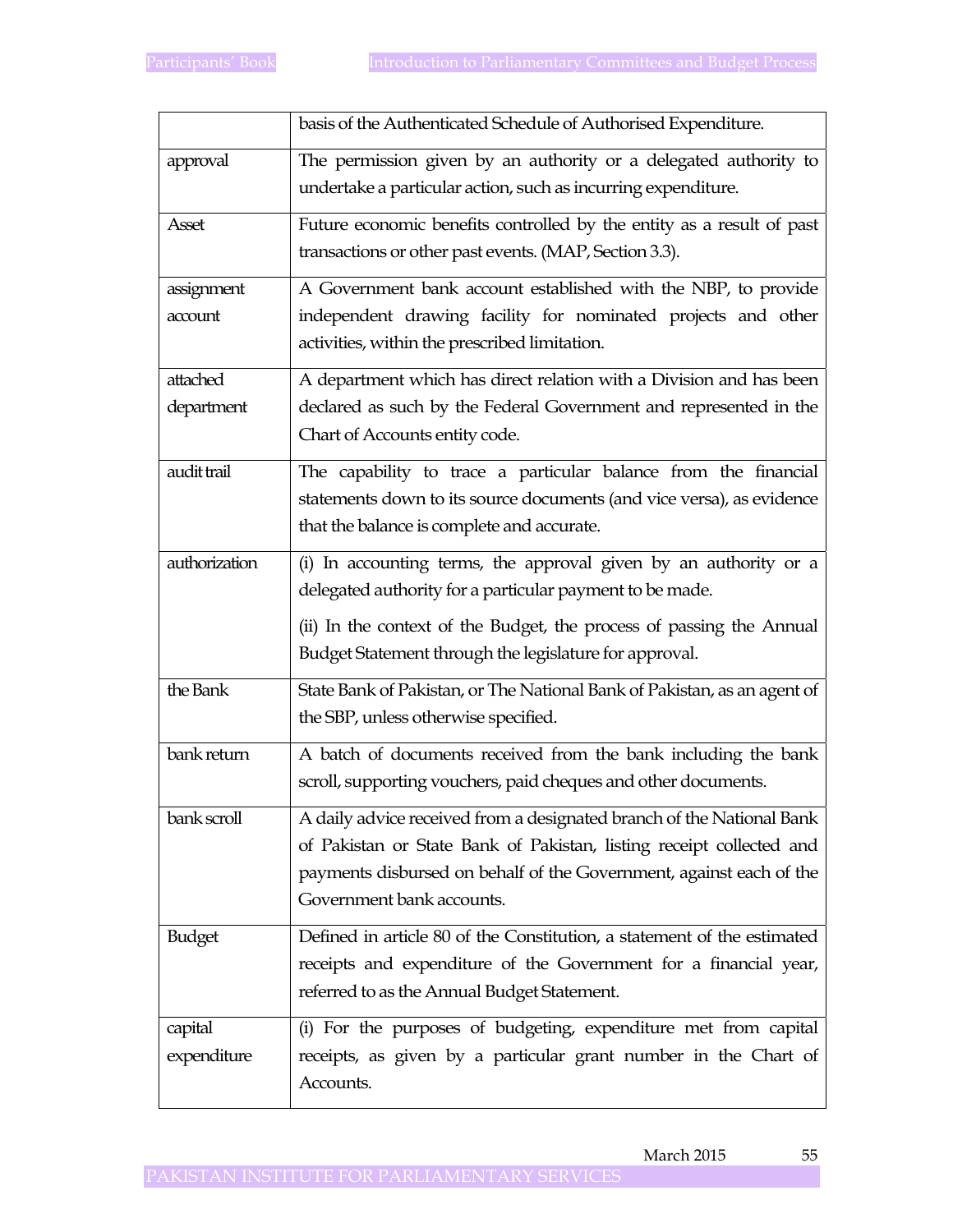|                  | (ii) In accounting terms, expenditure incurred for the purpose of       |
|------------------|-------------------------------------------------------------------------|
|                  | acquiring, constructing or enhancing physical assets or on schemes of   |
|                  | capital outlay, as given by the object code in the Chart of Accounts.   |
| capital receipt  | (i) For the purposes of budgeting, receipts obtained from sources of    |
|                  | finance other than revenue (e.g. loans).                                |
|                  | (ii) In accounting terms, receipts generated from the proceeds of sale  |
|                  | of physical assets or receipts intended to set-off capital expenditure. |
| cash accounting  | A method of accounting that records cash payments and cash receipts     |
|                  | only.                                                                   |
| cash balance     | The amount held in a particular bank account at any point in time.      |
| Cashflow         | The net movement in the cash balance over a particular reporting        |
|                  | period, given by the sum of payments and receipts.                      |
| Cashflow         | A financial report provided to show the net movement in cash over a     |
| <b>Statement</b> | particular reporting period, showing how and where the cash has been    |
|                  | applied.                                                                |
| cashflow         | An estimate made of likely future cashflows based on historical         |
| forecast         | patterns of expenditures and receipts, knowledge of expected            |
|                  | payments (commitments) and collections (demands), changes in            |
|                  | Government policy and other factors.                                    |
| Centralized      | Any accounting entity for which the Accountant-General is               |
| accounting       | responsible for the processing of its accounting transactions           |
| entity           | (e.g. certifying, authorizing and issuing payments) and                 |
|                  | maintaining its accounts.                                               |
| certification    | A process undertaken by the DAO/AG/AGPR, including Executive            |
|                  | Engineer of a public works division, involving verification (proper     |
|                  | approval and validity) and audit (scrutiny against irregularities) of a |
|                  | payment prior to it being made. (previously referred to as pre-audit).  |
| charged          | As defined in Article 81 of the Constitution, certain expenditures met  |
| expenditure      | from the Consolidated Fund, which may be discussed, but not             |
|                  | submitted to the vote of the National Assembly (or Provincial           |
|                  | Assembly in the case of Provinces).                                     |
| chart<br>$\circ$ | A listing of codes on the basis of which accounting transactions are    |
| accounts         |                                                                         |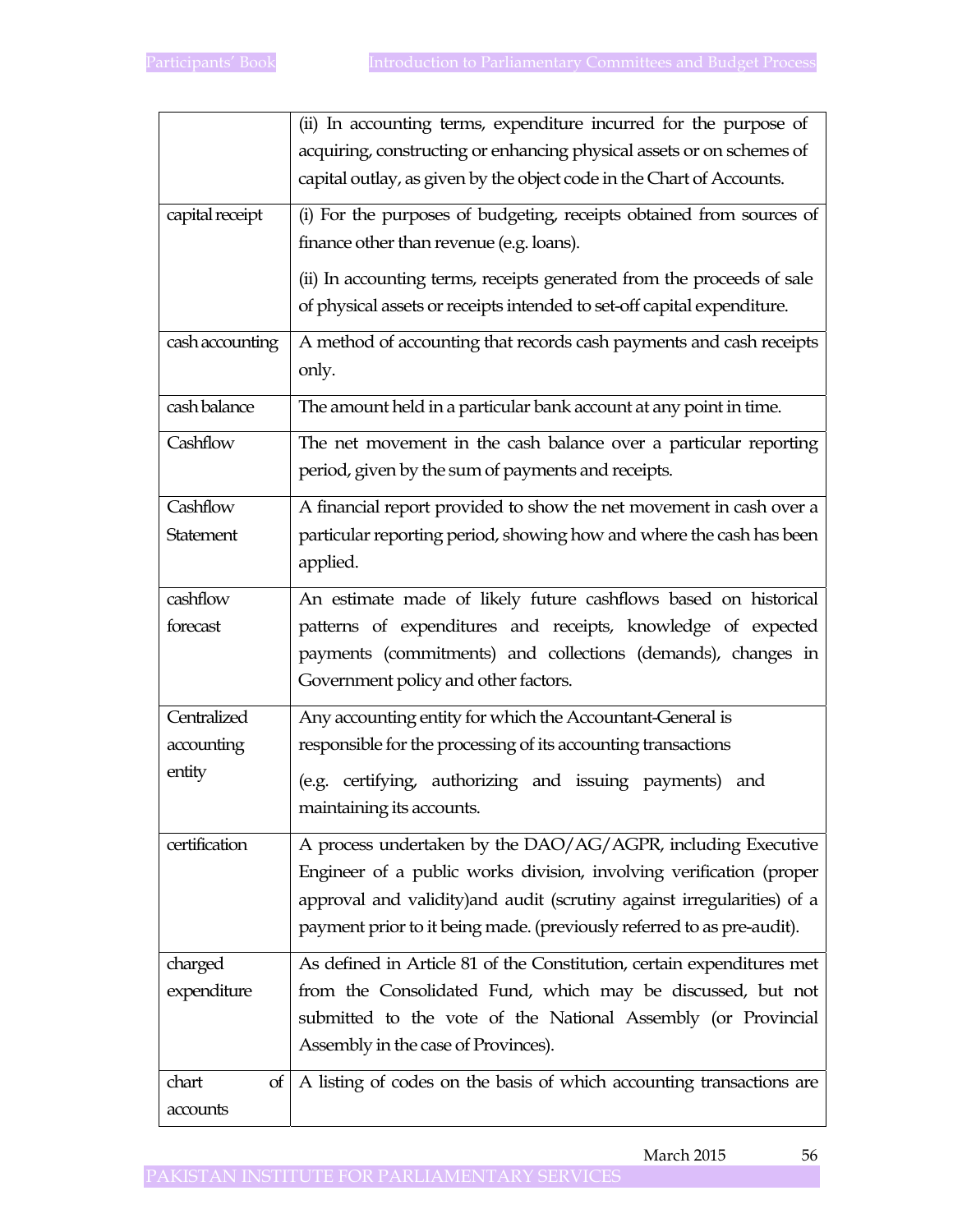|                   | classified to provide meaningful financial information.                    |
|-------------------|----------------------------------------------------------------------------|
| claim voucher     | A document submitted by DDOs to the DAO/AG/AGPR office,                    |
|                   | containing the particulars of a valid and duly approved claim for          |
|                   | payment against a nominated budget head. (previously referred to as a      |
|                   | bill).                                                                     |
| clearing account  | A type of General Ledger account which is used to transfer a balance       |
|                   | from one entity or process to another (includes exchange and               |
|                   |                                                                            |
|                   | settlement accounts).                                                      |
| commitment        | An obligation to make a future payment, the funds for which are            |
|                   | reserved against the allocated budget of an entity.                        |
| Consolidated      | A set of financial reports produced by the Pakistan Audit Department       |
| Financial         | which presents a consolidated summary of the Annual Accounts of the        |
| <b>Statements</b> | Federation and each Province.                                              |
| Consolidated      | Defined in Articles 78 and 118 of the Constitution, refers to all revenues |
| Fund              | received by the Federal/ Provincial Government, all loans raised and       |
|                   | all moneys received in repayment of any loan by that Government.           |
| Consolidated      | The Monthly financial reports produced by the AG/AGPR, which               |
| Monthly           | present a summary of the accounts of the Federation/Provinces.             |
| Accounts          |                                                                            |
| consolidation     | Aggregation of information from several entities to present as if one      |
|                   | entity, therefore eliminating transactions between the entities being      |
|                   | consolidated.                                                              |
| contingent        | All non- development expenditure, other than salaries and salary           |
| expenditure       | related expenditure.                                                       |
|                   |                                                                            |
| control account   | A type of general ledger account which summarizes a number of              |
|                   | transactions from a subsidiary ledger into a single balance.               |
| delegated         | An officer formally empowered by the responsible authority to              |
| authority         | perform a particular function.                                             |
| department        | The equivalent level of a Division, in the case of Provincial              |
|                   | Governments, as given by the Rules of Business and listed in the Chart     |
|                   | of Accounts entity code.                                                   |
| development       | Expenditure provided in grants, relating to development projects.          |
| expenditure       | Development projects are projects undertaken to acquire, build or          |

March 2015 57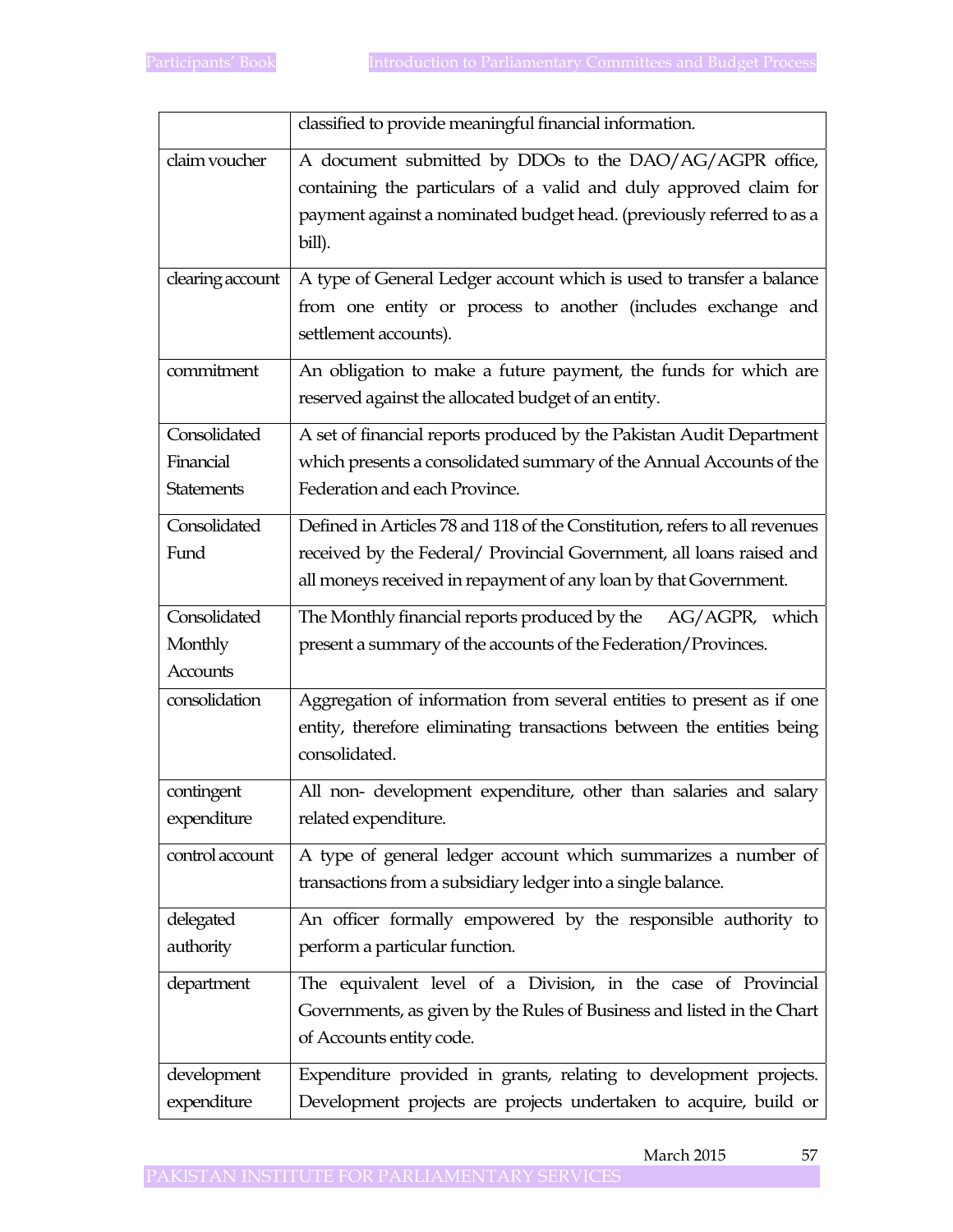|                 | improve physical assets or develop human resources.                         |
|-----------------|-----------------------------------------------------------------------------|
|                 |                                                                             |
| direct credit   | A facility provided by the banks which allows salaries and other            |
|                 | employee related payments to be made directly into the bank accounts        |
|                 | of those persons, without the need for an exchange of physical cash or      |
|                 | cheques.                                                                    |
| disclosure      | Display of financial information in a supplementary note to the             |
|                 | financial statements, rather than in its main body, in order to provide     |
|                 | further detail about a particular item.                                     |
|                 |                                                                             |
| district        | A distinct region within a Province, as determined by the Government        |
|                 | and shown in the Chart of Accounts entity code.                             |
| division        | A self contained administrative unit responsible for the conduct of         |
|                 | business of the Federal Government in a distinct and specified sphere       |
|                 | and declared as such by the Federal Government and included in the          |
|                 | Chart of Accounts entity code.                                              |
| double<br>entry | A system of recording accounting transactions which requires all            |
| system          | journal entries (inputs) to the General Ledger to be in balance, i.e. total |
|                 | debits equal total credits.                                                 |
|                 |                                                                             |
| entity          | An organizational unit of Government. This term can be applied to           |
|                 | specific types of organizational units, depending on the context (i.e.      |
|                 | self-accounting entity, centralized accounting entity, spending entity).    |
| equity          | An accrual accounting concept defined as the residual interest in the       |
|                 | assets of an entity after the deduction of all its liabilities.             |
| exchange        | A General Ledger account through which transactions between                 |
| account         | centralized accounting entities and self-accounting entities of the         |
|                 | Federal Government are recorded.                                            |
|                 |                                                                             |
| excess          | An amount of expenditure exceeding the approved budget, which is            |
|                 | regularized through an Excess Budget Statement.                             |
| exempt entity   | Any entity outside the scope of the Manual of Accounting Principles         |
|                 | and related manuals.                                                        |
| expense         | (i) In accrual accounting, defined as a decrease in future economic         |
|                 | benefits in the form of reductions of assets or increases in liabilities of |
|                 | the entity, other than those relating to distributions to Government as     |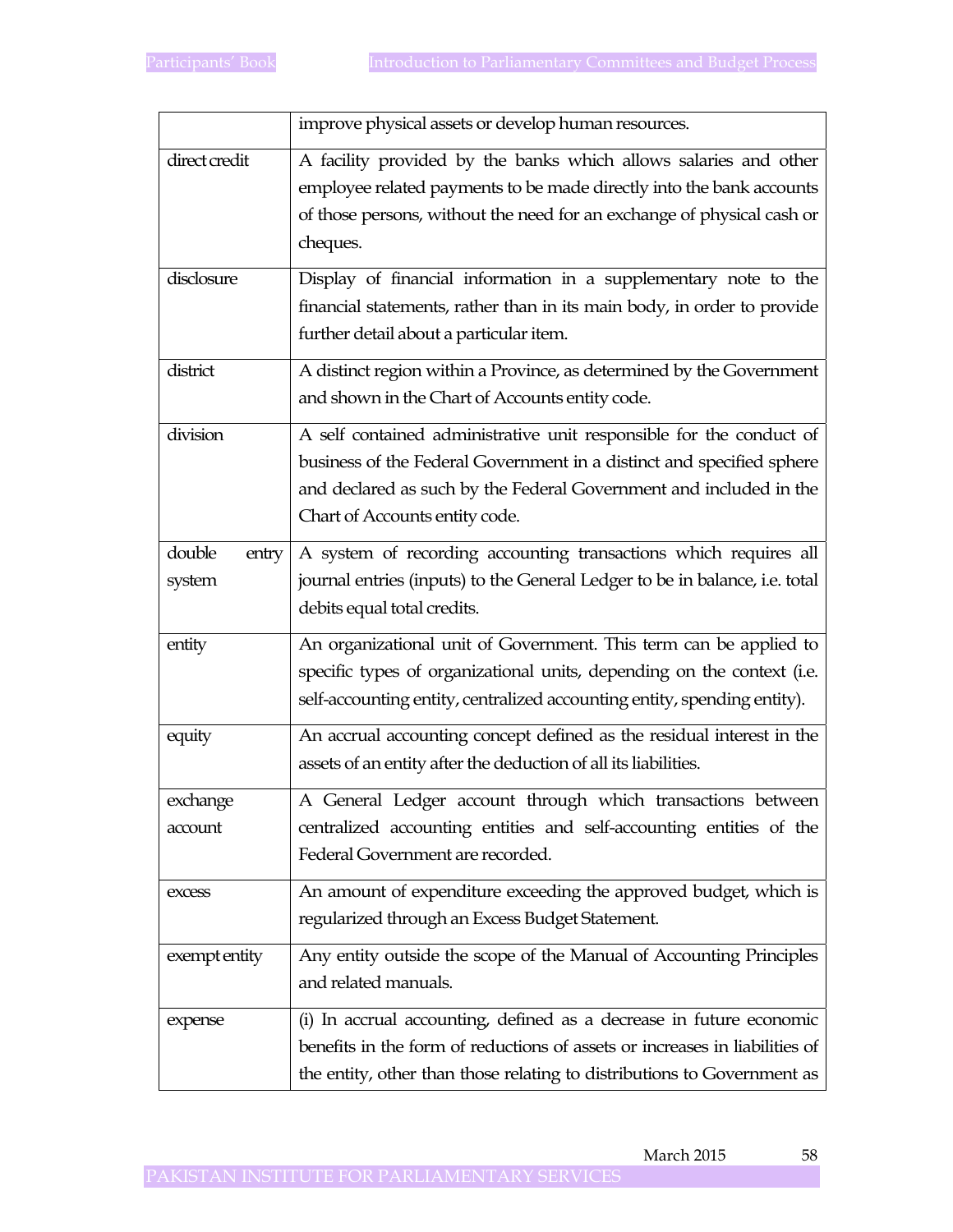|                 | owner, that result in a decrease in equity (MAP, Section 3.3).                                                                                                                                                                                                                            |
|-----------------|-------------------------------------------------------------------------------------------------------------------------------------------------------------------------------------------------------------------------------------------------------------------------------------------|
|                 | (ii) In cash and modified cash accounting, defined as the outflow<br>of cash arising as a result of payments issued in a given reporting<br>period.                                                                                                                                       |
| financial asset | A reporting classification of assets, used to describe cash held and any<br>assets readily convertible to cash.                                                                                                                                                                           |
| financial year  | The financial year commencing 1 July and ending 30 June, consisting<br>of twelve monthly periods.                                                                                                                                                                                         |
| fixed assets    | Assets characterized by their long-term or strategic purpose. Fixed<br>assets are usually physical in nature, such as plant and equipment,<br>buildings etc. In financial reporting, used synonymously with 'non-<br>financial assets', because they are not readily convertible to cash. |
| flowchart       | A graphical display used in these manuals and other documentation,<br>to represent the flow of information and controls within a process or<br>group of processes.                                                                                                                        |
| function        | An element used in the Chart of Accounts, which provides financial<br>information on particular economic activities, according to the<br>International Monetary Fund's Government Finance Statistics (GFS)<br>classification scheme.                                                      |
| fund            | A pool of money, set aside and used for an intended purpose, as<br>provided by legislation or special orders (e.g. Consolidated Fund, trust<br>fund).                                                                                                                                     |
| funds available | A term used in budgetary control to describe the remaining budget<br>allocated to an entity, after deducting outstanding commitments and<br>actual payments.                                                                                                                              |
| general ledger  | The primary ledger in which accounting transactions are recorded, in<br>double entry format, and from which financial reports are produced.                                                                                                                                               |
| general policy  | A set of general rules which defines how a transaction is treated in the<br>books of accounts. Unlike accounting policies, a general policy<br>describes the overall treatment of a transaction.                                                                                          |
| grant           | Funding provided to a Ministry or Department, through the Schedule<br>of Authorized Expenditure.                                                                                                                                                                                          |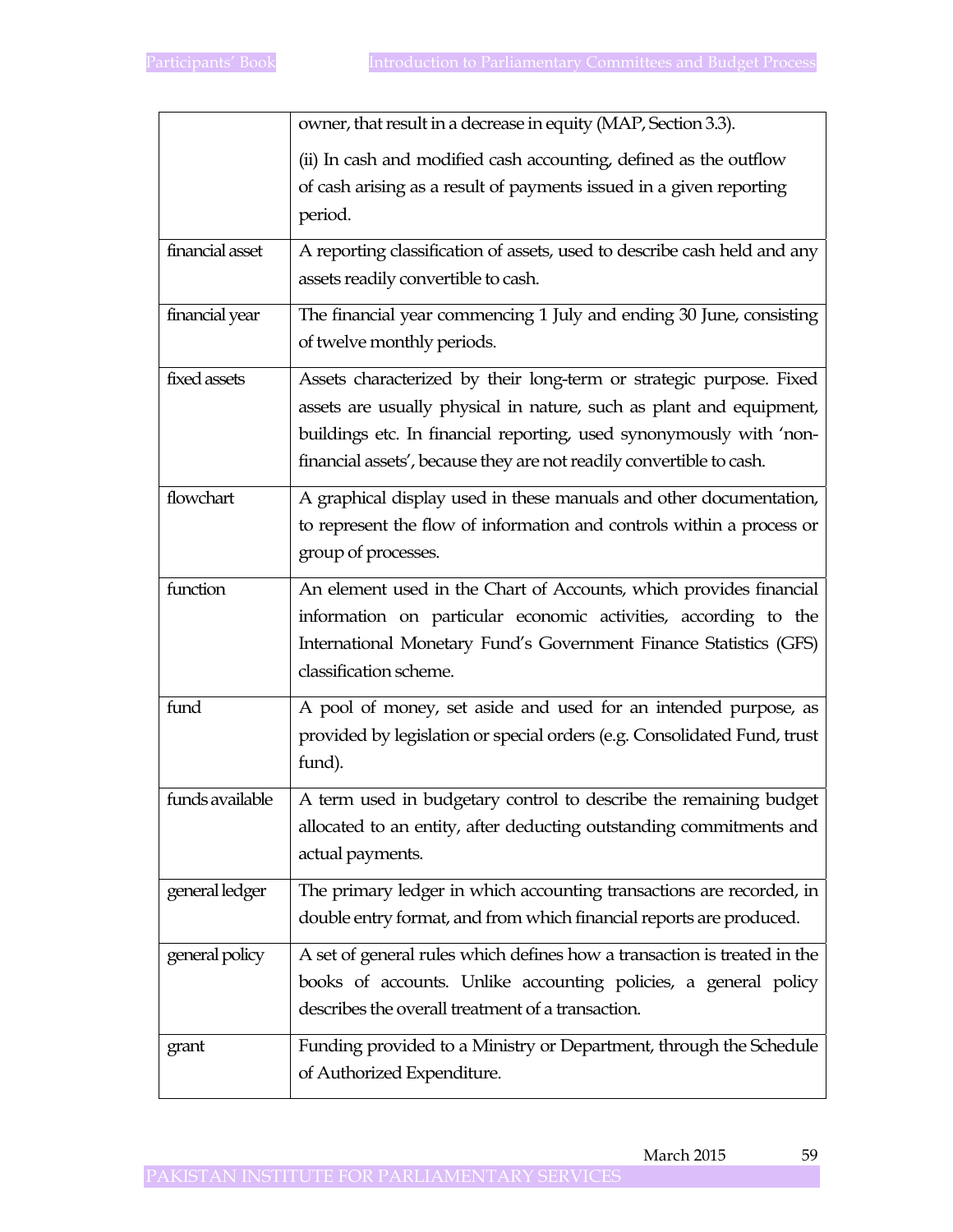| imprest account   | Petty cash system for making small payments. Contains a set balance         |
|-------------------|-----------------------------------------------------------------------------|
|                   | of cash which is subsequently replaced by petty cash vouchers on            |
|                   | payment of cash.                                                            |
| internal controls | A term used to describe the system of checks, reports and procedures        |
|                   | that are enforced in an accounting system to protect against fraud and      |
|                   | to ensure complete and accurate financial information is produced.          |
| journal entry     | a uniquely numbered input voucher to the General Ledger, containing         |
|                   | accounting transactions, used in the double-entry recording system.         |
| liability         | Future sacrifices of economic benefits controlled by the entity as a        |
|                   | result of past transactions or other past events. (MAP, Section 3.3).       |
| materiality       | An amount is material to the accounts if its omission or misstatement is    |
|                   | likely to influence the economic decisions made by the users of the         |
|                   | information.                                                                |
| memorandum        | An account maintained separately to the General Ledger but still            |
| account           | operated within the internal control process. Information recorded in       |
|                   | memorandum accounts is used to provide supplementary information            |
|                   | to the Financial Statements.                                                |
| modified cash     | A method of accounting in which all cash payments and receipts are          |
|                   | recorded, along with certain assets and liabilities/commitments             |
| non-              | Expenditure provided for in grants, relating to the on-going costs of       |
| development       | Government, such as salaries and allowances of employees and                |
|                   | contingent expenditures.                                                    |
| object            | A Chart of Accounts element used to classify financial information          |
|                   | according to the IAS accounting requirements (e.g. asset, liability,        |
|                   | revenue, expenditure, equity), and provide sub-classifications therein      |
|                   | (e.g. salaries, travel, transport).                                         |
| obligation        | Obligation in the context of commitment means the legal requirement         |
|                   | to honour the terms of a contract rather than the term "commitment"         |
|                   | which is used in its accounting context.                                    |
| payroll section   | The section within the DAO responsible for preparing the payroll.           |
| permanent         | A record required to be maintained in order to generate accounting          |
| record            | transactions, but is not in itself a transaction. (e.g. payroll records, GP |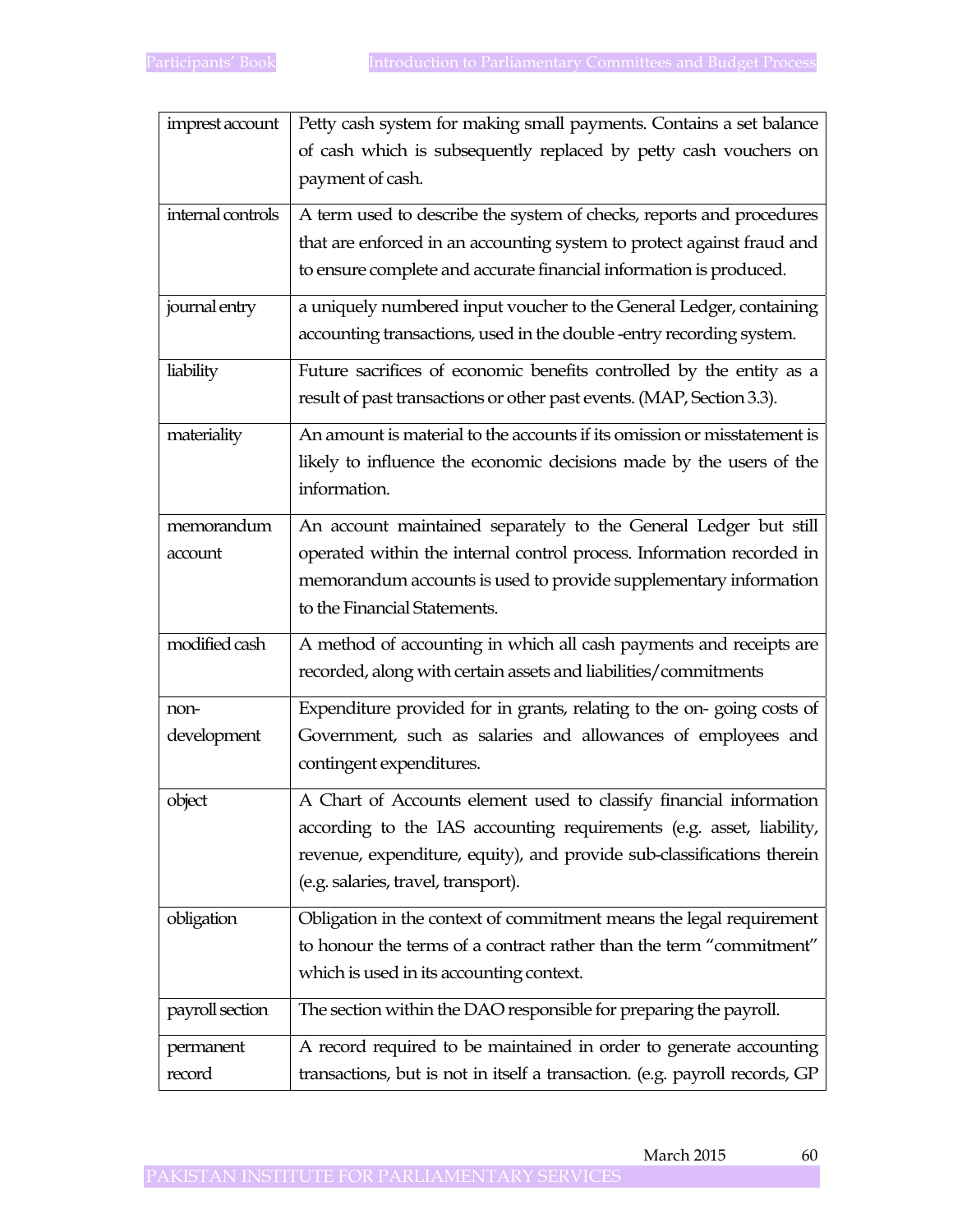|                 | fund records. pension records).                                          |  |  |
|-----------------|--------------------------------------------------------------------------|--|--|
| personal ledger | A ledger account maintained by the DAO/AG/AGPR, established as           |  |  |
|                 | a drawing facility for nominated purposes.                               |  |  |
| Public Account  | Defined in Article 78 of the Constitution, all other moneys received by  |  |  |
|                 | or on behalf of the Federal Government, other than the Consolidated      |  |  |
|                 | Fund, or deposited with the Supreme Court or any other court             |  |  |
|                 | established under the authority of the Federation.                       |  |  |
| public debt     | The total liability arising from the borrowings of the Government,       |  |  |
|                 | including both domestic loans and foreign (or external) loans.           |  |  |
| receipt         | (i) An amount of cash collected or the process of collecting money.      |  |  |
|                 | (ii) An official document provided to a payer, as proof that money       |  |  |
|                 | was received.                                                            |  |  |
| receipt voucher | A form with which amounts collectable by the Government are              |  |  |
|                 | deposited with the bank, containing the particulars of the receipt.      |  |  |
|                 | (previously referred to as a challan).                                   |  |  |
| recognize       | Reported on, or incorporated in amounts reported on, the face of the     |  |  |
|                 | financial statements of the entity.                                      |  |  |
| reconciliation  | A process of substantiating recorded financial information against an    |  |  |
|                 | alternative source of data (e.g. bank reconciliation, reconciliation     |  |  |
|                 | between accounts offices and spending departments).                      |  |  |
| release         | A sanction given by Ministry of Finance, permitting a particular         |  |  |
|                 | budgetary allocation to be spent, on the basis of cash being available.  |  |  |
| revenue         | (i) In accrual accounting, defined as increases in future economic       |  |  |
|                 | benefits in the form of increases or enhancements of assets or decreases |  |  |
|                 | of liabilities, other than those relating to contributions by the        |  |  |
|                 | Government as owner, that result in an increase in equity. (MAP,         |  |  |
|                 | Section 3.3).                                                            |  |  |
|                 | (ii) In cash and modified cash accounting, defined as an inflow of cash, |  |  |
|                 | arising as a result of collections received in a given reporting period. |  |  |
| self-accounting | Any accounting entity that performs its own accounting function and      |  |  |
| entity          | maintains its own accounts, including certification, authorization and   |  |  |
|                 | issue of payments.                                                       |  |  |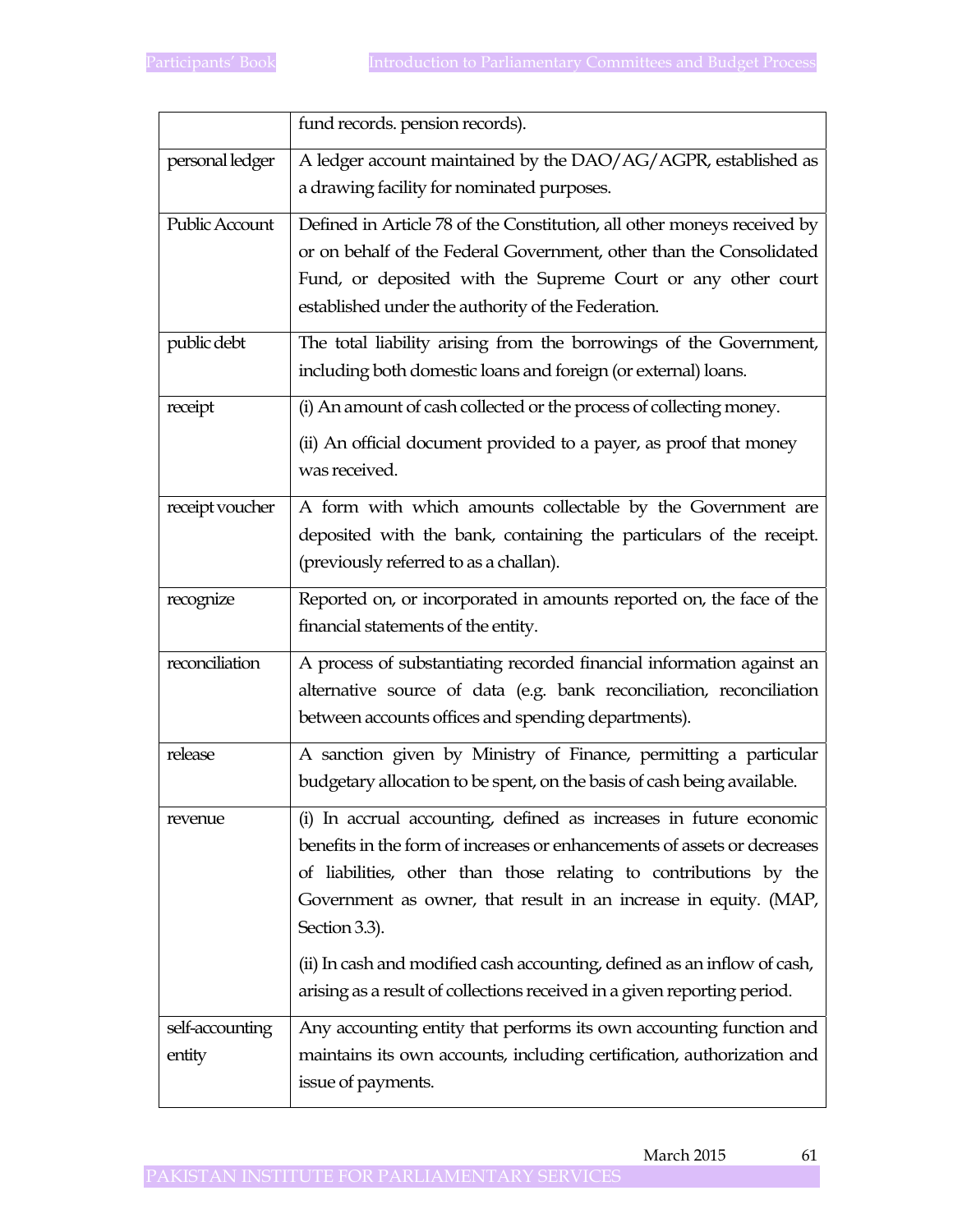| settlement                          | A General Ledger clearing account through which cash transactions          |  |
|-------------------------------------|----------------------------------------------------------------------------|--|
| account                             | between governments are recorded.                                          |  |
| <b>Special Deposits</b>             | Accounts comprising of Public Account moneys that are operated             |  |
|                                     | under the authority of Ministry of Finance, but are not trust accounts.    |  |
| <b>Statement</b><br>$\sigma f$      | A financial report consisting of balances of assets and<br>liabilities for |  |
| Assets<br>and                       | an entity, as at a particular period end date. Set out in the Financial    |  |
| Liabilities                         | Reporting Manual.                                                          |  |
| of <sub>1</sub><br><b>Statement</b> | A financial report consisting of balances of revenues and expenditures     |  |
| Revenues<br>and                     | for an entity, over a given reporting period. Set out in the Financial     |  |
| Expenditures                        | Reporting Manual.                                                          |  |
| sub-ledger                          | Book of initial entry of all accounting transactions in a particular       |  |
|                                     | accounting office, for subsequent double entry into the General Ledger.    |  |
| Supplementary                       | Provided in Article 84 of the Constitution, an additional budget           |  |
| <b>Budget</b>                       | statement laid before Parliament, where funding for an existing service    |  |
|                                     | is insufficient, or the need for a new services has arisen which was not   |  |
|                                     | included in the original budget.                                           |  |
| surrender                           | An amount included in the original approved budget, that is given          |  |
|                                     | back because it has not or will not be spent in the financial year by the  |  |
|                                     | entity.                                                                    |  |
| suspense                            | An account used if the correct head to be debited or credited is unable    |  |
| account                             | to be identified at the time of transaction, which shall be cleared once   |  |
|                                     | the correct head is identified.                                            |  |
| <b>Trust Account</b>                | Legal entities in their own right, under the stewardship of the            |  |
|                                     | Government, and as such expected to produce financial statements in        |  |
|                                     | their own name. Trust accounts are normally established under an Act       |  |
|                                     | of Parliament or Presidential Order.                                       |  |
| voted                               | As defined in Article 82 of the Constitution of Pakistan, that part of the |  |
| expenditure                         | Annual Budget Statement relating to other expenditure, submitted to        |  |
|                                     | the National Assembly in the form of demands for grants, on which          |  |
|                                     | the Assembly votes.                                                        |  |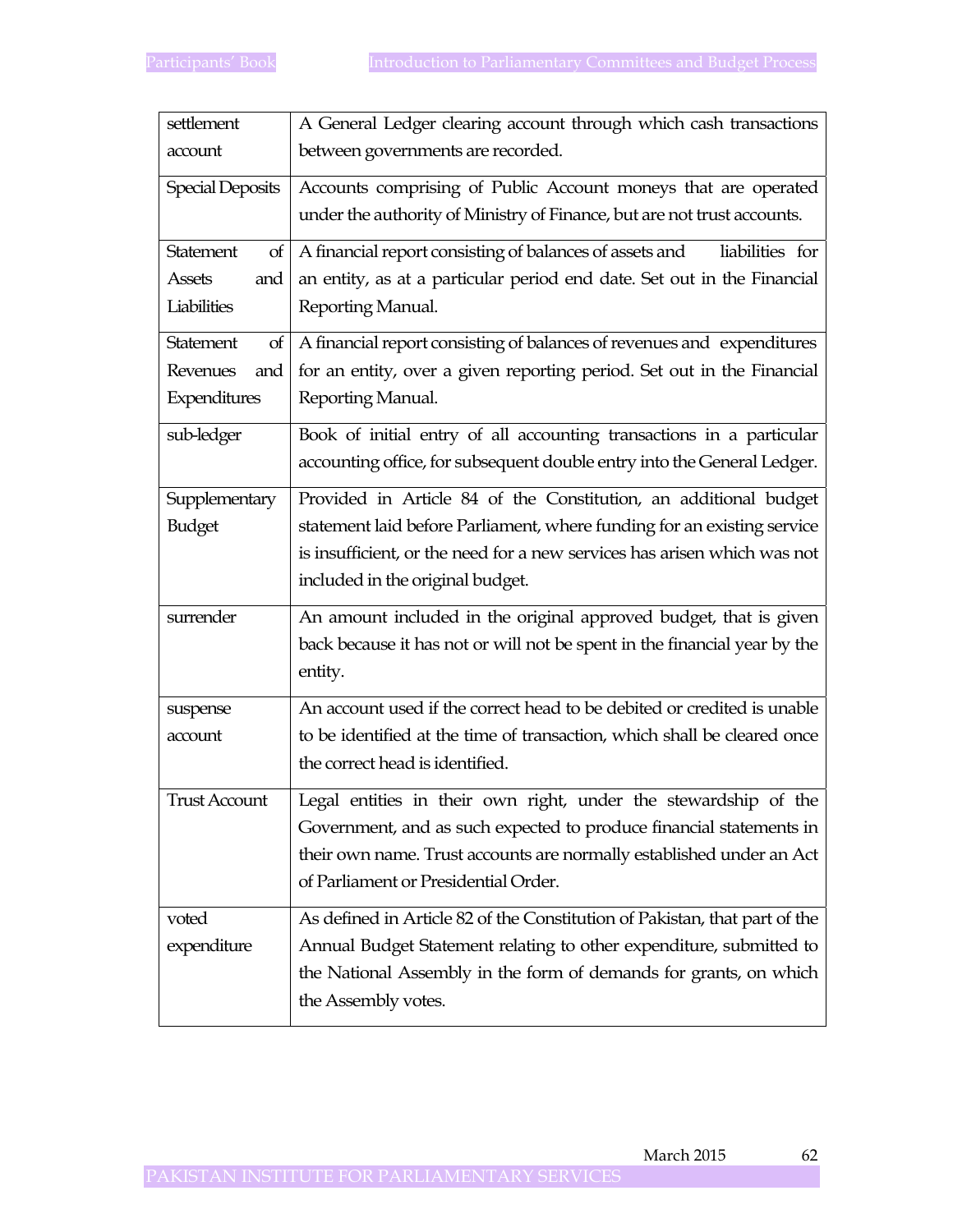# *Activity*

Participant from a particular house will deliberate on Budget Process in their respective assembly and prepare a presentation on same focusing following questions:-

- i. Is there a pre-budget session in the assemblies and if yes, how it is conducted.
- ii. Does the Development Budget put forth in the House for debate.
- iii. Is the budget from Ministries and departments analyzed and scrutinized by respective committees at any stage.
- iv. Is there a process to take up supplementary grants during the financial year in Rules of Procedure.

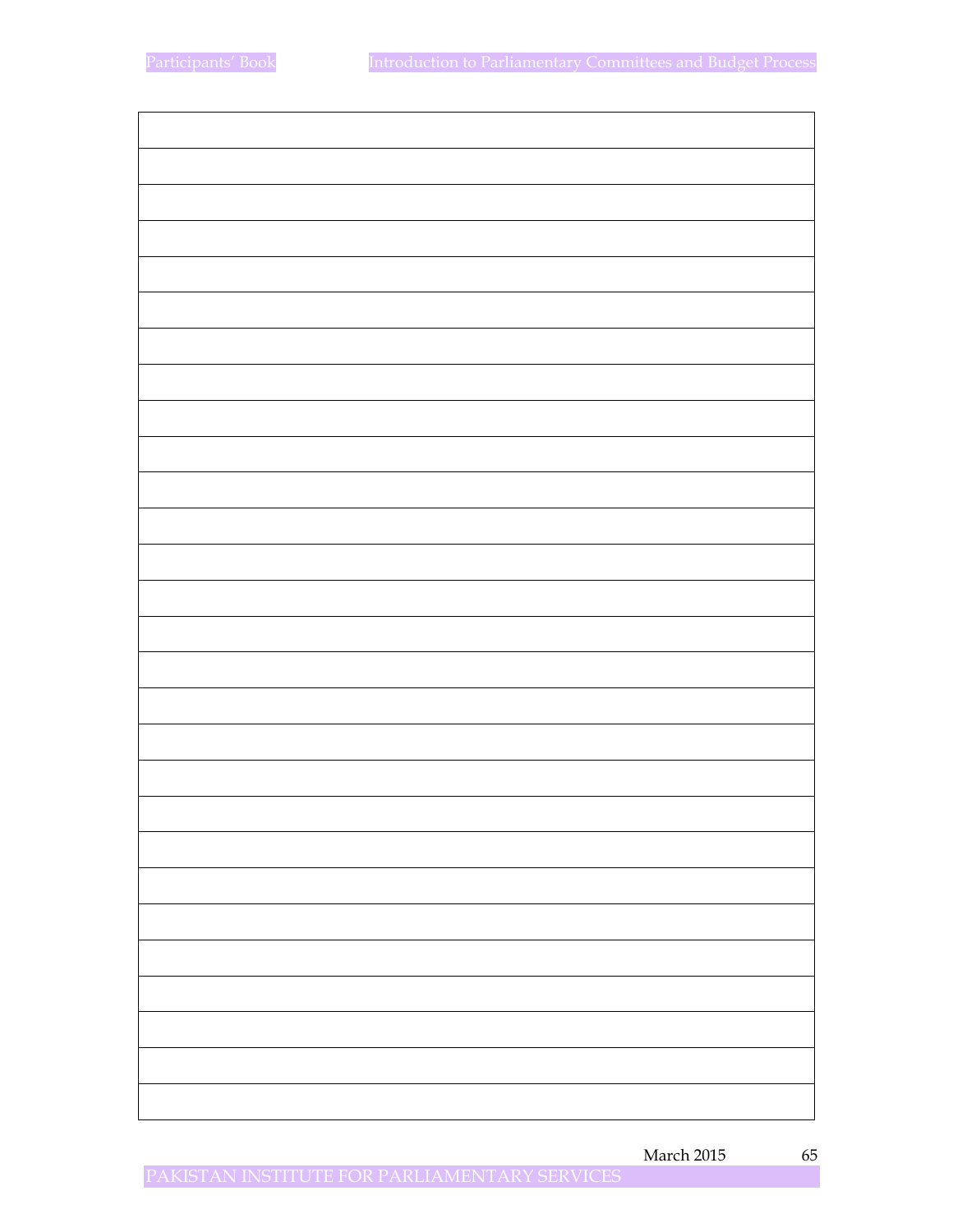# *Appendix*

## *Functions of the Standing Committees*

### **SENATE OF PAKISTAN**

#### *RULES OF PROCEDURE AND CONDUCT OF BUSINESS IN THE SENATE 2012*

#### **Chapter XVII – Committees of Senate**

**166. Functions of Standing Committees.—** (1) A Standing Committee shall examine a Bill, subject or matter referred to it by the Senate or the Chairman and shall submit its report to the Senate or to the Chairman, as the case may be, with such recommendations including suggestions for legislation, if any, as it may deem necessary. In the case of a Bill, the Committee shall also examine whether the Bill violates, disregards or is otherwise not in accordance with the provisions of the Constitution.

(2) The Committee may propose amendments which will be shown in its report along-with original provisions of the Bill, but the Committee shall have no power of preventing the Bill from coming to the Senate.

(3) If a Committee does not present its report within the period prescribed, or the time allowed, the Bill, subject or matter referred to it may be considered by the Senate, without waiting for the report, upon a motion by any member or by the Minister concerned and such Bill, subject or matter shall be treated as withdrawn from the Committee.

(4) A Committee may examine *suo moto* the expenditures, administration, delegated legislation, public petitions and policies of the Ministry concerned and its attached corporations and public bodies and may call for views of the Ministry. After examining the views of the Ministry, the Committee shall make a report to the Senate, which may make such recommendations thereon as it may deem fit.

(5) Public petitions may be presented on any matter connected with the business pending before the House or a Committee, or any matter of general public interest which is primarily the concern of the Government, provided that it is not one which falls within the cognizance of a court of law or tribunal, and it shall not directly relate to a matter pending before any court or other authority performing judicial or quasijudicial functions.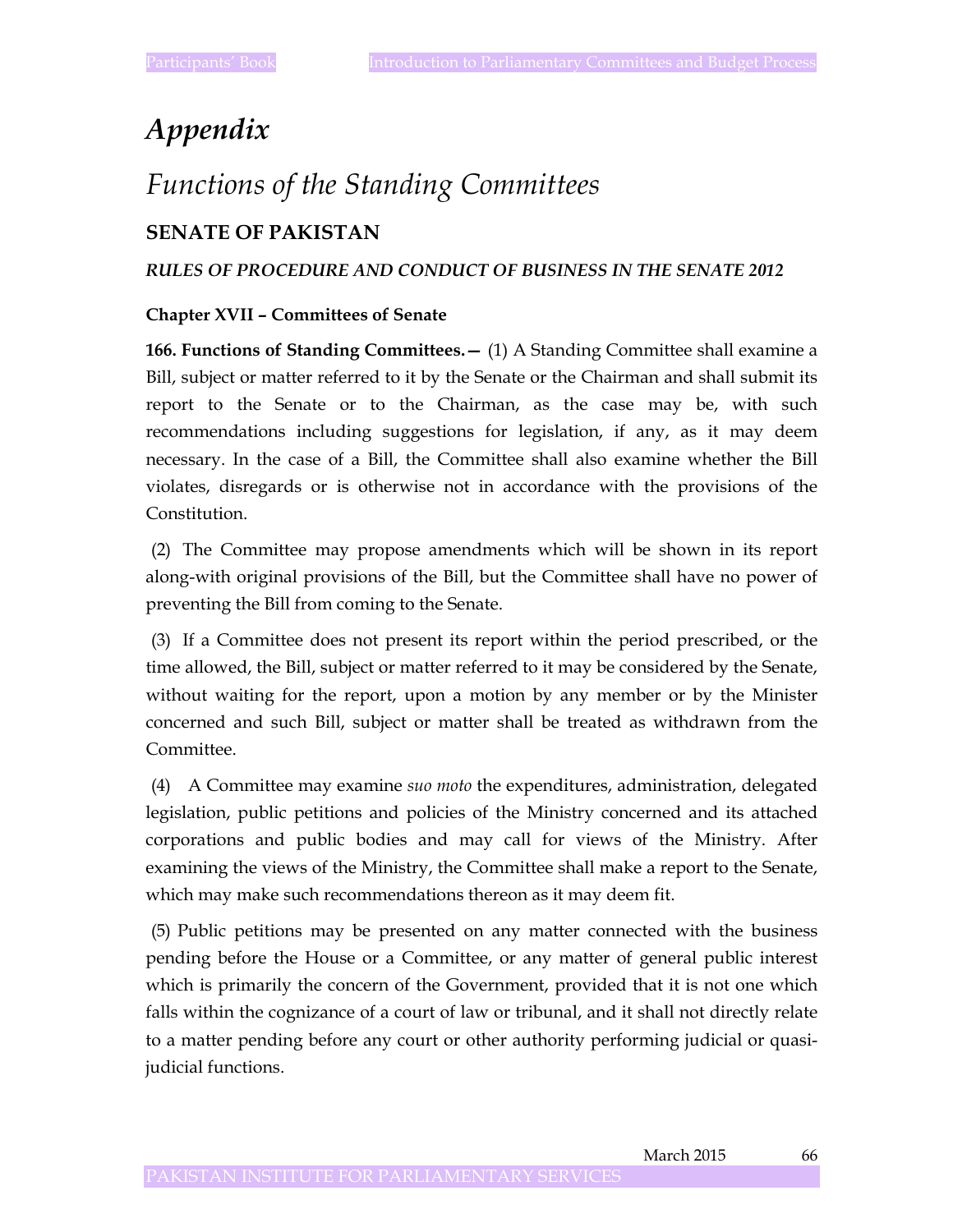## **NATIONAL ASSEMBLY OF PAKISTAN**

## *RULES OF PROCEDURE AND CONDUCT OF BUSINESS IN THE NATIONAL ASSEMBLY 2007 [AS MODIFIED UPTO THE 29TH JANUARY 2013]*

#### **Chapter XX - Committees**

**201. Functions.-** (1) A Committee shall examine a Bill, subject or matter referred to it by the Assembly or the Speaker and shall submit its report to the Assembly or to the Speaker, as the case may be, with such recommendations including suggestions for legislation, if any, as it may deem necessary. In the case of a Bill, the Committee. Shall also examine whether the Bill violates, disregards or is otherwise not in accordance with the Constitution.

(2) The Committee may propose amendments which shall be shown in its report along with original provisions of the Bill: Provided that the Committee shall have no power of preventing the Bill from being considered by the Assembly.

(3) If a Committee does not present its report within the prescribed period, or the time allowed, the Assembly may consider the Bill, subject or matter referred to it, without waiting for the report upon a motion by any member or by the Minister concerned and such Bill, subject or matter shall be treated as withdrawn from the Committee.

(4) A Committee may examine the expenditures, administration, delegated legislation, public petitions and policies of the Ministry concerned and its associated public bodies and may forward its report of findings and recommendations to the Ministry and the Ministry shall submit its reply to the Committee.

(5) Public petitions may be presented on a Bill which has been introduced, or any matter connected with the business pending before the House, or any matter of general public interest which is primarily the concern of the Government, provided that it is not one which falls within the cognizance of a court, nor shall it relate to a matter pending before any court or other authority performing judicial or quasijudicial functions.

(6) Each Standing Committee shall scrutinize and suggest amendments, if necessary, and recommend Ministry's Public Sector Development Program (PSDP) for the next financial year before the same is sent to the Ministry of Finance for inclusion in the Federal Budget for the next financial year. Each Ministry shall submit its budgetary proposals relating to the Public Sector Development Program (PSDP) for the next financial year to the relevant Standing Committee not later than the  $31<sup>st</sup>$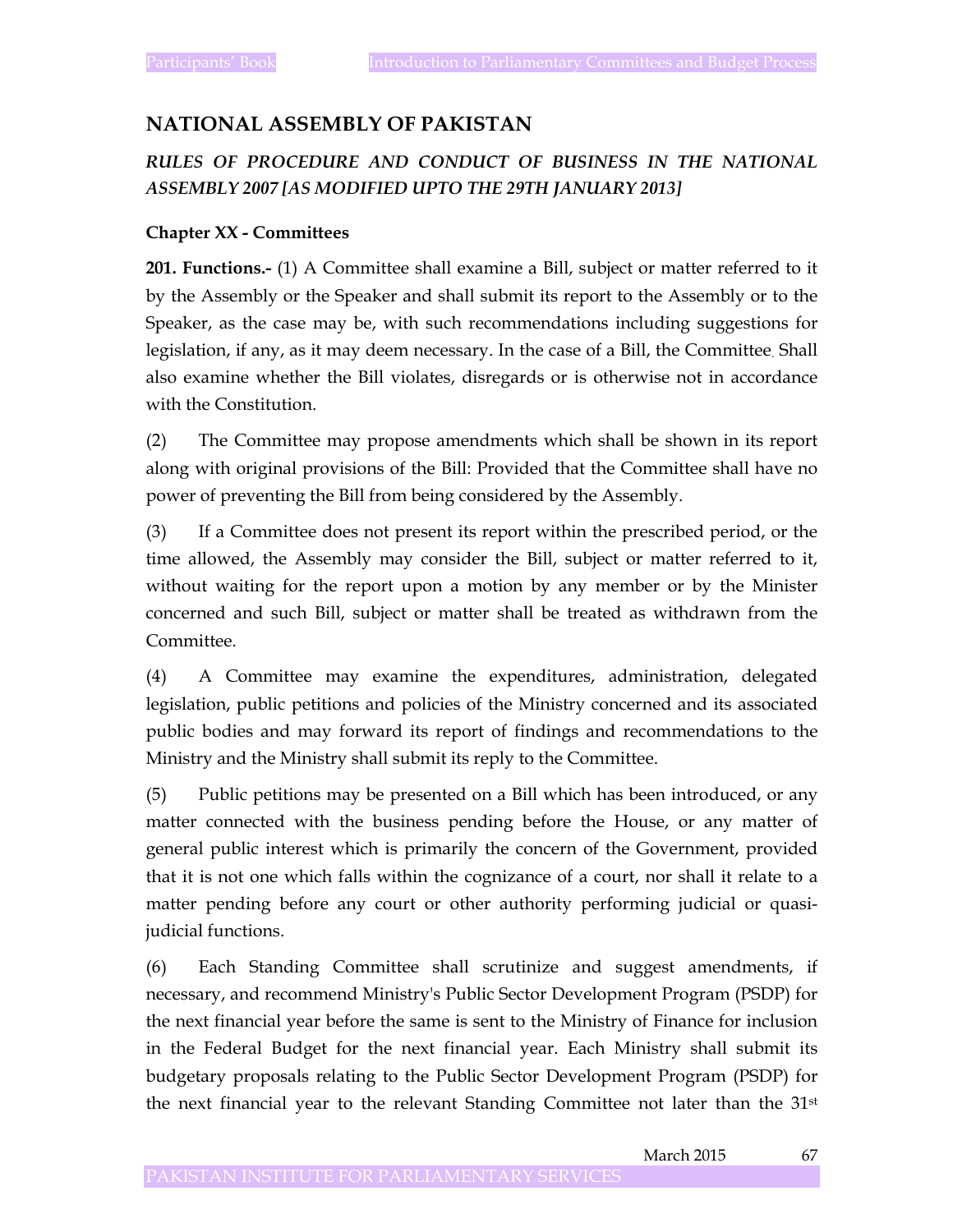January of preceding financial year and Standing Committee shall make recommendations thereon not later than the 1st March of preceding financial year:

Provided that where such recommendations are not made by the 1<sup>5t</sup> March, the same shall be deemed to have been endorsed by the Standing Committee.

## **PROVINCIAL ASSEMBLY OF BALOCHISTAN**

## *RULES OF PROCEDURE AND CONDUCT OF BUSINESS, 1974 [AMENDED UP TO 9TH FEBRUARY 2004]*

### **Chapter XV - Committees**

**135. Functions of Standing Committees** (1) A Committee shall examine a Bill or other matter referred to it by the Speaker or by the Assembly, as the case may be, and shall submit its report to the Assembly with such recommendations, including suggestions for legislation, if any, as it may deem necessary. In the case of a the Committee shall also examine whether the Bill violates, disregards or is otherwise not in accordance with the Constitution. Fundamental Rights and Principles of Policy.

(2) The Committee may propose amendments which will he shown in its report alongside the original provisions of the Bill, but the Committee shall have no power of preventing the Bill from coming to the Assembly.

(3)If a Committee does not present its report within the period prescribed, or the time allowed, the Bill or the matter referred to it may he considered by the Assembly without waiting for the report, upon a motion by any Member.

## **THE PROVINCIAL ASSEMBLY OF THE KHYBER PAKHTUNKHWA**

## *RULES OF PROCEDURE OF THE PROVINCIAL ASSEMBLY OF THE KHYBER PAKHTUNKHWA, 1988*

#### **Chapter XX – Committees**

**155. Functions.-** (1) A Committee shall examine a Bill, subject or matter referred to it by the Assembly and shall submit its reports to the Assembly with such recommendations, including suggestions for legislation, if any, as it may deem necessary.

(2) The Committee may propose amendments which be shown in its report alongwith the original provisions of the bill; but the Committee shall have no power of preventing the bill from coming to the Assembly.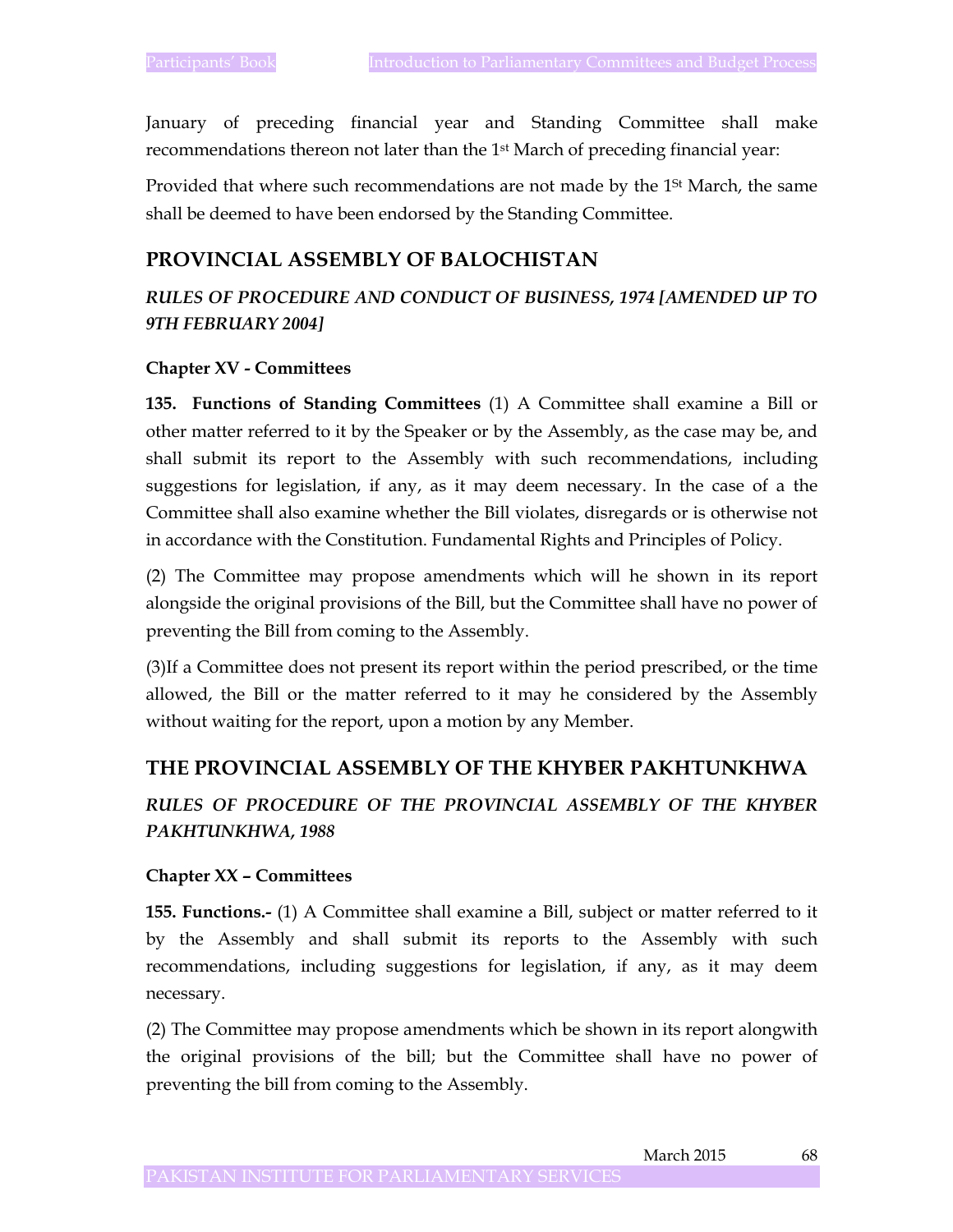(3) If a Committee does not present its report within the period prescribed, or the time allowed, the Bill, subject or matter referred to it, may be considered by the Assembly, without waiting for the report, upon a motion by any Member or by the Minister concerned.

## **PROVINCIAL ASSEMBLY OF THE PUNJAB**

#### *RULES OF PROCEDURE OF THE PROVINCIAL ASSEMBLY OF THE PUNJAB 1997*

### **Chapter XVII – Committees**

**154. Functions of Committees.—** (1) A Committee shall examine a Bill or other matter referred to it by the Assembly and shall submit its report to the Assembly with such recommendations, including suggestion for legislation, if any, as it may deem necessary.

(2) In the case of a Bill, the Committee shall also examine whether or not the Bill violates, disregards or is otherwise not in accordance with the Constitution.

(3) The Committee may propose such amendments as are within the scope of the Bill, but the Committee shall have no power of preventing the Bill from being considered by the Assembly.

(4) The amendments will be shown in its report along with the original provisions of the Bill.

(5) A Committee may, with the approval of the Speaker, appoint a sub-committee, for a specified function arising out of the matter referred to the Committee.

(6) If a Committee does not present its report within the specified period, or within the extended period, if any, the Bill or the matter referred to it may, on a motion by a member, or a Minister, be considered by the Assembly without waiting for the report.

## **PROVINCIAL ASSEMBLY OF SINDH**

#### *RULES OF PROCEDURE OF THE PROVINCIAL ASSEMBLY OF SINDH, 2013*

#### **Chapter XX - Committees**

#### **167. Functions of Committees:–**

(l) A Committee shall examine a Bill or other matter referred to it by the Assembly and shall submit its report to the Assembly with such recommendations, including suggestion for legislation, if any, as it may deem necessary.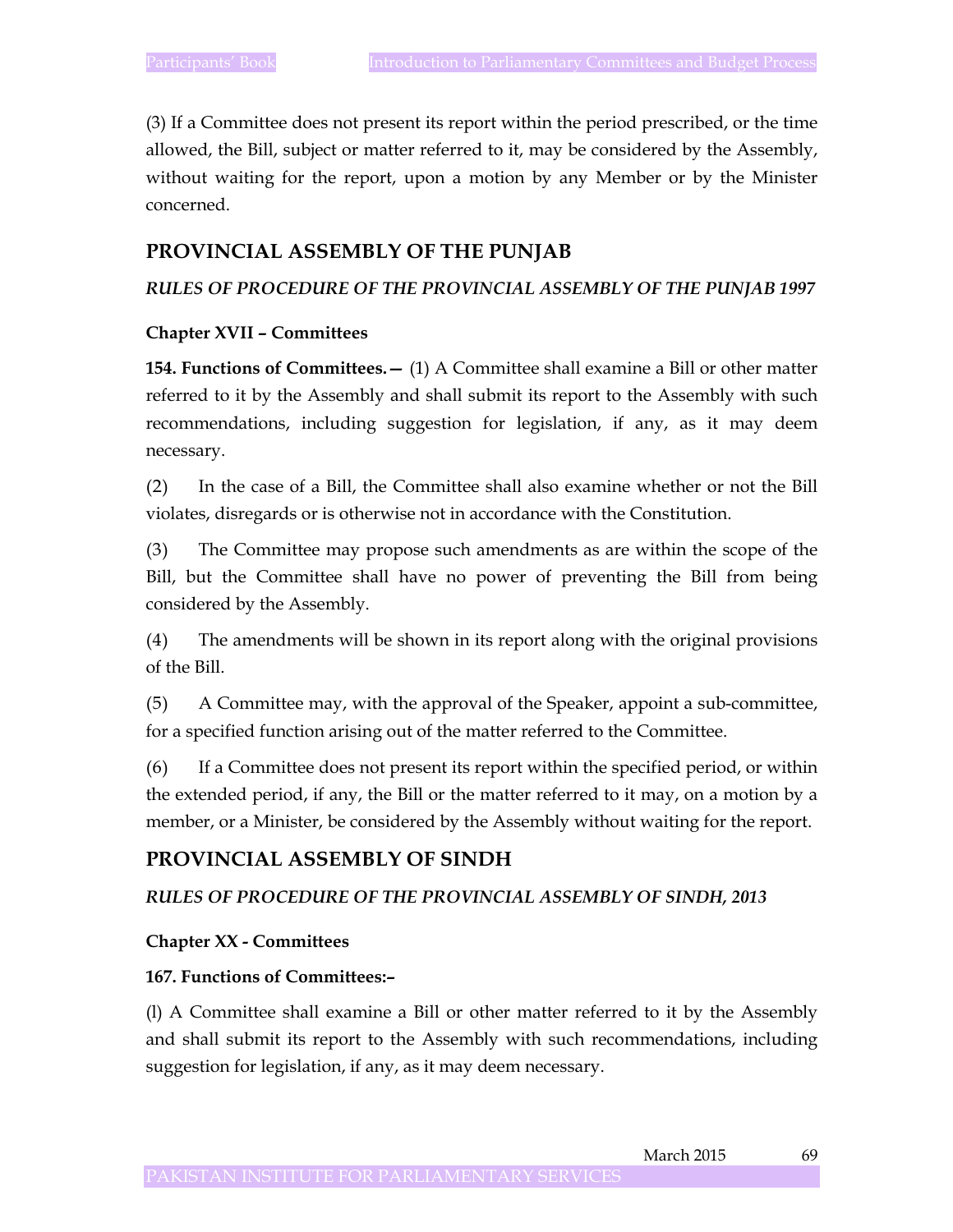(2) In the case of a Bill, the Committee shall also examine whether or not the Bill violates, disregards or is otherwise not in accordance with the Constitution.

(3) The Committee may propose such amendments as are within the scope of the Bill, but the Committee shall have no power of preventing the Bill from being considered by the Assembly.

(4) The amendments will be shown in its report along with the original provisions of the Bill.

(5) A Committee may, with the approval of the Speaker, appoint a sub-committee, for a specified function arising out of the matter referred to the Committee.

(6) If a Committee does not present its report within the specified period, or within the extended period, if any, the Bill or the matter referred to it may, on a motion by a member, or a Minister, be considered by the Assembly without waiting for the report.

(7) A Committee may examine the expenditures, administration, delegated legislation, public petitions and policies of the Department concerned and its associated bodies, and may forward reports of findings and recommendations to the Department and the Department shall submit its reply to the Committee within a period of two weeks.

## **LEGISLATIVE ASSEMBLY OF AZAD JAMMU & KASHMIR**

#### *RULES OF PROCEDURE OF AJK LEGISLATIVE ASSEMBLY 2008*

#### **Chapter XVII – Standing Committees**

**143. Functions of Committees:** (1) A committee shall examine a Bill or other matter referred to it by the Assembly and shall submit its report to the Assembly with such recommendation including suggestions for legislation, as it may deem necessary. In the case of a Bill, the committee shall also examine whether or not the Bill violates, disregards or contrary to the fundamental rights as guaranteed by the constitution.

(2) The Committee may propose such amendments as are with in the scope and limits the Bill, but the committee shall have no power of preventing the Bill from being considered by the Assembly. The amendments will be shown in its reports along with the original provisions of the Bill.

(3) A committee may, with the approval of the Speaker, appoint a sub- committee, for a 27[specified functions arising out of the matter referred to the committee.]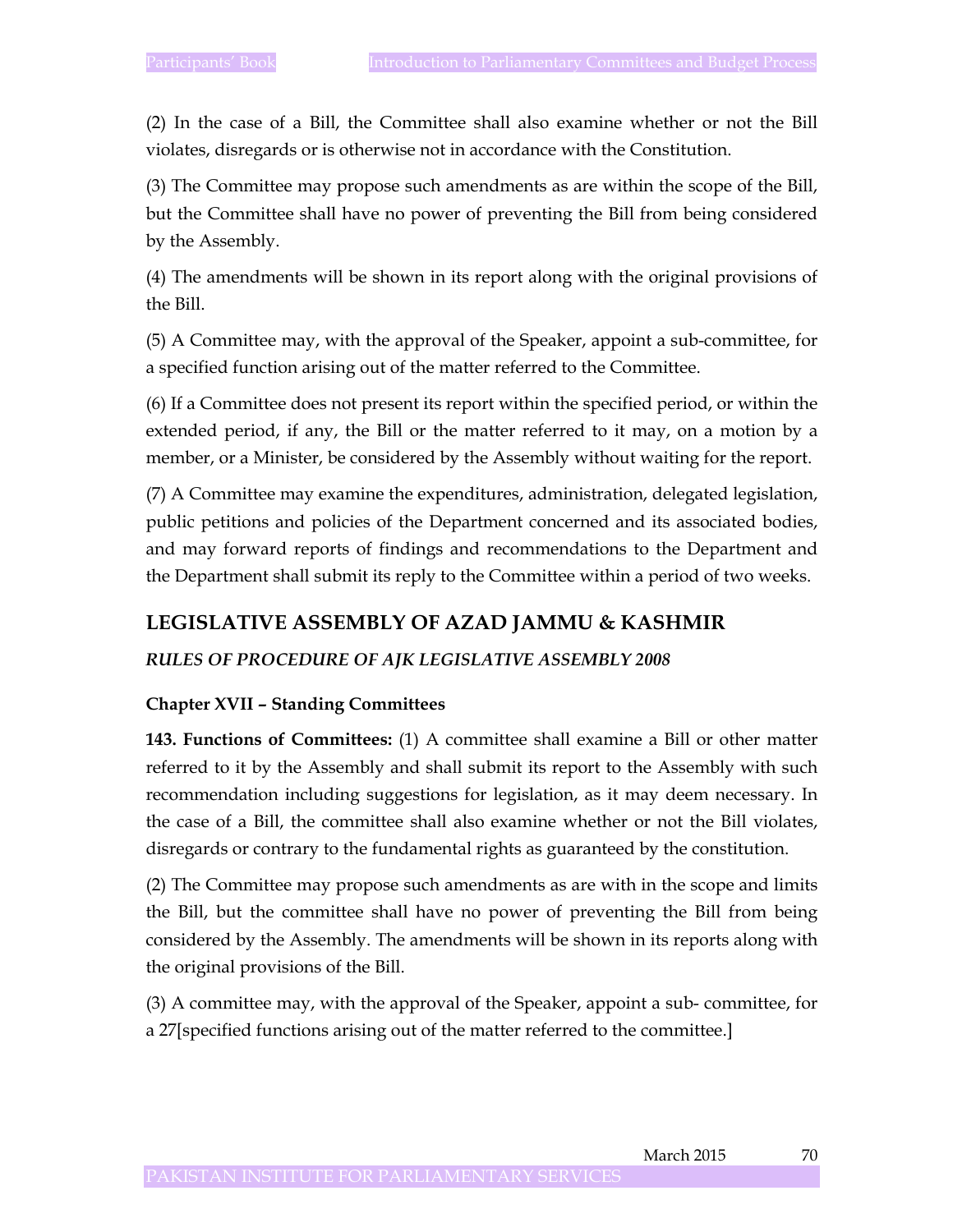(4) If a committee does not present its report with in the specified period or within the extended period, (if any), the Bill or the matter referred to it may, on a member, be considered by the Assembly without waiting for the report.

## **THE LEGISLATIVE ASSEMBLY OF GILGIT**

*THE GILGIT-BALTISTAN LEGISLATIVE ASSEMBLY'S PROCEDURE AND CONDUCT OF BUSINESS RULE 2010* 

### **Chapter XV – Committees**

**120. Functions of the Committees.—** (1) To review and evaluate the performance of the department and to formulate recommendations for introducing improvements and increasing efficiency of the concerned department.

(2) A Committee shall examine a Bill, subject or matter referred to it by the Assembly and shall submit its report to the Assembly with such recommendations, including suggestions for legislation, if any, as it may deem necessary.

(3) The Committee may propose amendments which shall be shown in its report along with the original provisions of the Bill; but the Committee shall have no powers of preventing the Bill from coming to Assembly.

(4) A committee may, with the approval of the Speaker appoint a sub committee, for a specified function arising out of the matter referred to the committee.

(5) If a Committee does not present its report within the period prescribed, or the time allowed, the Bill, subject or matter referred to it, may be considered by the Assembly, without waiting for the report, upon a motion by any member or by the Minister concerned.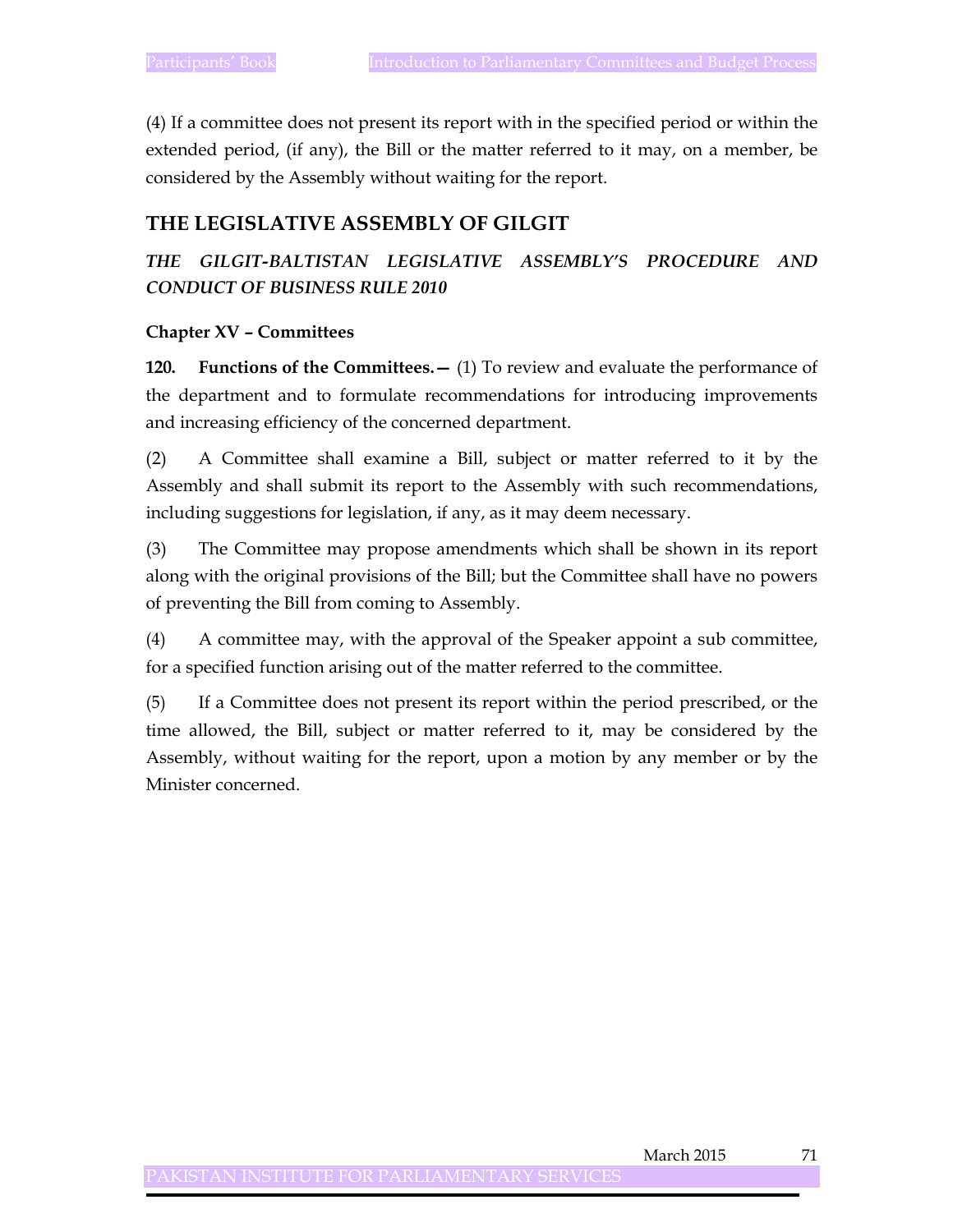## **EDITORS' PROFILE**

### **Muhammad Rashid Mafzool Zaka**

**Mr Muhammad Rashid Mafzool Zaka** is the Director (Research and Information Technology) and a member of the *pioneering team of the Pakistan Institute for Parliamentary Services.*

He brings with him almost two decades of experience in academia, research and legislative reforms and has to his credit publications on parliamentary democracy, society and comparative religion. Mr. Zaka commenced the PIPS exclusive Research on Request Services for parliamentarians in 2009 and has conducted numerous research papers for individual MPs and Standing Committees in addition to steering Institute's training programmes since November 2010. Mr Zaka has authored numerous modules for Pakistan Institute for Parliamentary Services on significant parliamentary topics such as Assessing Legislation, Legislative Research, Parliamentary Committees, 18th Constitutional Amendment and Devolution, Legislation and Media Relations, Conflict Resolution and a Youth Guide – Discover the Parliament of Pakistan. He is a certified trainer in parliamentary research, assessing laws, human rights and disaster risk management from the Asian Institute for Human Rights, Thailand and UNDP.

He has been member of founding team of the Foundation University, Islamabad. Mr Zaka has supervised numerous MS dissertations in the fields of development studies, international relations, sociology, diplomatic and strategic studies, at reputable Pakistani universities. He has been Member, Board of Studies at the Department of Defence and Diplomatic Studies, Fatimah Jinnah Women University, FJWU. Mr Zaka has also served on leading portfolios including Head, Deptt. of Social Sciences, Iqra University; Director, Centre for Peace and Development Initiatives, CPDI and Legislative Capacity Advisor, Pakistan Legislative Strengthening Project, PLSP. Mr Zaka has supervised and conducted numerous research papers for honourable Parliamentarians.

He holds an M. Phil. degree in International Relations and M.Sc in Strategic Studies with distinction from the top ranking Quaid e Azam University, Islamabad.

#### **Muhammad Faisal Israr**

Mr. Muhammad Faisal Israr is presently the Senior Research Officer (Strategic Issues/IR) at the Pakistan Institute for Parliamentary Services, who is also one of the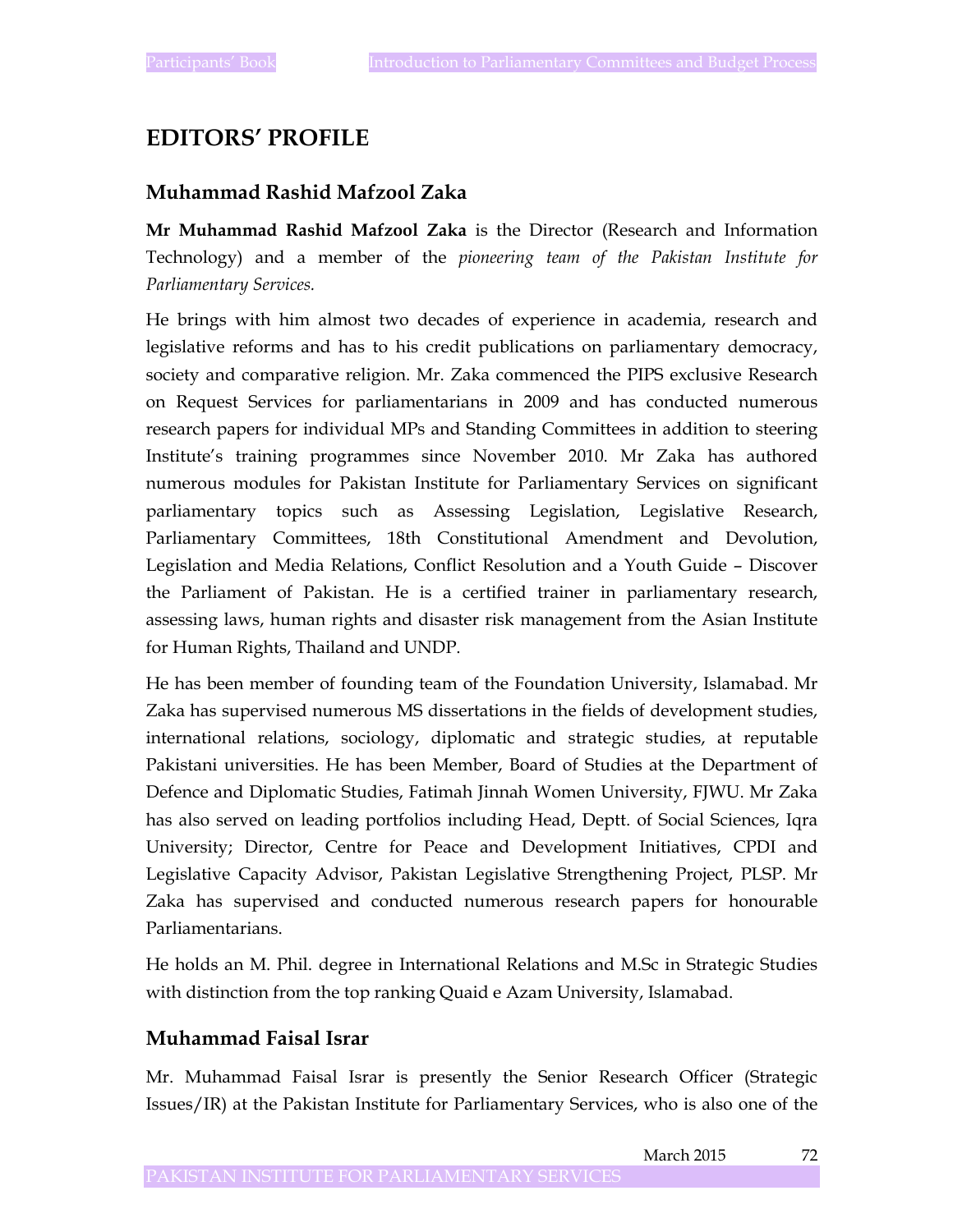key members of Institute's Research Wing, which undertakes development of publications and outreach. Mr. Muhammad Faisal Israr has conducted various research papers for parliamentarians in 2012-13.

Mr. Israr has multi-facet experience of 10 years in the field of Financial Services at Saudi Pak Investment Company, IGI Investment Bank, Askari Bank, JS Investments, Deutsche Bank - encompassing Capital Markets, Investment & Commercial Banking, Mutual Funds, Credits and Policy Making. He served as Saudi Pak's nominee director on the Board of Japan Power Generation Ltd.

He attended courses/ training programmes at national level in Six Sigma, SAP, Business Continuity Management Fundamentals, Fund Management, Financial & Investment Decision-making from accredited institutes. At international level he participated in International Training Programme for Securities Market Professionals 2007 organized by South Asian Federation of Exchanges.

Mr. Muhammad Faisal Israr is a graduate and Masters in Business Administration with specialization in Finance from Institute of Business Administration, Karachi. He imparted trainings and served as Instructor, Teaching Assistant, Grader for various courses.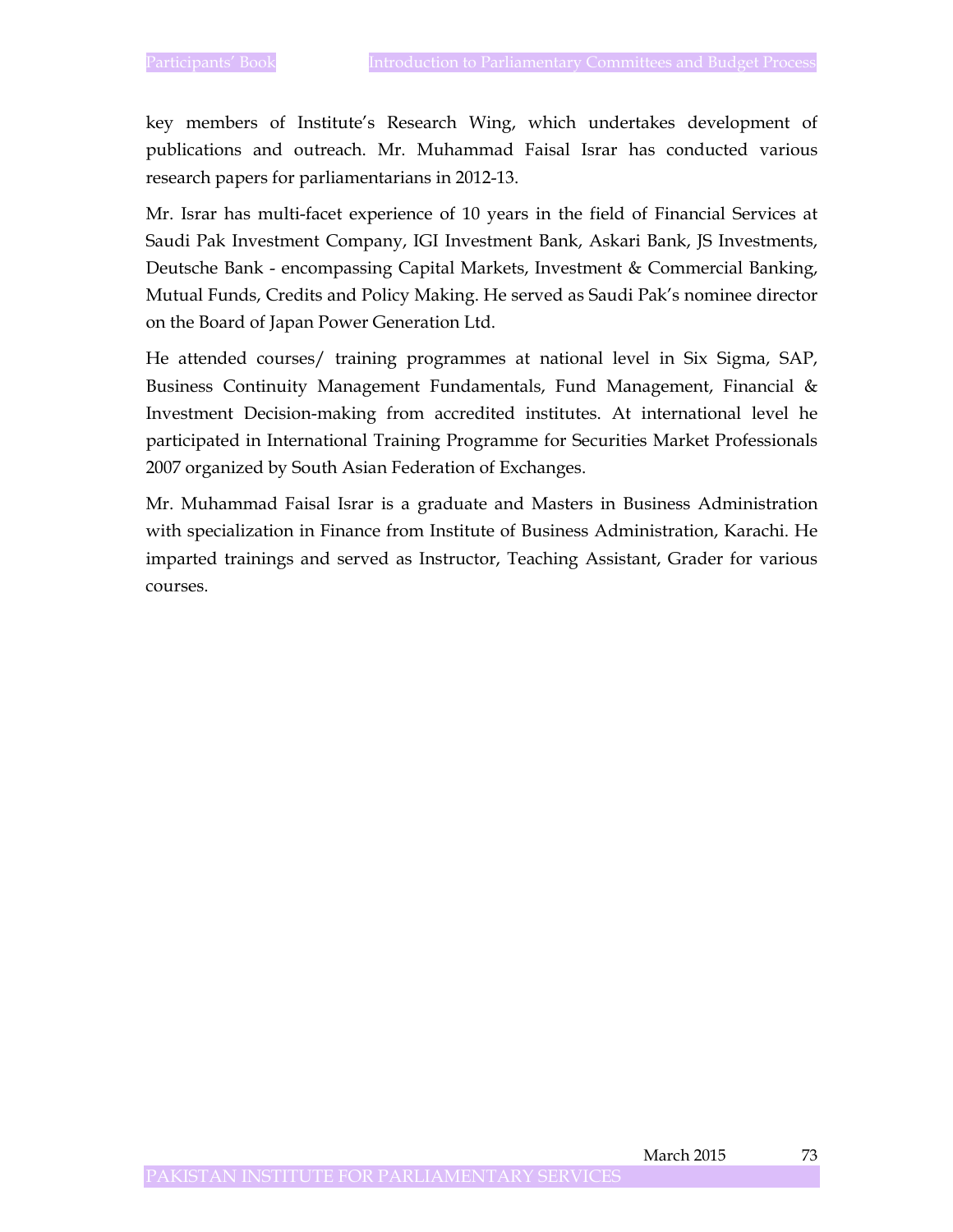# *Sources of Data*

- 1. Speeches and Statements 1947-1948, Introduction by S. M. Burke, Oxford University Press.
- 2. Constitution of Pakistan modified upto the February 28, 2012. See at www.na.gov.pk
- 3. Rules of Procedure of the National Assembly, 2007, dated December 24, 2010.
- 4. Rules of Procedure of the Senate of Pakistan, 2012, dated March 08, 2012.
- 5. Websites:

www.senate.gov.pk

www.na.gov.pk

- 6. Procedural Manual of National Assembly of Pakistan.
- 7. Power Point Presentations developed by Mr. Khan Ahmad Goraya, Executive Director, PIPS.
- 8. Parliamentary Procedures Handbook, Department of the Premier and Cabinet, Queensland Government http://www.premiers.qld.gov.au/publications/categories/policies-andcodes/handbooks/parl-proc-handbook/role-of-committees/general.aspx
- 9. http://legal-dictionary.thefreedictionary.com/committee
- 10. The World Bank Institute and McGill University, Professional Development Programs for Parliamentarians and Parliamentary Staff – Parliamentary Committees.
- 11. The Parliament of Canada, House of Commons, Online Compendium http://www.parl.gc.ca/About/House/compendium/webcontent/c\_g\_committees-e.htm
- 12. Parliament of Republic of Trinidad and Tobago website http://www.ttparliament.org/
- 13. "Secretariat Instruction" by Pakistan Public Administration Research Centre, Establishment Division, Islamabad.
- 14. Power Point Presentations developed by Chaudhry Israr Ul Haq, former Deputy Secretary, Planning Commission of Pakistan.
- 15. VAN Briefing 21 'Making Committees Work for You'- www.voluntaryarts.org
- 16. Australian Senate Committees http://202.14.81.34/Senate/dept/briefs/brief4.htm 17. A short guide to Consensus Building -
- http://web.mit.edu/publicdisputes/practice/cbh\_ch1.html
- 18. Consensus Building Techniques http://erc.msh.org/quality/consensu.cfm